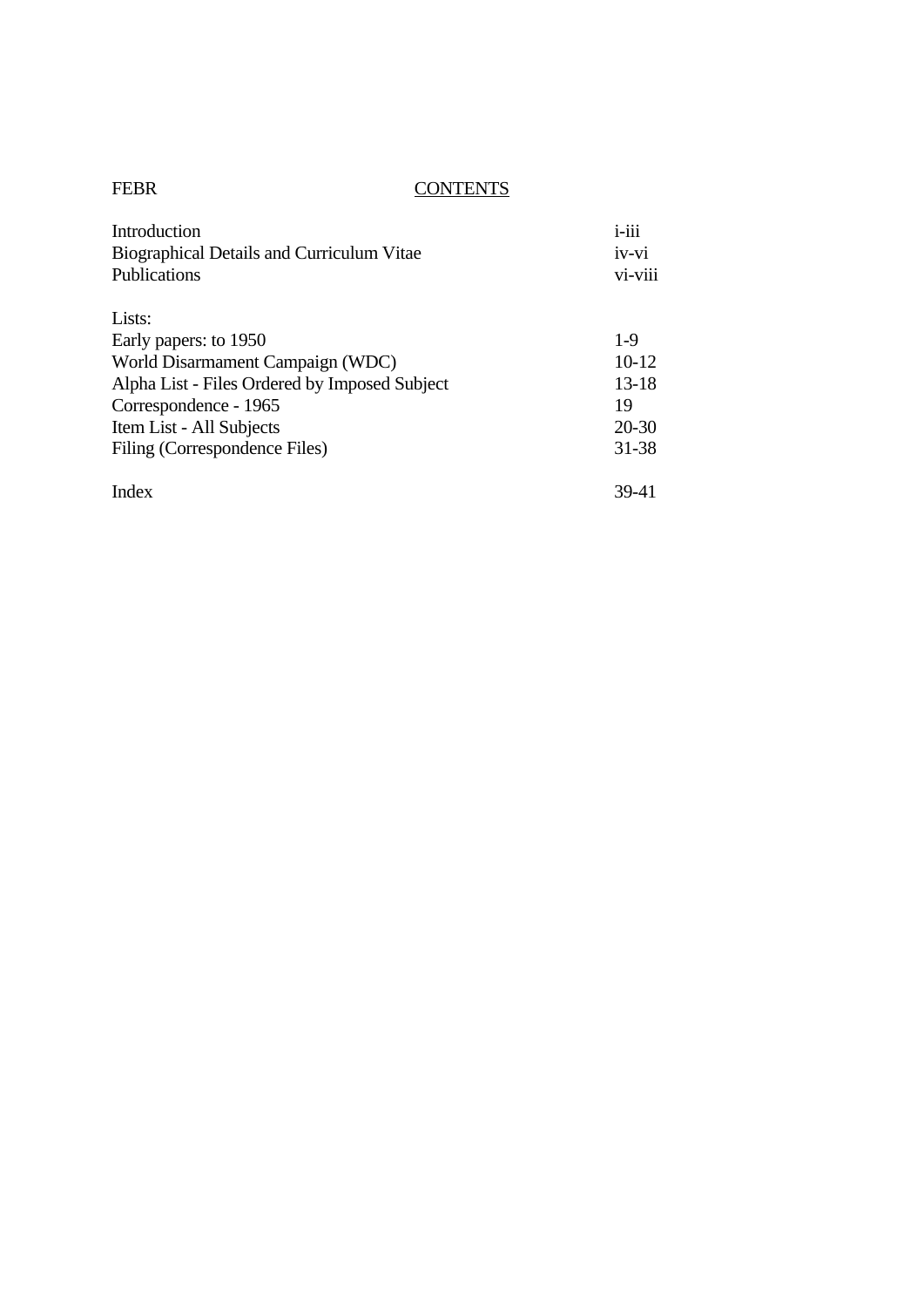## A(RCHIBALD) FENNER BROCKWAY: BARON BROCKWAY

#### INTRODUCTION.

Lord Brockway first agreed to give his papers to Churchill College in 1979, although he expressed the opinion that they were not especially valuable, since his earlier papers had been lost and he had not kept them systematically since. He also said that they were "in a great mess" and that he would have no time to organise them until there was "less political pressure". The papers were eventually collected from him and brought to the Archives Centre in August 1982. This section of the papers consists of 65 boxes. In 1985 Lord Brockway confirmed that he wished all his papers to be lodged with Churchill College, including those which had been loaned to the Movement for Colonial Freedom and deposited by them at the School of Oriental and African Studies. The SOAS Archivist confirmed that the papers, on examination, were found to be those of Lord Brockway and not part of the records of MCF or Liberation. A further five cartons were therefore collected from SOAS in 1985. These papers fill 18 boxes. The total collection therefore consists of some 83 boxes and but for a few earlier papers cover Lord Brockway's career after his elevation to the Lords in 1964. It is believed that the family hold further papers but to date these have not been received by the College.

Generally all the papers were found to be in fairly good condition. A few had obviously been exposed to water and were stained and had visible mould. All these were treated by the Conservationist. Some early press cuttings were found to be very brittle and were individually refoldered in acid free paper, some later ones were so friable that they were copied and the original discarded. The papers received from SOAS were enclosed in cardboard folders with straw board shelf/location markers. All were refoldered. The major problem was the fading of carbon copies of correspondence. Condition has been noted in the listing where this may affect use by the words 'fading' and/or 'brittle' and /or 'staining' respectively after the piece count number.

The two sets of papers posed different organisational problems. Although the papers collected directly from Lord Brockway were received in bundles, roughly organised by subject matter, they were much disordered and no structure was apparent, except in the case of the items labelled "Filing" (with dates) which form a chronological sequence from the mid 1970s. Some bundles had no visible date and some had no title or indication of contents, others were labelled 'Misc'. Some titles on examination were found to be inaccurate or incomplete. In view of this it was decided not to attempt to re-sort the papers before cataloguing. Items were therefore catalogued as found retaining the bundles as they had been received from Lord Brockway.

The files which constitute the "Filing" series were found to contain papers of a nature which requires their closure under the Thirty Year Rule, and these files were for safety and security reasons reboxed in chronological order.

Some eight bundles which on examination proved to contain papers dating from before 1950 were carefully resorted and order was imposed within the bundle which was retained as an

FEBR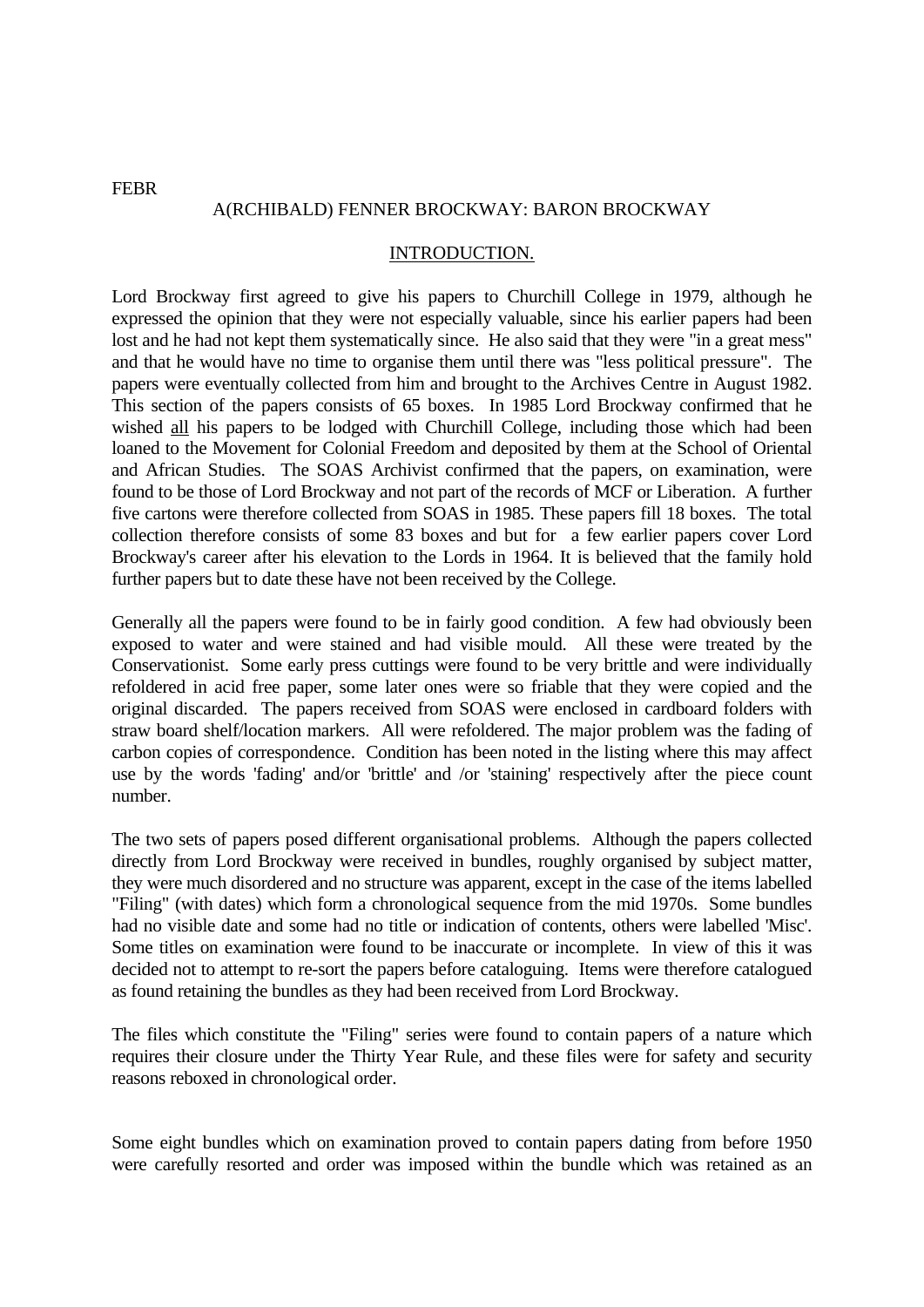organising unit. These were catalogued in greater detail. In view of their rarity these files were also reboxed in larger boxes to facilitate the flattening of large press cuttings. The 'cataloguing order' was retained.

Those papers which came to the Archives Centre via Liberation and SOAS had at some stage had a loose subject classification imposed on them, if not by Lord Brockway himself, then certainly with his assistance; the subject headings commonly appearing in the top left hand corner being in his handwriting. Unfortunately the classification was neither consistent in itself nor consistently followed. Files which on examination appeared to overlap were combined; thus, for example, 'Kenya' was collapsed into 'Kenyan Asians' since both contained papers relating to former Kenyan residents attempting to obtain residence in Britain. Many of the files were found to be disordered and to contain papers bearing other classifications. Where this was clearly the result of inconsistency - for example the file 'students' also contains papers marked 'youth'- these were left as they were found. In each case the intention was to leave the papers as far as possible in the groupings which Lord Brockway had intended them to have while reducing the incidence of split classifications. The papers were received in alphabetical order and this was retained as the cataloguing order.

There was a further problem. A large volume of papers was found in files that had been labelled "MISC". There was no discernible order. A number of the papers within these files were also labelled 'misc', but many were not and files for many of these other classifications did not exist. Clearly at some stage the system had been abandoned or had broken down. The 'Misc' classification was retained but chronological order was imposed. The files labelled "Personal" exhibited the same problem and were similarly treated. A further set of papers were found in a file with no title, nor do the papers have any classification. Instead they are bundled in folded papers with a name written onto the wrapper. All these papers concern various cases put before the Home Office and relate to residence, deportations, visas, criminal charges, compensation etc. From the position of this file in the sequence its title should probably be "Official" and this title has been imposed. These three groupings together with a further file labelled "Invitations" all appear to be split versions of the sequence which in the later papers is called "Filing." This is borne out by the title 'Filing' which appears on one of the folders in which 'Misc' was found and by the fact that some papers are labelled 'filing'. These files have not been recombined, since it was clearly Lord Brockway's intention that they should be split. Only the papers classified as "Official" need to be restricted under the thirty year rule.

Apart from the Correspondence Files, which cover a wide range of subjects the papers were found to fall loosely into the following subject areas: 1) Colonial Government / Colonial freedom movements; 2) Pacifism, Arms control; 3) Nuclear Disarmament & World Peace; 4) Elections / By Elections; 5) Civil Liberties / Human Rights; 6) Ireland; 7) Immigration; 8) Issues raised in Parliament & Legislation; 9) Publications; 10) Personal and Family; 11) Historical - Socialism (most of these classified as "Early").

Unfortunately many bundles in both sections were found to contain unrelated pieces which fell into more than one of these loose classifications. Nor was it possible to classify papers chronologically as many bundles contained papers of considerable date range. The exceptions were the papers on pacifism and nuclear disarmament, which were found in fairly discrete bundles, especially those relating to the formation and conduct of the WDC(UK). These, like the Correspondence Files were listed by subject, the remaining files were listed in their cataloguing order, and indexed. Intending users should consult the index before reading the description of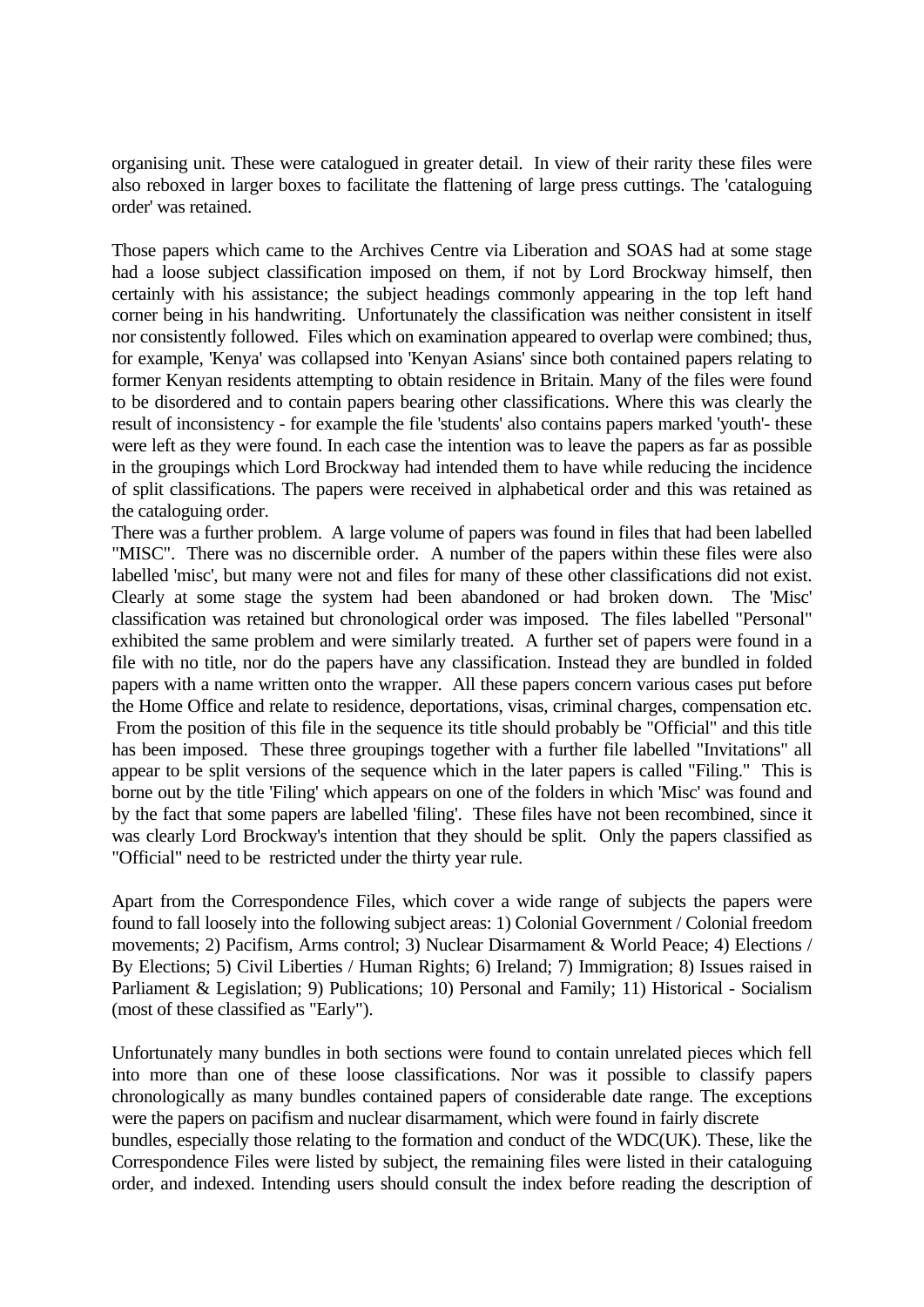each item and be aware that each subject may be spread over quite a number of files. The files containing "Early" papers were catalogued in greater depth and a separate list of these has also been prepared. However as these items cover a variety of subjects and may also contain unrelated papers of later date these items were also indexed and are included briefly in the main 'as found' list, with a note that the reader should consult the more detailed listing.

a note on terminology:

An "item" is a unit or bundle of papers enclosed within a folder or other container which may or may not bear a title and/or date sometimes having related subject matter. A "piece" is a sheet of paper or unit of papers within the container grouped physically by clips or bundling or by being further contained in an envelope or folder.

## format of the entries:

Each item is identified by a single running number (#n). Where pieces within the item are themselves substantial they have been further numbered (#na etc) Individual sheets have not been numbered. Many items bear no visible date. These have /nd/ in the main entry. Any subsequent date in the description has been ascertained from internal evidence.

The format of each main entry is: Item number/title/date/type of container in which the item was found/number of pieces in the item/condition (where relevant). Each main entry is then followed by a brief description of the subject matter(s) and content.

The custody and transmission of the Brockway papers:

Lord Brockway:---------all papers 1914-64} \ plus }------------to Churchill Archives Centre in 1982.  $\{\$  $\sqrt{2}$ selected papers 1965-1972  $\sqrt{2}$  to MCF in 1973? - on loan  $\sqrt{2}$ to SOAS in 19??----------------------------to Churchill Archives Centre in 1985.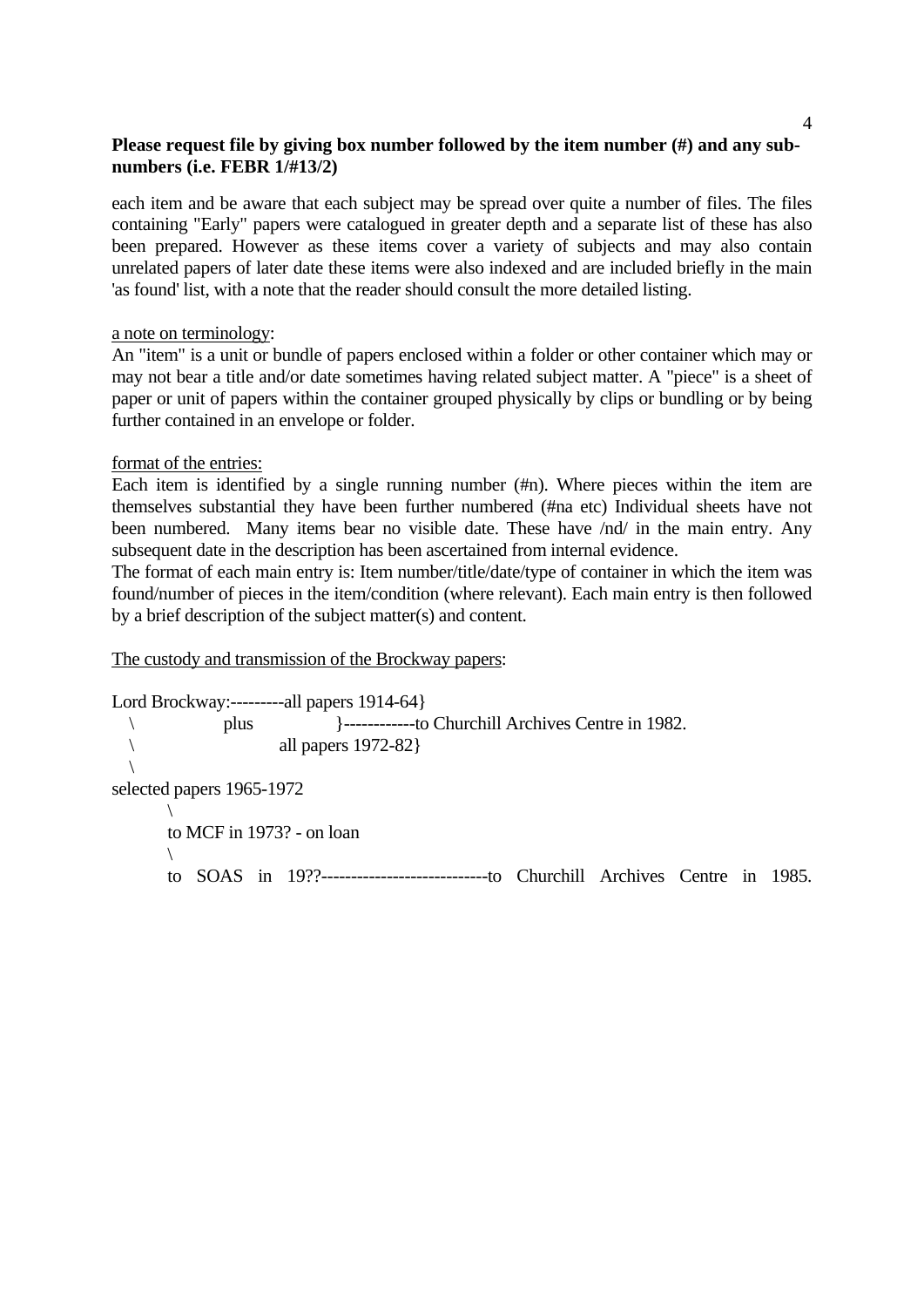## BIOGRAPHICAL DETAILS AND CURRICULUM VITAE.

#### A(rchibald) Fenner Brockway - Baron Brockway

Lord Brockway was born in 1888 in India, and died 1988 just four months short of his hundredth birthday. He was a vegetarian, a pipe smoker and a whisky drinker. He disliked his given name and adopted Fenner as a preferred name. His two full sisters (Nora and Phyllis) alone continued to use his given name; his half sister, Nellie-Frances, called him Fenner. Both his parents were missionaries and like most European children he was sent back to England at the age of four. He entered Eltham College, which was then the School for the Sons of Missionaries (SSM) in 1896. At school he played rugby and retained a life long interest in all sport, supporting Manchester United ("my team since Munich"). (p238 *Towards Tomorrow*.)

As a young man he lost the faith of his parents and in 1907 he became a Socialist, which he attributed to the influence of Keir Hardie. Imprisoned during WW1 as a conscientious objector, he described himself as an instinctive pacifist but in later life admitted that he would support the use of force in some instances, for example by colonial peoples seeking freedom.

Lord Brockway was a member of the ILP until 1946. He then joined the Labour Party. He stood for Parliament on eleven occasions in seven constituencies and was elected for two: East Leyton (1929-31) and Eton and Slough (1950-64). He never held office. In 1964 he lost his seat due to his stand on racial issues and accepted a peerage as Baron Brockway of Eton and Slough. He claimed to be a Republican and continued to argue that the Lords should be abolished but that, until it was, he accepted Harold Wilson's argument that "good men" were needed in that House. His wife preferred not to be called Lady Brockway. Towards the end of his life he expressed doubts about the usefulness of the Lords as a platform and admitted that accepting a peerage may have been a mistake (p18 *98 Not Out*). He gave up active politics only when he became too deaf to hear the debate, restricting himself to written questions, but still spoke occasionally in disarmament debates. He published a great many pamphlets and journal articles and a number of books, including four volumes of autobiography.

Lord Brockway was married twice; first, in 1914, to Lilla Harvey-Smith, from whom he was divorced in 1945, and secondly to Edith King in 1946. He had four daughters from the first marriage and a son, Christopher, from the second. In 1980 he began an association with Margaret Glover, portrait painter and CND activist, and in 1982 separated from Edith and went to live with his third daughter Joan (Hon Mrs Pover). Lord Brockway attributed the move to his increased need for care which Edith, herself elderly, was unable to provide.

Towards the end of his life he divested himself of material possessions. He gave his library to the Indian Cultural Centre, which he had helped to set up, and "donated my papers to Churchill College at Cambridge" (p125 *98 Not Out*).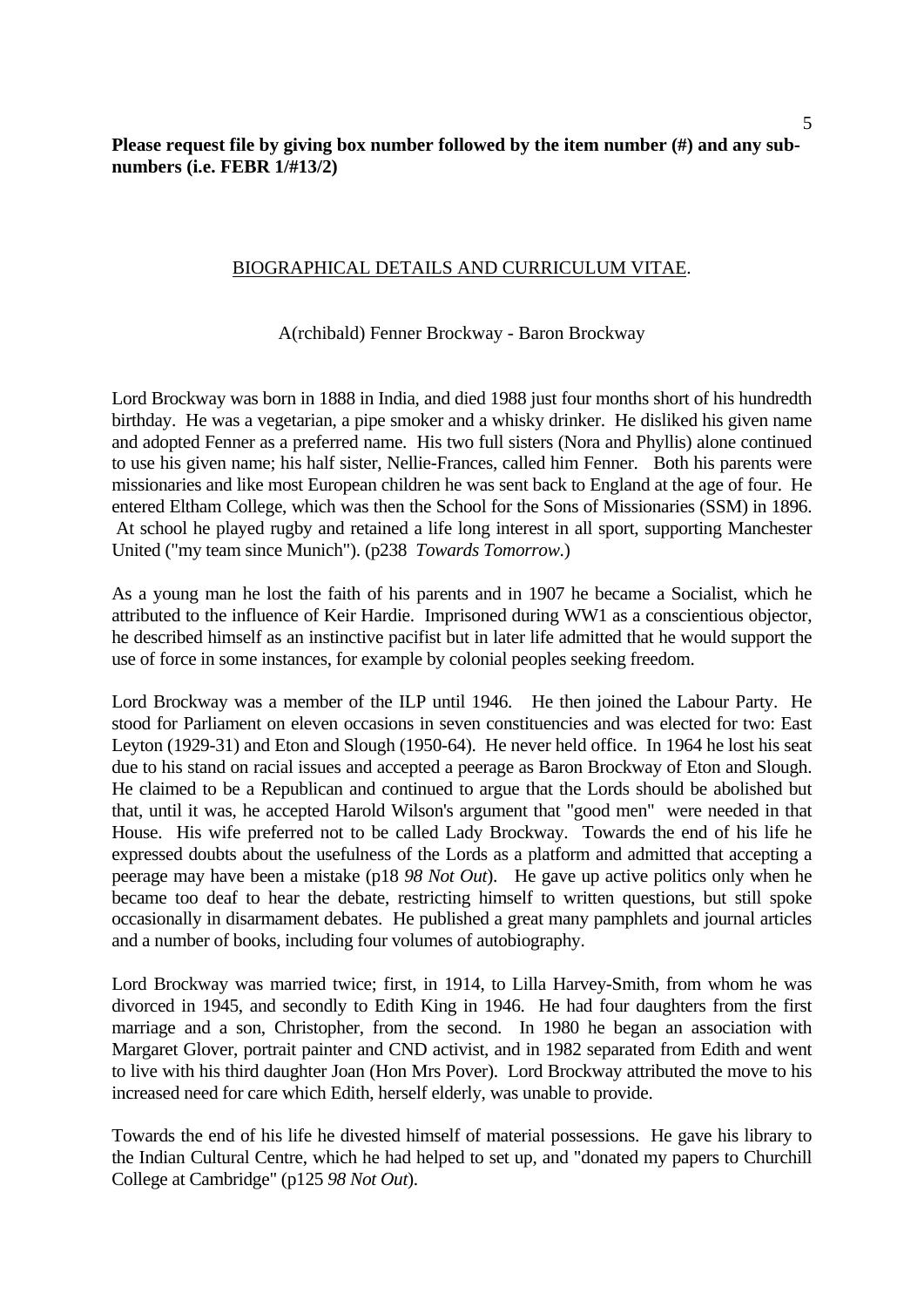The following are only the major features of Lord Brockway's long and extremely active political career.

1905-6 Joined the Young Liberals. Liberal sub agent for Tunbridge Wells (General Election).

1909 Sub editor of the *Christian Commonwealth* (socialist journal). Stood unsuccessfully as Labour candidate for Finsbury Borough Council - his first candidature.

1910 Campaigned for Women's Suffrage but left the WSPU when it endorsed violence, and joined the National Union of Women's Suffrage Societies.

1911-17 Editor of the *Labour Leader* (ILP paper).

1916-19 Served four terms of imprisonment as a conscientious objector.

1919 Joint Secretary of the British Committee of the India National Congress; Editor of *India.*

1920 Joint Secretary of the Prison System Enquiry.

1922 Organising Secretary of the ILP.

1923 Chairman of the No More War movement.

1926-29 Editor of the *New Leader* (ILP paper).

1927 Invited to Indian National Congress Conference (did not attend due to car accident).

1928 First Chairman of League Against Imperialism.

1928 & 1933-39 General Secretary of the ILP.

1929-31 MP for East Leyton.

1931-33 Chairman of the ILP which disaffiliated from the Labour Party at this time over the right to a conscience vote.

1936 Organised ILP contingent to fight in Spain.

1939-46 Political Secretary of the ILP: urged reaffiliation.

1942-47 Chairman of British Centre for Colonial Freedom.

1945 Helped establish Congress of Peoples against Imperialism.

1946 Delegate to Hamburg Trade Union May Day celebration. Resigned from ILP.

1947 Joined Labour Party.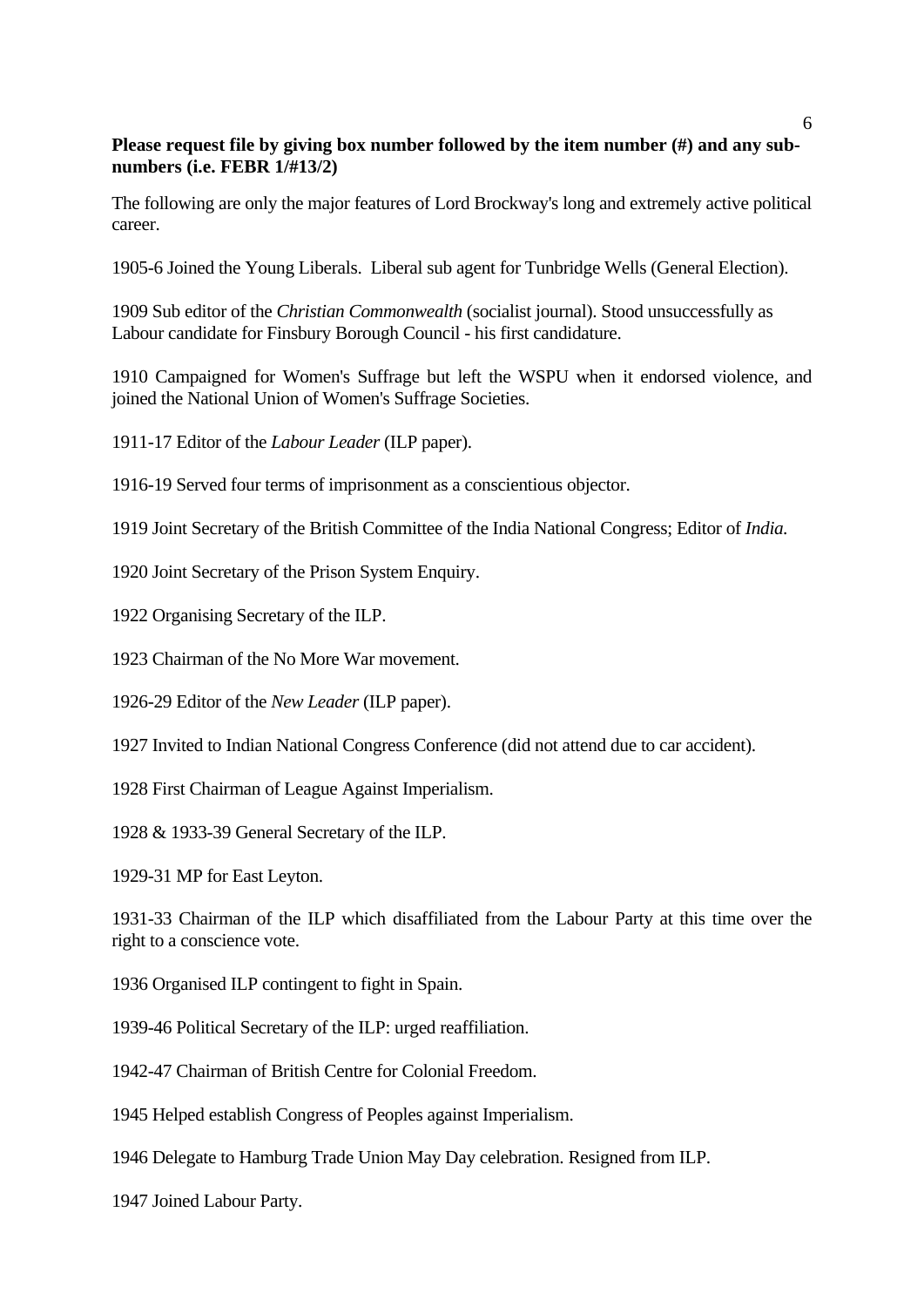1950-64 MP for Eton and Slough.

1950 First of many visits to Africa (Kenya and Uganda).

1954-88 Established Movement for Colonial Freedom, later Liberation. Served as Chairman until 1967 and President until his death.

1964 Entered House of Lords as Life Peer.

1965-69 Chairman of British Committee for Peace in Vietnam.

1967-70 Chairman of All Party Committee for Peace in Nigeria.

1979-86 With Lord Philip Noel-Baker established the World Disarmament Campaign (WDC)UK and acted as co-Chairman.

1982 Honorary LLD from Lancaster University.

1983-85 Involved with World Peace Action Program (WPAP).

1985 Attended 100th Anniversary of Indian Congress and received Indian Congress medal.

1986 Appointed President of Labour CND and Elected as President of WDC(UK).

1987 Made a Member of Honour of the NUJ.

1988 Died.

#### PUBLICATIONS: Books and major pamphlets.

- 1910 *Labour and Liberalism.*
- 1913 *What the ILP wants.*
- 1915 *Is Britain Blameless?* (preface by Bernard Shaw).
- 1917 *Socialism for Pacifists.*
- 1919 *Prisons as Crime Factories. The Recruit: A Play in One Act*. (Could also be called *The Devil's Business* ?)

1920 *The Government of India.*

1921 *India and its Government. Non-co-operation in Other Lands* (published in India).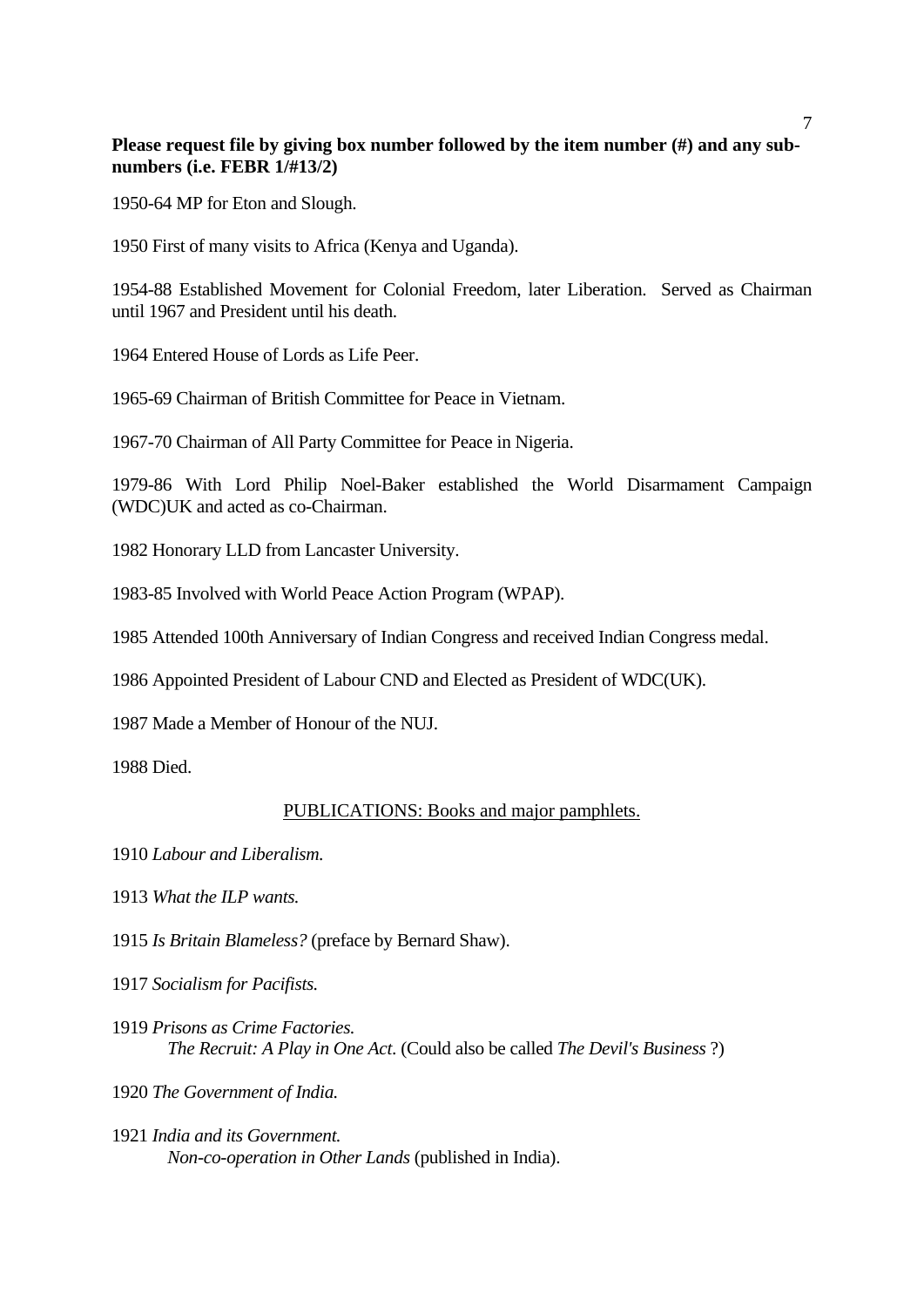- 1922 *Lloyd George and the Traffic in Honours. English Prisons Today* (with Stephen Hobhouse).
- 1925 *Make the Workers Free. How to End War: the ILP view of Imperialism and Internationalism.*

1927 *Christian Reformers of the 19th Century* (editor).

- 1928 *A New Way with Crime. Socialism with Speed. A Week in India (and three months in an Indian Hospital).*
- 1930 *The Indian Crisis. India's Challenge.*
- 1931 *The ILP and the Crisis. A Socialist Plan for Unemployment. Hands Off the Railwaymen's Wages.*
- 1932 *Hungry England.*

 *Socialism at the Cross Roads: Why the ILP left the Labour Party. The Coming Revolution. Which way for the Workers?* (with Harry Pollitt).

1933 *The Bloody Traffic.*

- 1934 *Will Roosevelt Succeed?*
- 1935 *Purple Plague* (novel) republished in 1961 as *Red Liner.*

1937 *The Truth about Barcelona.* 

- 1938 *Workers' Front. Pacifism and the Left-wing.*
- 1940 *Socialism can defeat Nazism.*
- 1941 *Stop the War by Socialism: ILP Policy stated.*
- 1942 *The Way Out. Inside the Left* (autobiography).
- 1943 *The CO and the Community.*
- 1944 *Death Pays a Dividend* (with Frederic Mullally).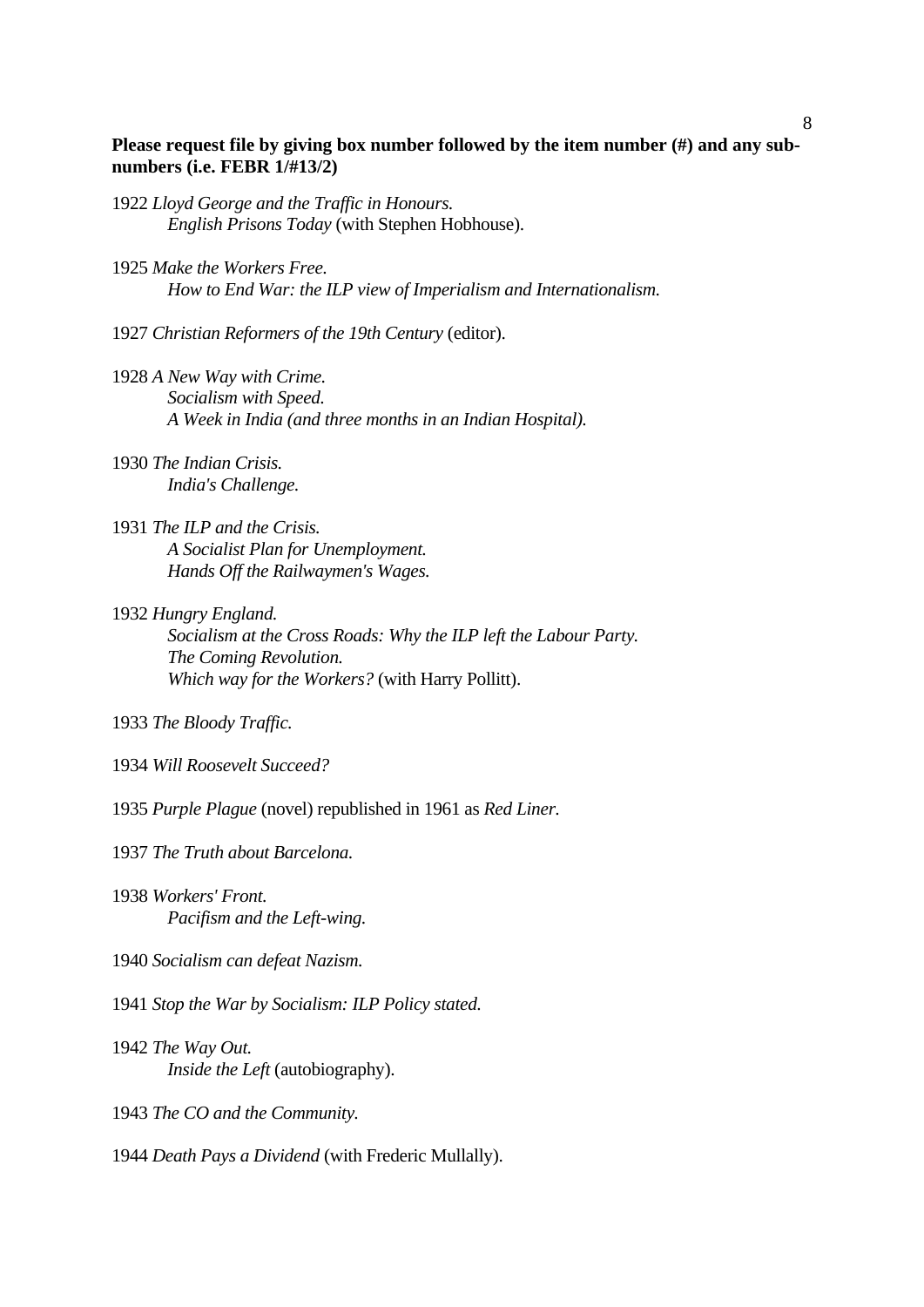*Socialism would end Anti-semitism* (in *Gentile and Jew* ed. Chaim Newman).

- *German Diary. Socialism Over Sixty Years: The Life of Jowett of Bradford.*
- *Bermondsey Story: The Life of Alfred Salter. The Challenge of Conscience* (foreword only).
- *Report on Uganda.*

*Empire in Crisis. Why Mau-mau?* 

*Waging Peace* (with R Acland and Lesley Hale).

*African Journeys.*

- *1960: Africa's Year of Destiny.*
- *Outside the Right* (autobiography).

*African Socialism*.

- *Immigration: What's the Answer? Two Opposing Views* (with Norman Pannell).
- *Woman Against the Desert* (with Wendy Campbell-Purdie).  *This Shrinking Explosive World.*

*Next Step to Peace.* 

- *The Colonial Revolution.*
- *Towards Tomorrow* (autobiography).

*Towards a New World Order: a Survey.*

*Britain's First Socialists.*

*98 Not Out* (autobiography).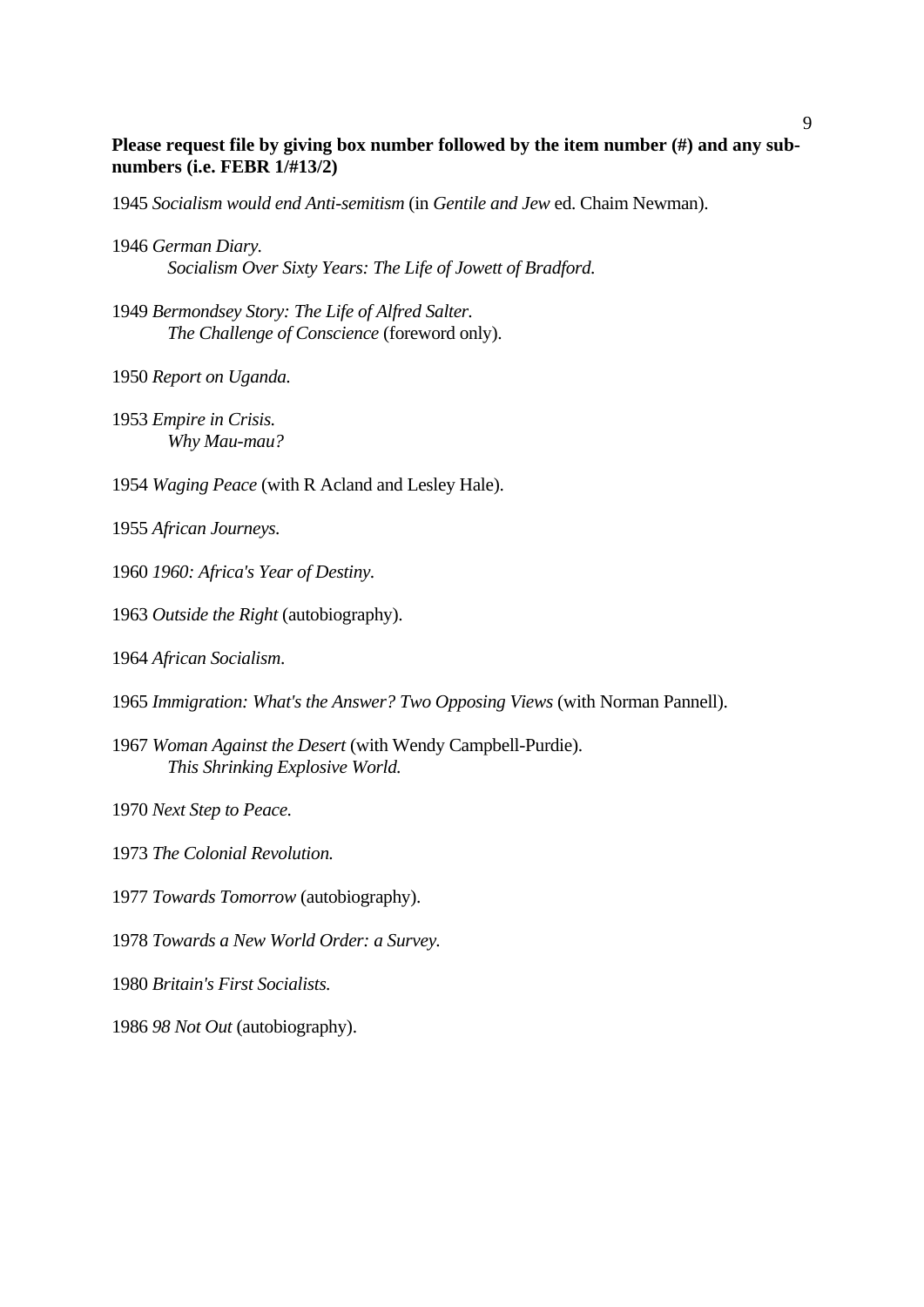## FEBR EARLY PAPERS : TO 1950

Brockway claims in several places that he lost all his pre-war papers when the ILP headquarters was blitzed during the WW2. This is not exactly true. While the majority of the papers deposited with Churchill date from the 1960s onwards, earlier papers, though rare, are not absent entirely. F1975-4 (#157), contains a piece (origin unknown) headed "File Ref. B 292" which says: "Lord Brockway states that many of his papers were destroyed when the ILP office was bombed during WW2. The remaining papers are limited in number, and at present unsorted". Early papers in the Brockway collection, in so far as they occur in compilations marked 'Misc.' or 'Historical', reflect this state of affairs.

In 1950 Brockway was elected Labour member for Eton and Slough. Although he joined the Labour Party in 1947, after breaking with the ILP the year before, this candidature marks his active involvement with the party. He held this constituency until 1964 when he was defeated chiefly on the basis of his stand on race relations. He then translated to The Lords. His election in 1950 therefore marks not only the resumption of his active political career but the public point in his change of allegiance.

Papers dated before 1950 have therefore been considered as early and due to their rarity and importance for a now less well documented period of Brockway's career have been catalogued more fully than later materials. Although the papers are much disordered and the organising principle, if any, is unclear, Brockway's compilations/files have been retained. Thus although all items listed here have some pieces which meet the 'early' classification, the whole item as such may contain later materials. Order within the files has been imposed.

There are two notable exceptions to the 'unsorted' description. Brockway had considerable correspondence with GBS, the majority of which he published - with Shaw's permission - in *Outside the Right*. The letters were transcribed and published with contextual explanations. They were published again, in less detail, in *Towards Tomorrow*. Shaw also collaborated with the Prison System Enquiry, and wrote a preface for the report which was not used, several pieces of the correspondence refer to this. Brockway's relationship with GBS is represented in the Brockway papers by items **#12, #25** & **#79** comprising 47 original letters, proof copies of Shaw's projected preface and other materials. 45 of the original letters have transcripts and instructions for photocopying. This appears to be FB's preparation for *Outside the Right*. These letters appear pasted up with the prefatory remarks in **#79,** together with the original of the final 'letter', in fact a preface. There is a further set of transcripts, some marked "not used" which appears to be preparation for *Towards Tomorrow*. The letters not printed in either book are marked \*. In neither case are the letters printed in chronological order.

The other exception is the file "Letters from well knowns" (item #112), which was clearly compiled by Brockway from other sets of correspondence. That his method was not entirely consistent, is shown by the presence of letters from Harold Laski in other files.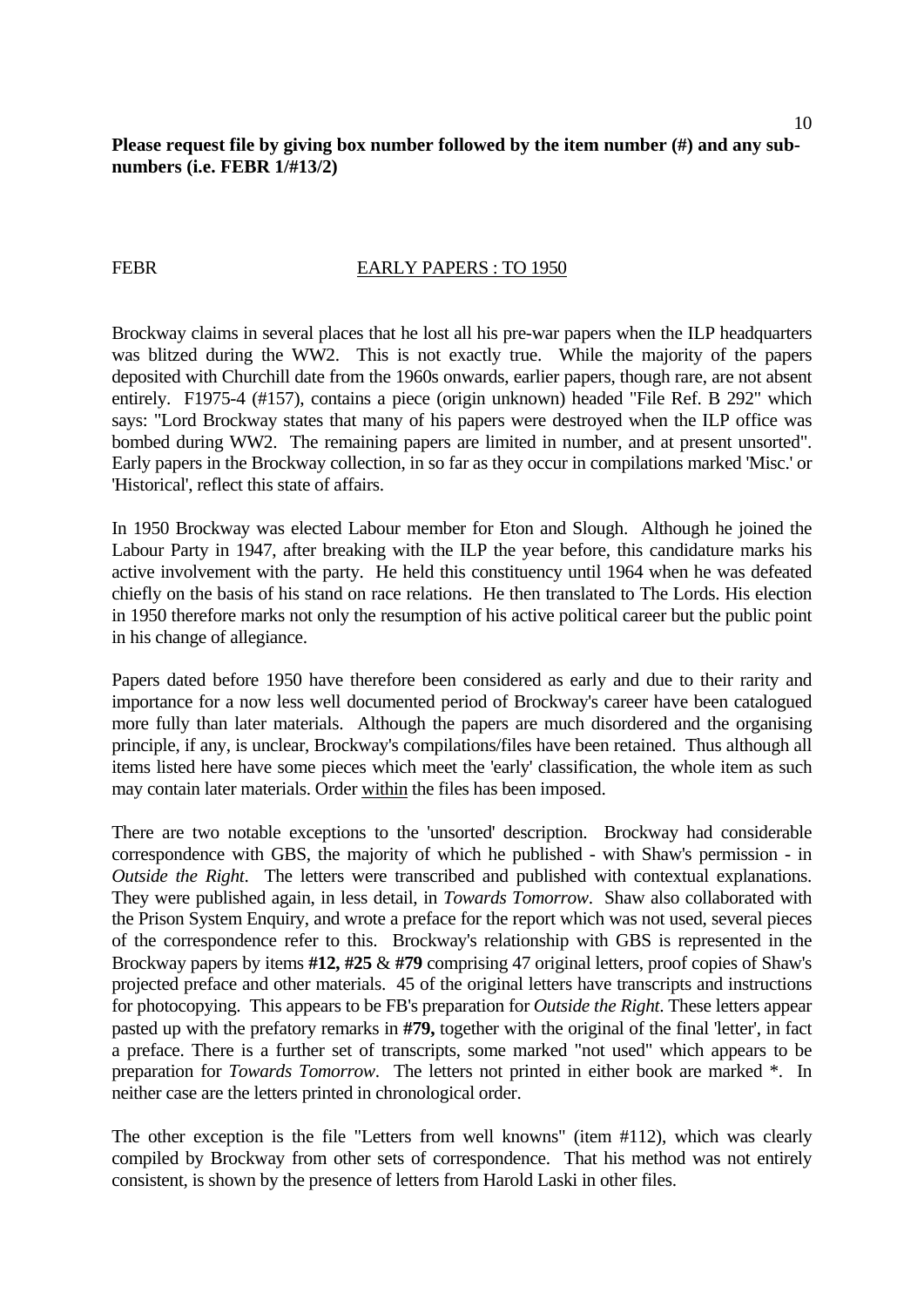The items are listed in the order in which they were found during cataloguing.

# **[BOX 1]**

**Item #12** Shaw letters/nd/file/47 pieces. All letters are from GBS and addressed to FB unless otherwise indicated.

12/1 - 13/1/16 typed, 2 sheets, no transcript

12/2 - 27/1/19 hand-written postcard, (to Stephen Hobhouse).

12/3 - 3/6/20 hand-written, 1 sheet

 $*12/4$  - 28/6/20 typed, 1 sheet, from Shaw's secretary

12/5 - 19/11/20 hand-written postcard, FB's original letter attached.

12/6 - 10/12/20 hand-written compliments slip

\*12/7 - 30/8/21 hand-written postcard plus a piece of proof copy referred to in card and Shaw's hand-written comments on a separate piece (postcard not printed).

12/8 - 4/10/21 hand-written 1 sheet (addressed to Brockway and Hobhouse).

12/9 - 8/11/21 hand-written 1 sheet

12/10 - 6/1/22 typed 1 sheet; 17/2/22 typed 1 sheet; no date typed 1 sheet - all letters concern a preface written by GBS and rejected by Hobhouse (3 letters in this bundle).

12/11 - 10/1/22 hand-written postcard

12/12 - 26/1/22 hand-written postcard

12/13 - 21/2/22 hand-written compliments slip.

12/14 - 2/7/22 typed 1 sheet

12/15 - 5/10/22 typed 1 sheet with Brockway's reply - this dated 4/10/22

12/16 - 6/10/22 hand-written postcard (clearly the reply to the letter from FB) No transcript.

12/17 - 15/3/24 typed 2 sheets. Discusses the fact that Shaw would have voted for Churchill because he (GBS) thought Gallipoli was a good idea

12/18 - 25/3/24 typed 1 sheet

12/19 - 7/2/25 typed 1 sheet (written in Madeira written on by hand)

12/20 - 28/6/28 typed 1 sheet - with shorthand note hand-written not apparently transcribed.

12/21 - 3/4 29 hand-written reply on the bottom of typed letter from FB

12/22 - 13/3/30 hand-written note on the base of a piece of proof for a press release? envelope attached.

12/23 - 24/10/30 hand-written 1 sheet envelope attached

12/24 - 27/4/31 hand-written postcard.

12/25 - 13/6/32 hand-written reply from Shaw on the bottom of a typed letter from FB to Shaw's secretary.

12/26 - 25/8/32 hand-written reply in red ink on the bottom of a typed letter from FB also FB's typed reply to same.

12/27 - 13/9/33 typed 1 sheet.

12/28 - 19/9/33 hand-written postcard. see 12/27

12/29 - August 33 (25/8/33) Three copies all slightly different of a draft manifesto written by Shaw for the ILP. Hand-written note on the base of 1st copy, which is endorsed Private in red ink 3 sheets; hand-written emendations on the 2nd copy, 3 sheets. Covering note -hand-written on a compliments slip to 3rd copy which has added typed insert on blue paper on p3 - 4 sheets.

12/30 - 15/1/34 hand-written reply on the bottom of typed letter from FB.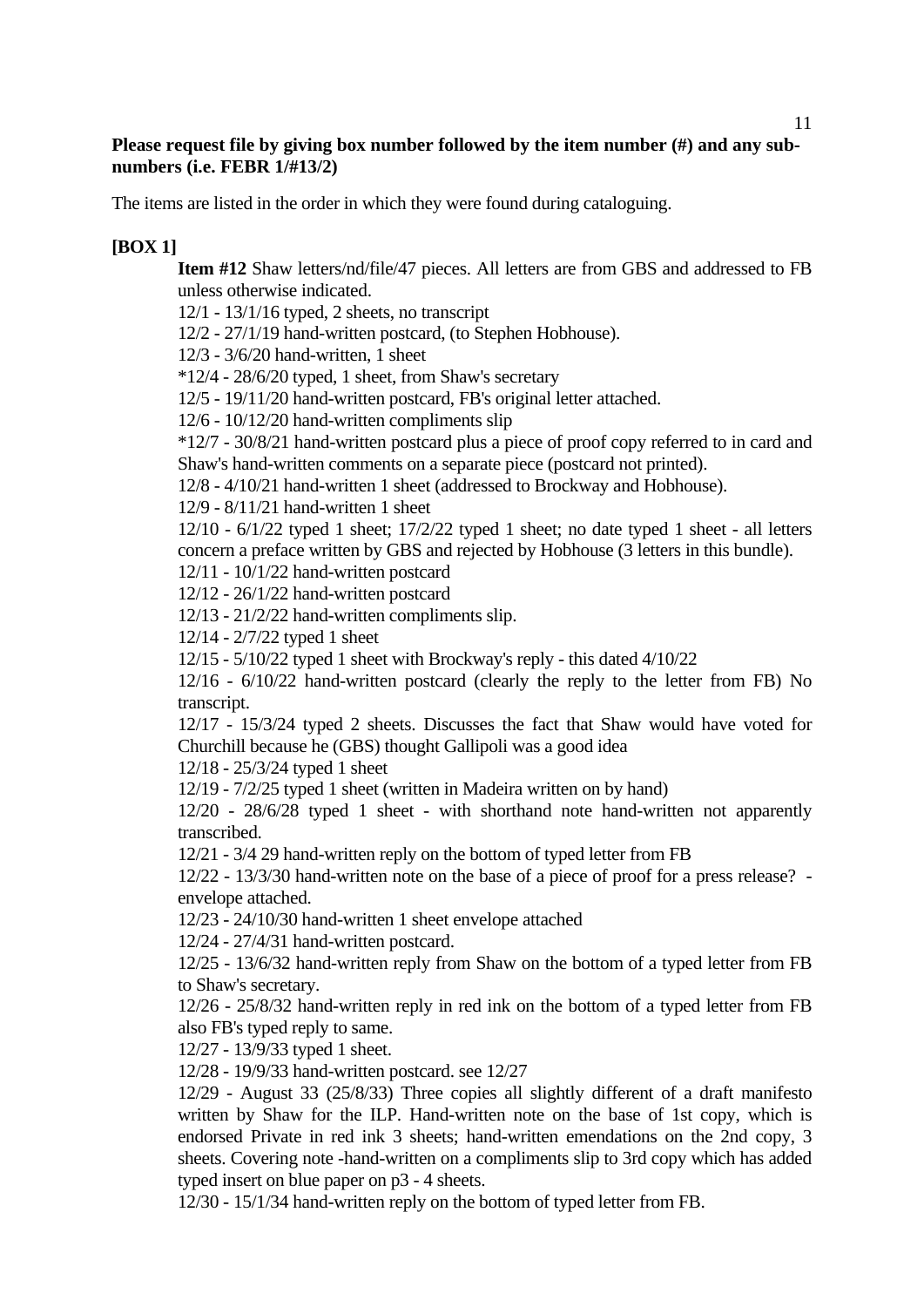12/31 21/10/35 hand-written reply on the bottom of typed letter from FB with large splash of red ink.

\*12/32 - 2/8/37 typed 1 sheet see 12/29

12/33 - 13/6/39 hand-written reply and sketch on a circular.

12/34 - 24/5/40 hand-written card giving FB permission to quote Shaw in his memoirs.

12/35 - 16/3/43 hand-written postcard

12/36 - 25/3/43 typed letter - covering letter for 12/37 - 1 sheet.

12/37 - 25/3 43 typed article with hand-written correction 4 sheets. **NB** Speculates that Churchill wrote a speech by General Giraud and discusses Churchill's Sunday broadcast.

12/38 - 12/4/43 typed 1 sheet with hand-written addition endorsed private for you alone in red ink, envelope.

12/39 - 5/2/44 hand-written post card.

12/40 - 8/5/44 hand-written note on pro forma postcard

12/41 - 1/12/45 TRANSCRIPT only.

\*12/42 - 10/5/42 hand-written postcard in response to letter from FB attached and FB's response to Jenny Fliess (British Aid to German Workers Committee)

\*12/43 - 30/10/48 hand-written postcard in repose to FB's letter attached.

12/44 - 25/2/1950 Hand-written post card as covering note? to press clipping attached.

\*12/45 - 28/8/47 from Shaw's bibliographer - hand-written postcard. Note in FB's handwriting - referred to Francis Thomson.

\*12/46 - 29/12/47 from FB to Shaw. no reply.

\*12/47 - 18/2/48 From FB to Clare Winston, (GBS neighbour) her reply attached.

# **[BOX 1]**

**Item #13** C O in 1st World War/nd/envelope/15 pieces.

13/1 Summons 17/5/1916.

13/2 Bill for dental work while in prison, Christmas 1918.

13/3 ILP Christmas card, 1914.

13/4 Pamphlet "Christmas story", 1915.

13/5 Leaflet re conscientious objection "sign up to resist now", nd, 4 copies.

13/6 Transcript of Walton Leader and small booklet about C O prison newspapers, nd.

13/7 Open letter to German Socialists with covering letter from Philip Snowden, 29/6/1918 saying that it is out of the question to get a letter through to Germany.

13/8 Letter to Clifford Allen as covering letter to "message to German Socialists" (this not found) nd.

13/9 Letter from Clifford Allen, headed Guard Room NCC Camp Newhaven, in pencil, nd. about FB's imminent arrest.

13/10 Letter from Michael O'Lonian, an Irish detainee, 14/4/1919, enclosing a cutting from the Dublin paper "Voice of Labour" and a translation of the same. O'Lonian was detained in the same prison as Brockway.

13/11 Compiled collection of quotations, 7 small hard pages, marked "Notes for a speech at M/C Univ.", 1915.

13/12 Press cutting re imprisonment, no source or date (torn).

2 estrays : 13 estray/1 ILP Summer School list for 1923.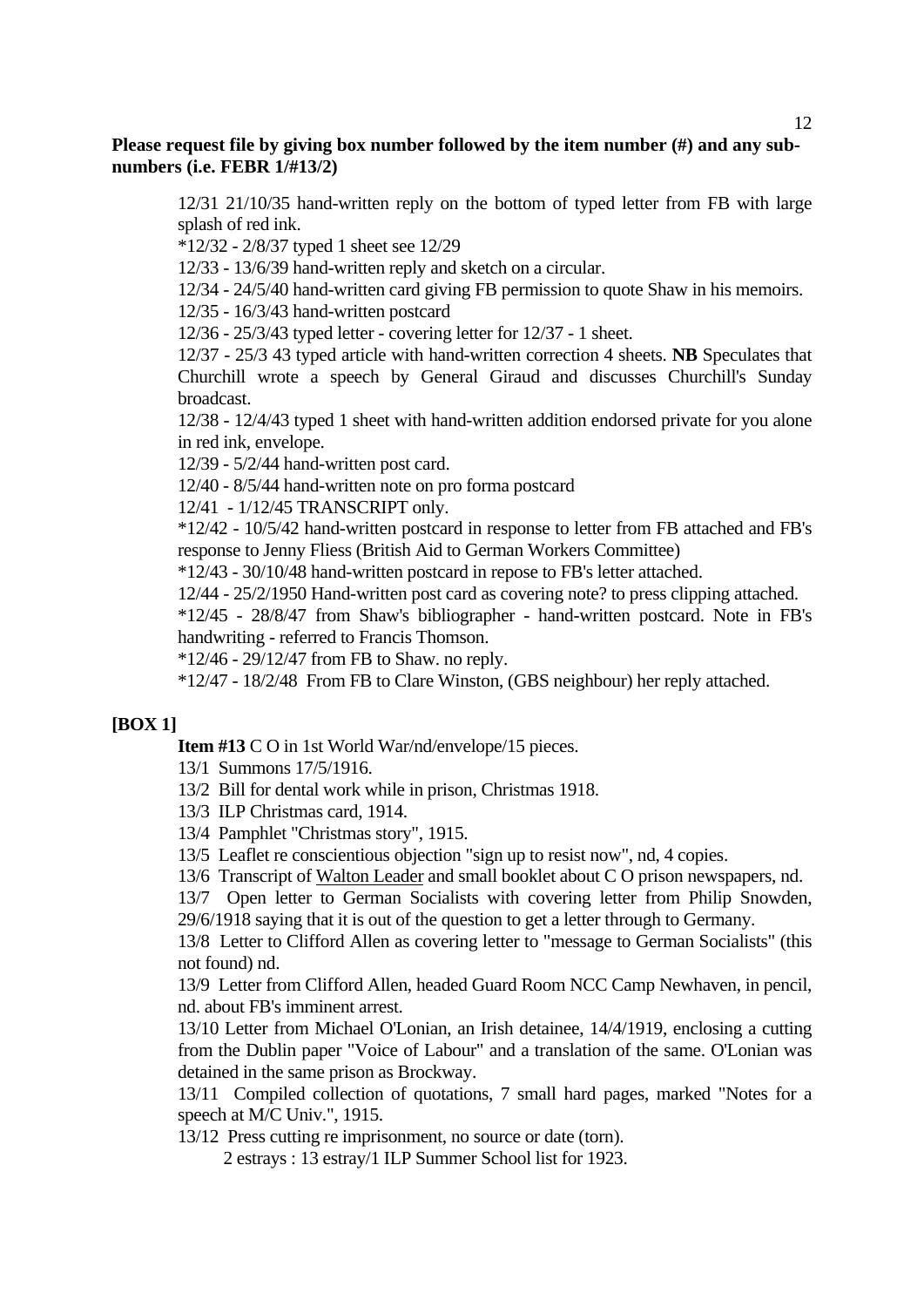13 estray/2 letter dated 1/12/59 from the executor of Albert Einstein's estate re an interview Einstein gave FB in 1920, enclosing excepts from the interview to be included in a forthcoming publication.

## **[BOX 2]**

**Item #14** Miscellaneous Historical/nd/file/6 pieces.

14/1 Press cuttings (6) from Durrants Press cuttings service:

1941 Evening News 20/5/41 re the bombing of Keir Hardie's house.

1946: 4 from various papers 20-27/6/46 re FB leaving the ILP

1946: 1 from Observer - profile of John Strachey.

14/2 Press cuttings (4) relating to FB's visit to India in 1927 and a motoring accident.

14/3 Notes for a speech on Tunisia to UGTT 4/7/1954.

14/4 Pamphlet for the 1924 election - transcript of speech.

14/5 Account by Joan Hyams of FB's arrest in 1961 during a demonstration.

14/6 Sketch of FB in blue ink signed N Allen (?) dated Belgrade 5-12-55.

## **[BOX 2]**

**Item #25** Shaw/nd/envelope/5 pieces.

 25a Galley proofs of Shaw's preface to the Prisons System Enquiry report which was not included in the published version (see 12/10).

 25b Bundle of carbon copies of letters marked "not used". These correspond to items 12/5, 12/15, 12/16, 12/21, 12/22, 12/25, 12/30, 12/31, 12/42 - 12/47. These appear to be the letters omitted from Towards Tomorrow.

 25c Letter to Gollancz/1961 re the possible publication of an account of FB's memories of Shaw and galley proof of playlet, headed *New Leader* 1936. Also shorthand notes relating to this proposal - transcribed.

## **[BOX 3]**

**Item #48** Misc.: period immediately following 2nd World War/file/11 pieces.

48a Correspondence - 9 pieces originals & replies.

48a/1 Petrus Schmidt (on UN letterhead) 11/11/46, saying he has accepted the appointment of Chief of Section for European Affairs in the Security Council.

48a/2 J B Priestley 7/12/46, thanks for Jowett book.

48a/3 to Joaquim Maurin 20/3/47, about Socialism in Spain.

48a/4 Paul Frolich 23/6/47 thanks for a picture of FB's son Christopher and asking FB to help Helmut Hirsch who is to study in London; and FB's reply 21/7/47.

48a/5 Palestine Workers party 11/8/47 and FB's reply 13/8/49 both concerning FB's support for the Palestine Socialist movement and letter to Itzhaki 4/3/48 telling him of a World Congress in Milan in June.

48a/6 Italian Socialist Workers Party (Matteo Matteotti) 21/2/48. Thanks for a message of support.

48a/7 to George Padmore 15/4/48 as a covering note to an account of a lunch with John Strachey 13/4/48.

48a/8 Krupanidhi (ed. Indian News Chronicle) 1/7/49 re publication of pieces by FB. 48a/9 Memorial service booklet 3/7/49 for Edward Carpenter.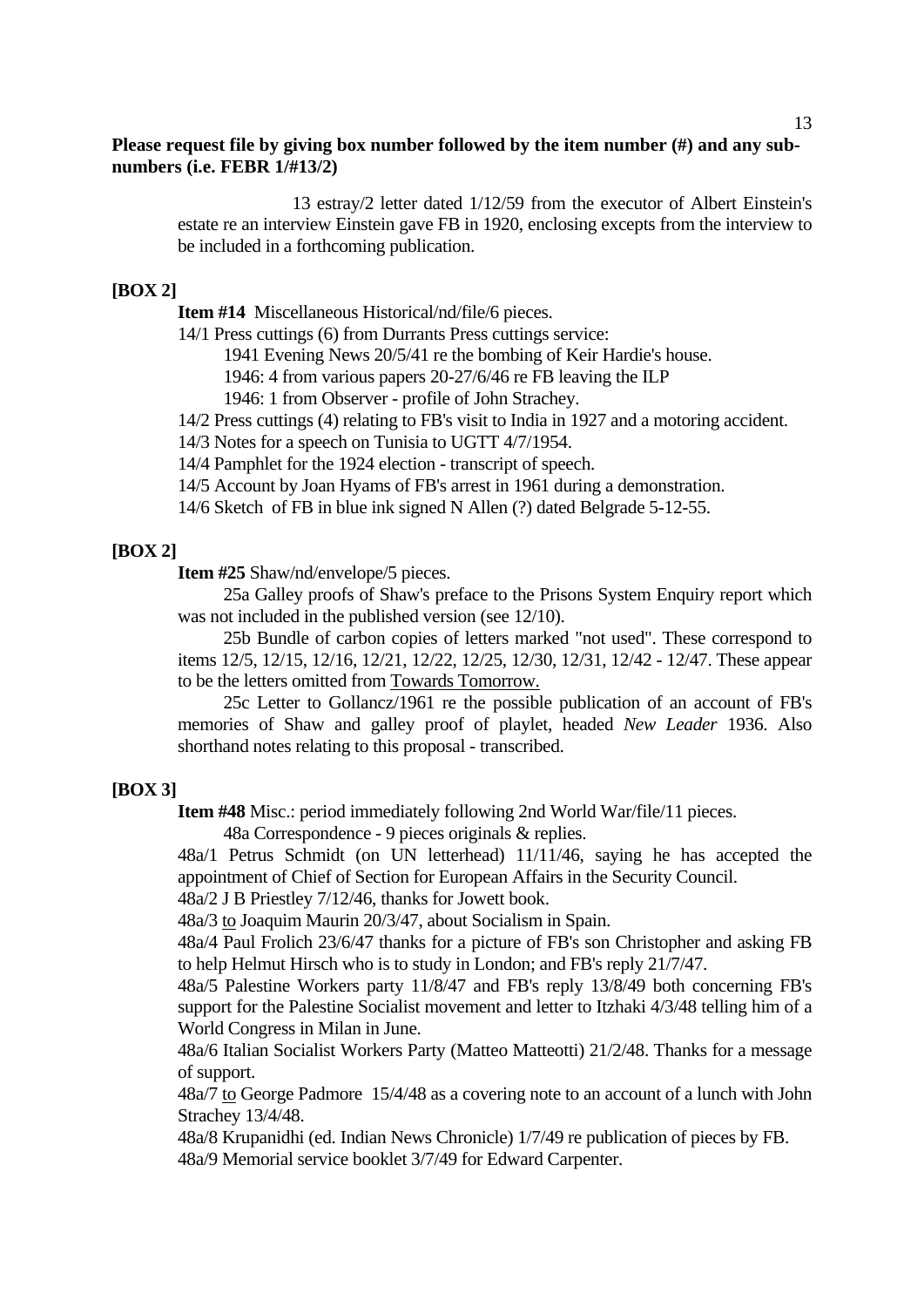48b World Opinion - Journal, list of proposed editorial board and 7 pieces correspondence.

48b/1 Lancelot Hogben 16/6/47 saying he will not have time to participate in the journal and returning the prospectus with some hand-written notes requesting FB not to use 'Professor' when referring to him.

48b/2 J B Priestley 30/6/47 & 21/5/47 both saying he is too busy.

48b/3 A.D. Lindsay (Lord Lindsay of Birker) - Master of Balliol, 17/5/47, saying he is too busy to help.

48b/4 Harold Nicholson 20/6/47 saying he is too busy.

48b/5 Dr G P Gooch 27/6/47 saying that it sounds an ambitious project.

48b/6 Norman Angell 29/5/47 saying that as he is New York he can't help.

48c Hamburg - 8 pieces relating to FB's visit - 1946.

48c/1 2 identity passes/tickets for FB issued by Sozialdemokratischer Parteitag.

48c/2 from Dr Kurt Schumacher 7/6/46 with FB's reply 28/6/46 & Dr Schumacher' reply (in German) 4/11/46. All concern Brockway's German visit and a possible visit by Schumacher to London.

48c/3 Karl Meitmann re the Hamburg Trade Union rally 11/4/46.

48c/4 Wilhelm Petersen & Ernst Rathlov 2/5/46. Thanking Brockway & sending him a pipe as a souvenir.

48c/5 from the Control Office for Germany & Austria (signed Wilberforce) stating that the Chancellor has no objection to FB going to the Hamburg rally. 23/4/46. 48/c/6 Hamburger Echo 4/5/46 reporting the rally with picture of FB

 48d Conscientious Objectors - papers relating to the 1948-49 work of the Central Board for Conscientious Objectors 4 pieces. Includes list of papers deposited by FB in the Swathmore College peace Collection (see item #13) with covering letter attached; pamphlet (Annual report 1948) with enclosure from Socialist Leader 22/3/47 "The case of Harry Harrison", letter from Sir Francis Floud 13/10/48, and photograph labelled CBCO nd.

 48e By-elections - materials relating to Cardiff, Norwich & Lancaster elections during the War and immediate post-war period. 11 flyers/pamphlets; 7 press cuttings (2 Cardiff; 5 Lancaster); 1 set transcripts of broadcasts (Cardiff); 1 set of poll figures (Cardiff).

48f Finsbury branch - speech 2/3/1910. FB'S 1ST SPEECH.

48g Correspondence: Laski & Wingate/ 7 pieces

48g/1 duplicated letter to "All members of the NAC" (ILP) 29/12/44. Reports a conversation between Laski & Wingate claiming that Wingate supported the ILP. 48g/2 Laski 5/6/45 taking issue with FB's report.

48g/3 Sybil Wingate 17/6/45 stating that she could not quote her brother verbatim.

48g/4 to Laski 3/7/45, reiterating his version of the events.

48g/5 to Laski 10/7/45, ditto.

48g/6 Laski 14/7/45 reiterating that he cannot agree with FB's version of the events. 48g/7 17/7/45 Sybil Wingate telling Brockway to drop the matter.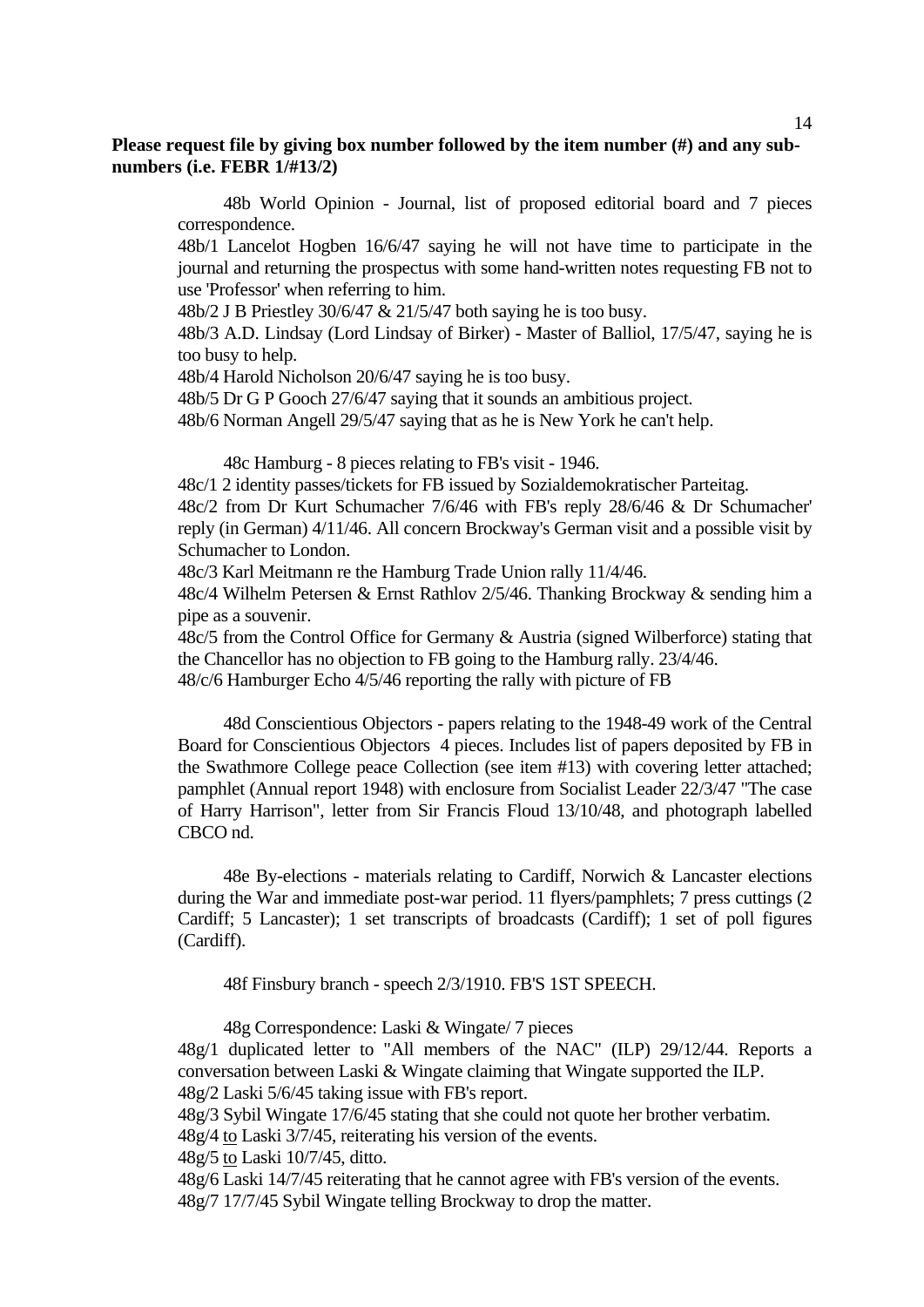48h Indonesia - materials relating to the crisis in 1945.

48h/1 2 ILP statements : 7/11/45 statement issued by Brockway & 17/11/45 summary of activity on Indonesia.

48h/2 press statement? by Brockway on the Indonesian situation, no heading or date. 48h/3 draft of appeal to be broadcast to Indonesia.

48h/4 Durrants Press cutting service Daily Telegraph 8/10/45 text of correspondence between Brockway and Attlee re the use of British troops to suppress the independence movement.

48h/5 5 page letter (flimsy) from Peter Schmidt 6/10/45, giving a full analysis of the crisis.

48h/6 Letter from James Maxton (leader of the ILP) 12/10/45 commenting on Schmidt's letter and disagreeing with Brockway's letter to Attlee.

48h/7 Letter from Roy Giddings 7/10/45 to Central Board for CO's giving content of message broadcast to Brockway and asking for it to be passed on.

48h/8 Letter from Ministry of Information as covering letter 11/10/45 to a transcript of the message broadcast to Brockway on 7/10/45 about the use of British troops.

48h/9 Duplicated copy of a letter from Peter Schmidt 15/10/45 as a covering letter to Brockway's reply to his letter (48h/5) dated 11/10/45 also duplicated and marked 'copy'.

48h/10 Personal letter from Schmidt 16/10/45 as covering letter to the above (48h/9)

48h/11 Text of a second broadcast to Brockway dated 16/10/45 from 'Young men of free Indonesia'.

48h/12 Letter from J T R Giles headed Foreign Office 19/10/45 addressed 'My Dear Sir' with the 'My' crossed out, stating that Brockway will not be given broadcast facilities and the Government has the matter in hand.

48h/13 Further letter from the Ministry of Information 22/20/45 as covering letter to another copy of the original broadcast.

48h/14 Telegram 10/10/45, stating the support of Australia's Indonesian community for Brockway's stand.

48h/15 2 telegrams from Mackay (Queensland Australia) 11/10/45, 12/10/45, claiming to represent the free Indonesian government.

48h/16 Telegram 18/10/45 from Amsterdam requesting that Indonesia be invited to a World Youth Congress.

 48j Labour Party - 5 pieces all relating to FB's membership 1945-7. Press cutting/cartoon; Brockway's official & personal statements; letters from Ted Castle 6/1/47 & Morgan Phillips 7/1/47 welcoming FB's membership. Letter to John McNair (ILP) 31/7/46 explaining FB's view of the ILP.

48k Africa - formal reports of visits to Kenya & Uganda 1950.

48l Misc.- 6 published & unpublished articles by FB, no dates.

Forgotten Men of the Sea (2 copies); The Armaments Trade; Bermondsey Story; August Thalheimer; Supper with Mrs Roosevelt; Munich: Statement by Fenner Brockway;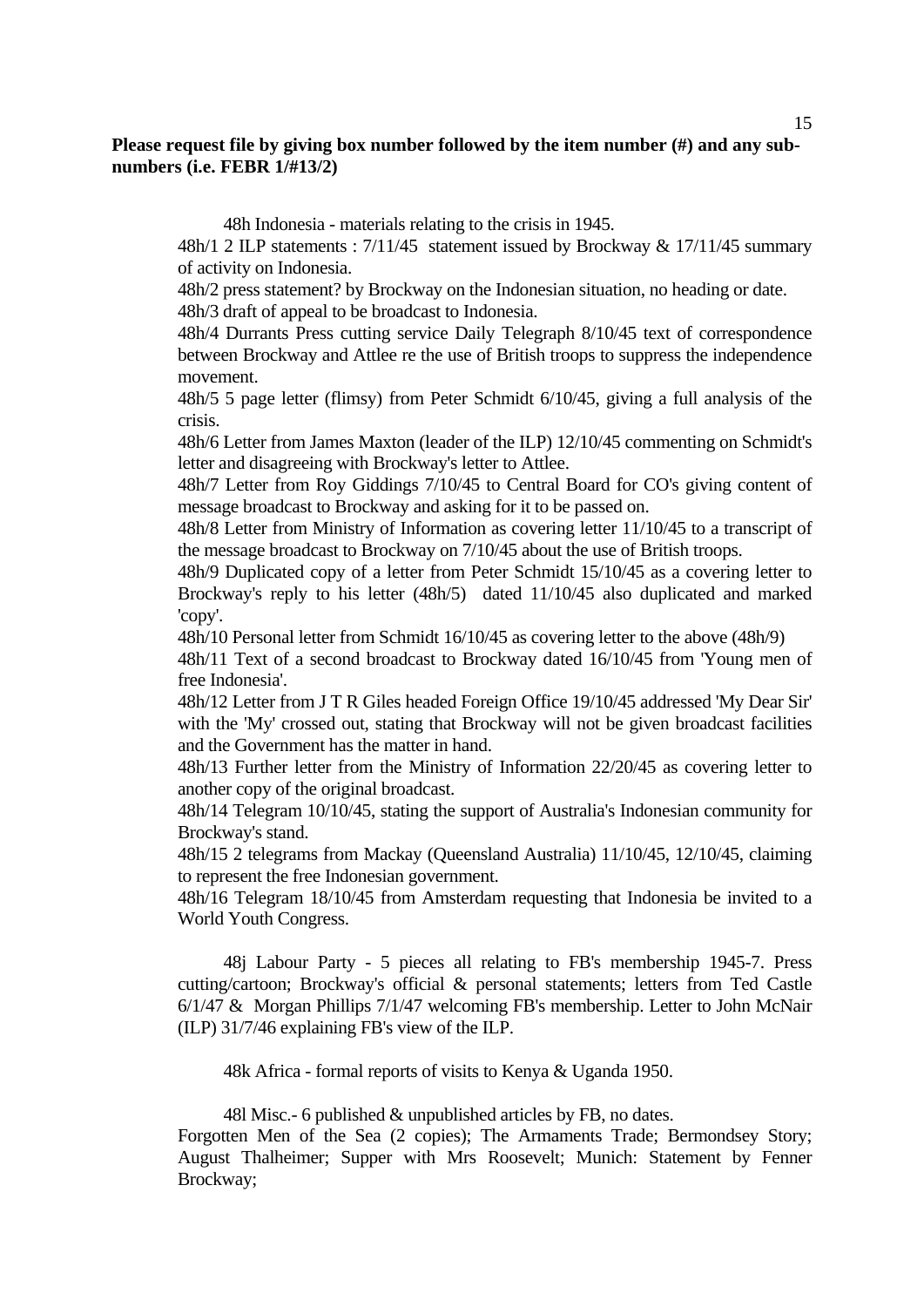also 2 (submitted for publication?) by Archibald Mackenzie: The Courage of Cowards; The Russian Girl.

#### **[BOX 4]**

**Item #55** Misc/nd/file/5 pieces.

55a Misc/nd/folder/12 pieces (refoldered)

55a/1 4 pieces re Hammersmith Hospital 1979

55a/2 3 pieces re the Russell memorial in Red Lion Square 1980.

55a/3 3 reviews by Brockway 1977/1980/81 - including Jennie Lee's biography of Nye Bevan.

55a/4 pamphlet 'Peace within Reach' 1973

55a/5 review of TV program '20thC remembered' 1981

55a/6 Paper on Toller & working class theatre author & date unknown - references to FB.

55a/7 3 press cuttings re Brockway's 90th b/day.

55a/8 letter from Jeremy Thorpe 7/6/76.

55a/9 Draft of paper/speech 'Alternative to the Lords' nd

55a/10 copy of FB's article Feb 1941 in the London Post. (Copy - poor condition, sellotape removed and recopied).

55a/11 Photocopy of cover page of Constitution and Rules ILP with signatures 1933 and sketch of Jowett both from the Caerleon Summer school 1934.

55a/12 review of *Towards Tomorrow* (copy on light sensitive paper - recopied & original copy discarded).

 55b Article by FB Jan '77 in *The Ethical Record* 'My memories of the Great Four' (Orwell, Russell, Wells, Shaw). 2 copies.

 55c Envelope containing 19 pages of a speech on GBS given to the Ethical Society and flyer for a National Theatre Exhibition 'Images of Shaw' both 1981.

 55d Paper bound copy of pamphlet issued by the New Manchester School (includes letter from FB) nd but post 1978.

 55e 3 press cuttings relating to the 1924 Westminster Election (one shows Sir Winston Churchill).

## **[BOX 4]**

**Item #79** *Outside the Right*/nd/cardboard cover/3 pieces; refoldered.

 79a The original typescript with corrections, additions etc. with covering letter, which refers to proofs which were not found.

 79b Further copies of the Shaw letters, as prepared for publication with FB's prefatory remarks.

 79c Copy of the pamphlet *Is Britain Blameless?* being the published version of a speech made to Manchester University Fabian Society by FB in 1915 (see 13/11). Published by the National Labour Press (2nd ed., nd). Shaw wrote a preface, which he called 'a letter'. Second, loose copy of the 'letter', enclosed. Pamphlet includes a 'puff' for FB's book *Labour and Liberalism*, (1910).

79d Photographs for the illustrations, mounted up with captions.

 79e Art work - probably for dust jacket - for *Inside the Left,* (1942); marked "New Leader Edition."

79f Pencil/charcoal sketch of FB no signature or date. Purpose unknown.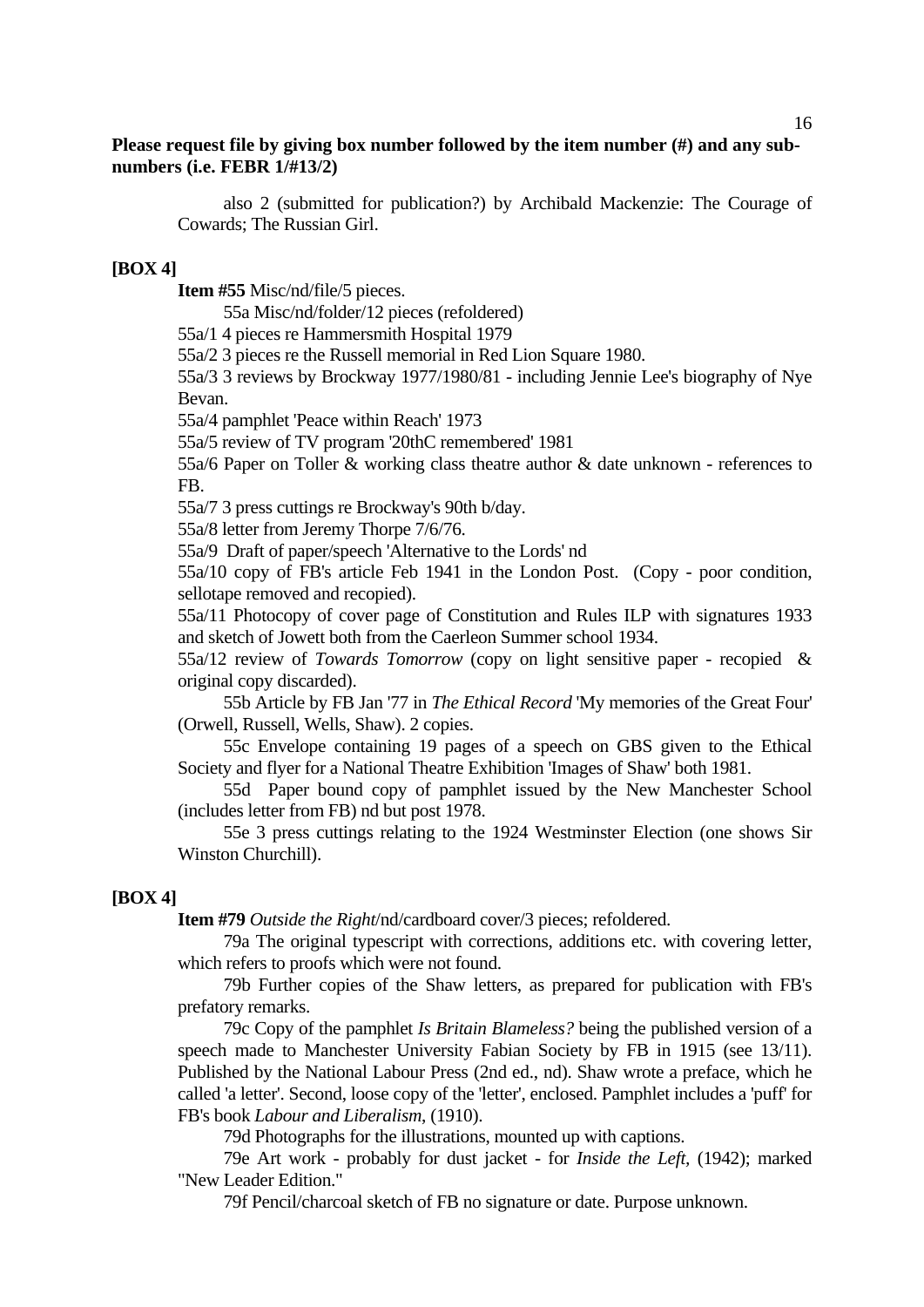# **[BOX 4]**

**Item #112** Letters from Well knowns/nd/file/35 pieces.

112/1 Bertrand Russell 4 Sept 1917 - re FB's imprisonment.

112/2 J Bruce Glasier 7 Feb 1919 - re his impending death & FB's imprisonment.

- 112/3 Chris Massie to Lilla Brockway 4 Mar 1919 re a letter of FB's.
- 112/4 Emily Hobhouse 24 Mar (by content 1919) re a piece for The Labour Leader.
- 112/5 R(obert) L(eonard) Outhwaite 10 April 1919 re FB's release from prison.
- 112/6 Philip Snowden (on ILP letterhead) 11 April 1919 re FB's release from prison.

112/7 Edward Grubb MA 14 Apr 1919 - congratulating FB on a piece in the Labour Leader and deploring his taking up work so soon after leaving prison.

112/8 Michael L O'Lonain (?)( on Young Ireland letterhead) 22 May 1919 - reminding FB that "I was one of your friends in Lincoln" see item # 13

112/9 J. R. Jones (on State Parliament House Melbourne letterhead) 26 June 1919 - re FB's release and suggesting contact between English & Australian socialists.

112/10 Ed Carpenter (postcard) 29 Aug 1919 greetings to FB.

112/11 H(enry) M(ayers) Hyndman 18 July 1921 - re India and the Gandhi movement.

112/12 John Galsworthy 19 Jan 1925 - saying he is in Sicily.

112/13 Sir John Simon 27 Feb 1928 - re FB's health.

112/14 Hilaire Belloc 9 Mar 1929 - giving FB permission to print his opinion.

112/15 Mahatma Gandhi 9 Nov 31 - asking FB to come and see him.

112/16 Jennie Lee 15 June 1941 - condolence with FB on 'this bitter personal loss.'(?)

112/17 H N Brailsford 25 Oct 1942 - re FB's offer of the Labour Leader woodblocks.

112/18 Katharine Bruce Glasier 7 April 1943 - re a request for 800 words.

112/19 Beatrice Webb 15 April 1943 - inviting FB to lunch

112/20 Lord Passfield 11 May 1943 - re a copy of his wife's book and covering note for it.

112/21 Frank Horrabin (postcard) 11 Oct 1945 - re FB's piece on Palestine.

112/22 Philip Noel-Baker 17 Nov 1945 - re FB's piece on Palestine (attached).

112/23 Arthur Koestler 9 Dec 1945 - declining to join an anti-imperialist league

112/24 Victor Gollancz (postcard) 15 Mar 1946 - thanking FB

112/25 Stafford Cripps (on the Chancellor's letterhead) 29 Mar 1949 - regretting that he cannot do a piece for FB

112/26 Cyril Gaskin 1 June 1959 (from Bulawayo - Zimbabwe) - electing FB to the Doghouse Club for his services to "colonialism".

112/27 Eamon de Valera (on the President's letterhead) 15 ?? 1959 -thanking FB for his good wishes on becoming President.

112/28 H G Wells - 3 letters.

 no date (by content during 1914-19) - addressed to Mrs Brockway and stating that he does not agree with FB's stand as a conscientious objector.

6 Nov 1942 - re the ILP & Vansittart.

 12 May 1944 - from Marjorie Wells as secretary to HG - saying that he is too busy to write a preface for FB.

112/29 Harold Laski - 4 letters.

3 April 1943 - re FB's "Inside the Left" & the ILP.

15 Aug 1944 - re the ILP rejoining the Labour Party.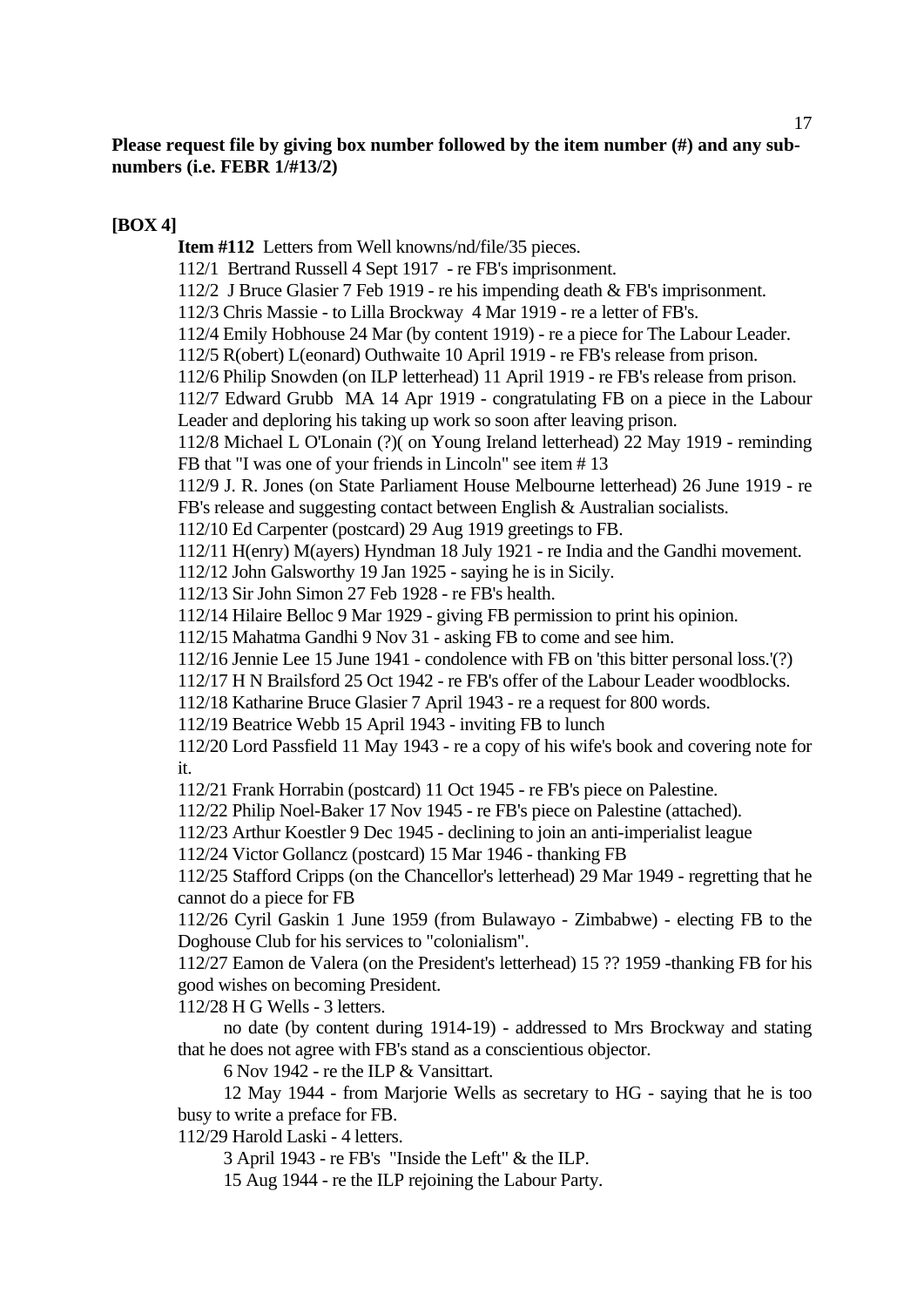16 Feb 1946 - declining to become President of the new Anti-Imperialist body & the conditions for the ILP rejoining the Labour Party.

28 March 1946 (on LSE letterhead) - re the affiliation conditions  $\&$  the ILP all of the above marked private/personal/confidential.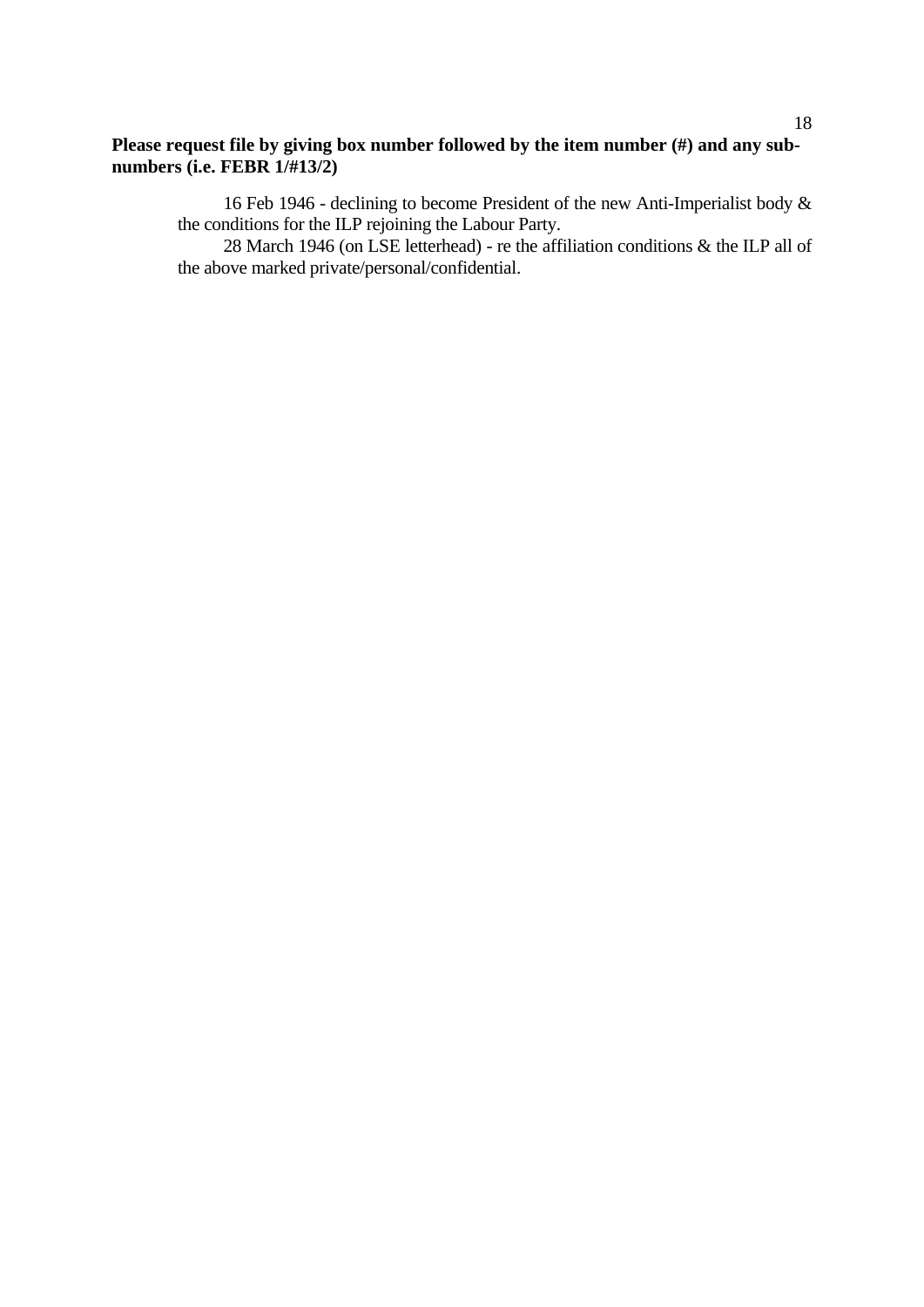#### FEBR WORLD DISARMAMENT CAMPAIGN (WDC)

In 1979 Fenner Brockway, together with Lord Philip Noel-Baker, launched a campaign for Nuclear Disarmament. The purpose of the Campaign was to take advantage of the Second UN Special Session on Disarmament, scheduled for 1982, with the idea of having the Final Document from the First Session in 1978 fully implemented. According to FB the idea was first raised quite casually: "We met in a corridor in the House of Lords. Philip, who had been a member of the British team at the Special session, remarked that the Peace Movement was missing a great opportunity.... 'Let's start a campaign,' I said. Philip's eyes lit up and he shook my hand. Thus it began. We were both nearly ninety...". (*98 Not Out* p76)

The documents in the Brockway collection cover the inception and development of the Campaign, the fundraising attempts, the recruitment drives and the formulation of the appeal for the Signatures on the Petition, which eventually reached a record 2.35 million. The files are untidy and disorganised. Correspondence and Minutes are mixed in with press cuttings and multiple copies of duplicated leaflets and flyers. In many cases the number of pieces in the file has not been recorded, instead the physical dimension of the file in cm has been given.

Because the Brockway papers came into the Archives in 1982, there are no papers relating to the activities of the reformulated Campaign WDC(UK) after the UN Session and the death of Lord Noel-Baker.

Papers NOT directly related to the Campaign but dealing in some way with nuclear disarmament have not been included here. Readers should consult the INDEX.

#### \*\*\*\*\*\*\*\*\*\*\*\*\*\*\*\*\*

#### **[BOX 8]**

 **Item #28** Disarmament/30/11/79/envelope/8 pieces. Mixed formats - printed and original materials. Background materials on the British position at the start of the Campaign including a speech to the UN by Hurd (Foreign Secretary). Also a TGWU circular about the launch of WDC.

#### **[BOX 9]**

 **Item #33** WDC/nd/file/na. No structure. All items relate to formation of World Disarmament campaign, 1979. Most are duplicated/information copies/circulars/pamphlets. File is 3.5cm.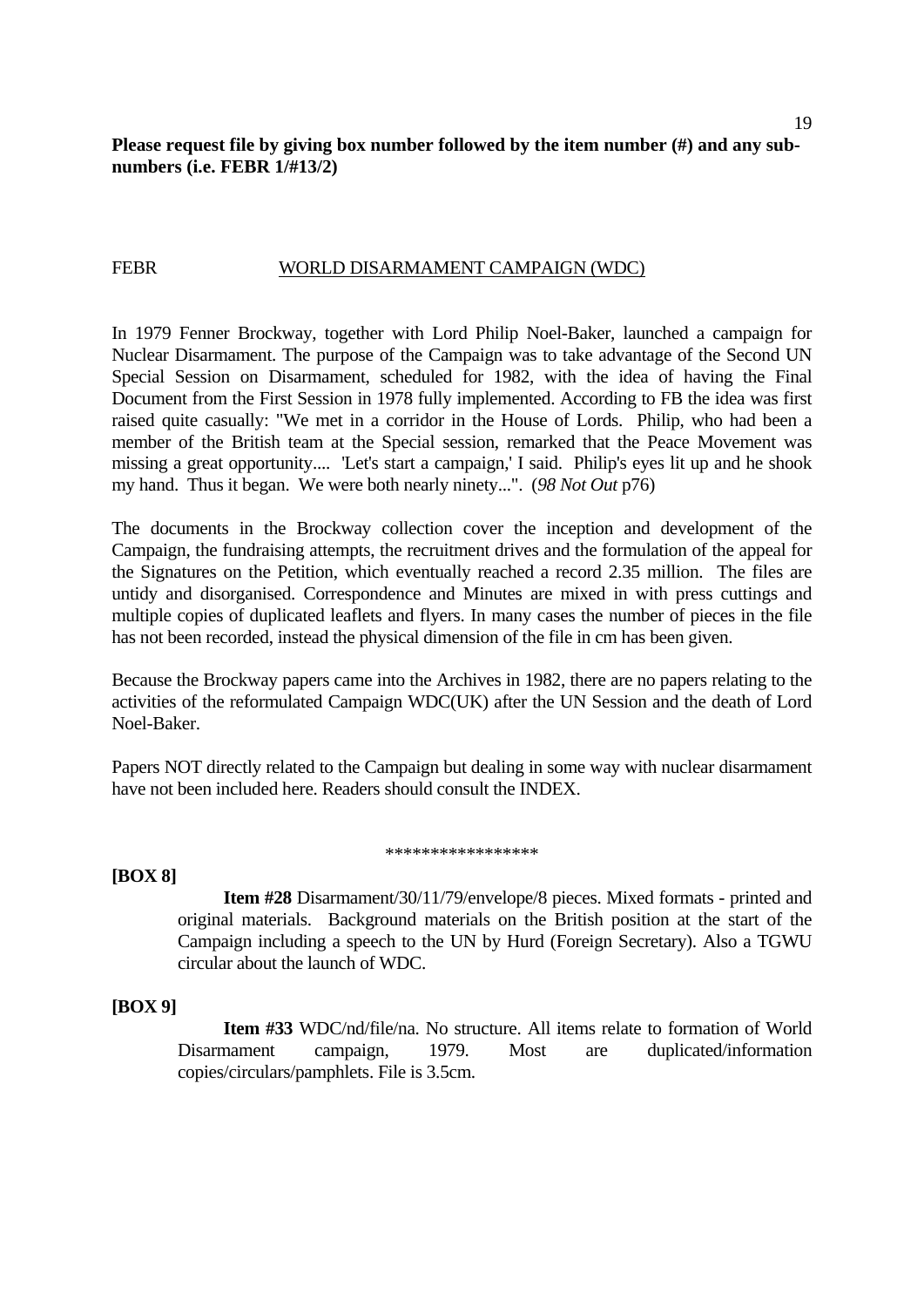## **[BOX 15]**

 **Item #51** Disarmament campaign/1979/folder/118 pieces. All pieces concern the Campaign for Nuclear Disarmament launched by FB and Philip Noel-Baker. Some correspondence clipped in bundles but much loose mostly pamphlets, press cuttings etc.

 **Item #56** Current WDC/nd/folder/71 pieces. Appears to duplicate much of #51. Includes drafts, publications etc. Includes copy of speeches by Breznev and Honecker 6.10.79. Most pieces appear to be 1979.

#### **[BOX 16]**

 **Item #57** Fundamentals WDC/nd/envelope/7 pieces. All duplicated materials except for one original proforma letter and headed paper. All 1979.

#### **[BOX 17]**

 **Item #66** no title/nd/file/na. Duplicated and circulation materials. Some original correspondence, 1979-80. File is 6.5cm.

#### **[BOX 18]**

 **Item #71** Stockholm/June '81/envelope/3 pieces. Duplicated information materials, 1 letter, all concern the Conference 6-8 June '81.

#### **[BOX 19]**

 **Item #74** Geneva C'ttee WDC/nd/envelope/7 pieces. Printed Bulletins: Cooperation for Disarmament, nos. 2-8, all prepared by Frank Field, all 1981.

#### **[BOX 20]**

 **Item #81** WDC from May 1981/file/na. Circulation and publicity materials, some correspondence, also pamphlets. File is 5cm.

 **Item #82** WDC from August 1981/file/na. As above. File is 3.5cm.

#### **[BOX 22]**

 **Item #106** WDC June'81/folder/8 pieces. Correspondence, memoranda, Minutes.

## **[BOX 23]**

 **Item #116** Disarmament Material/nd/envelope(split)/na. Press cuttings, publications and other printed materials. All relate to the UN Special Session on Disarmament in 1978. File is 4cm.

 **Item #118** UN Documents on Disarmament & WDC/nd/envelope/10 pieces. 7 UN publications (fact sheets), speeches etc for "Disarmament Week" 1980. Copy of speech by Garcia Robles (Mexico) and envelope of press cuttings. Also one loose cutting from 1974.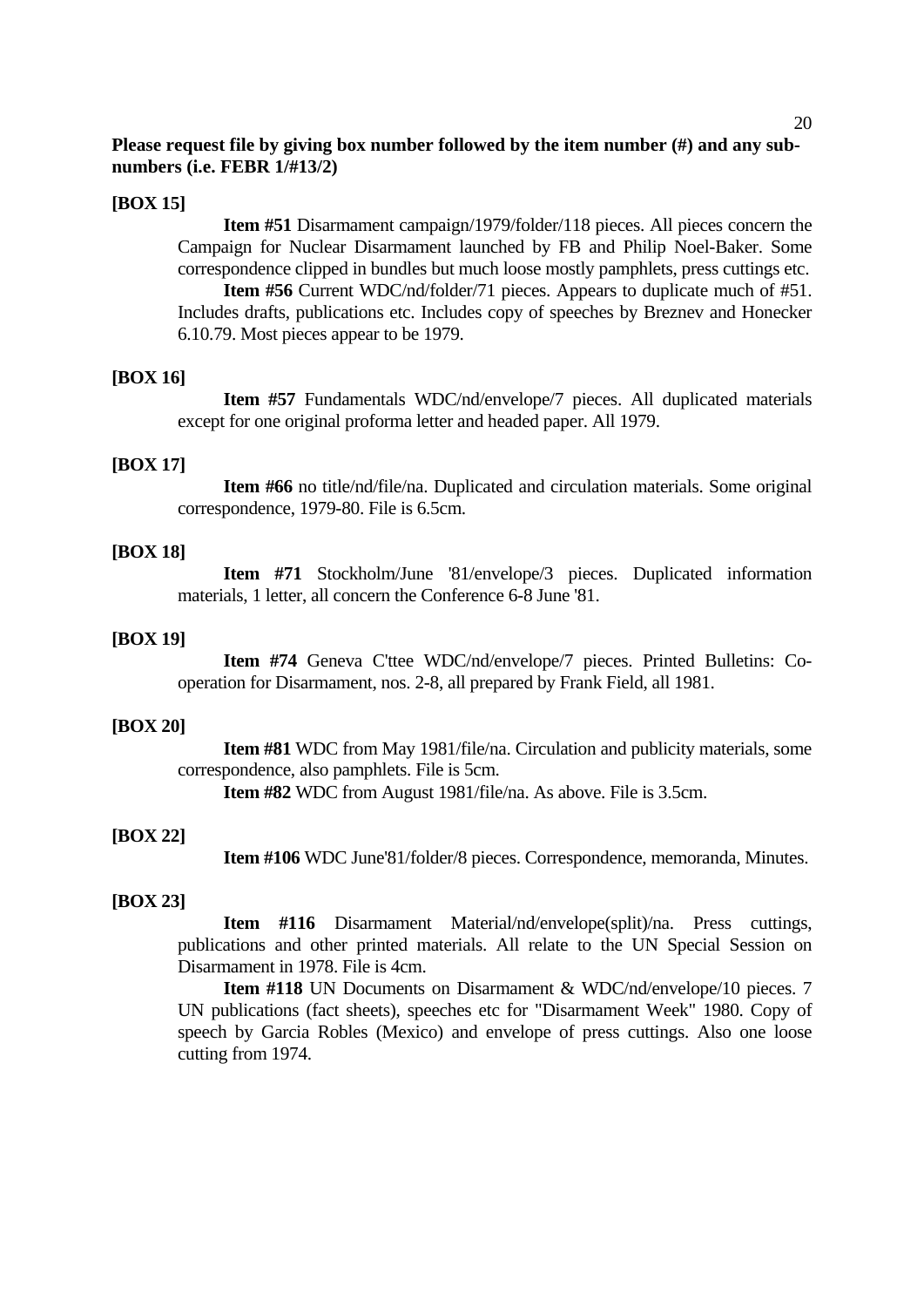#### **[BOX 26]**

 **Item #134** WDC April-May '81/file/na. Publications, notes, working memoranda, drafts etc. File is 4.5cm.

#### **[BOX 28]**

 **Item 160** WDC 4/nd/file/na. Correspondence, notes, publications, circulars all from 1982. Includes Brockway's UN pass.

#### **[BOX 29]**

 **Item #161** WDC - UN Special Session/nd/envelope/na. Split and refoldered. 161a - 5 official UN publications; 161b 9 miscellaneous items, including some correspondence; 6 envelopes of information materials. All 1982

 **Item #162** WDC 5/nd/file/na. Correspondence, publications, circulated materials including some Minutes. All 1982. File is 4cm.

#### **[BOX 34]**

 **Item #173** WDC/nd/envelope/2 pieces. Copy of the Petition in formal calligraphy, June 10 1982, and 6 pages of notes headed "Future of the WDC".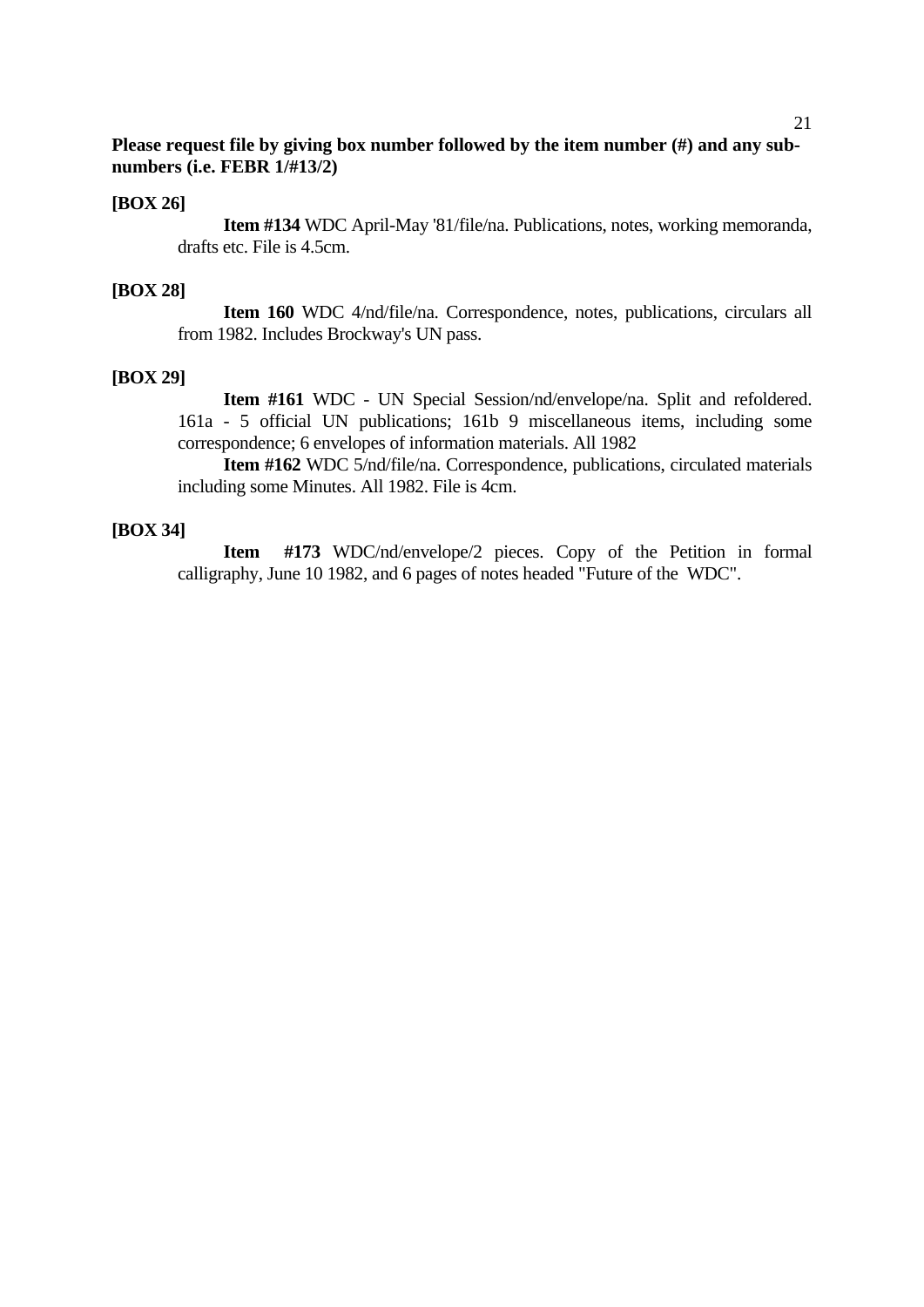## FEBR ALPHA LIST: FILES ORDERED BY IMPOSED SUBJECT

Before using this list readers should consult the INDEX. The imposed subject classification is in many cases broad and can be misleading. Files are listed in the alphabetical order in which they were found which has no overall organising significance. Many files have counterparts in the Item List.

#### **[BOX 37]**

 **Item #177** Algeria/nd/file/11 pieces. Actually concerns the Bou Saada project. Correspondence, publications and B&W photographs. 1970s.

 **Item #178** American Exiles/nd/file/38 pieces. Information papers and correspondence re Vietnam war draft avoidance. 1969/70.

 **Item #179** Appointments/nd/file/57 pieces. Letters re appointments. 1969.

 **Item #180** Articles/nd/file/75 pieces. Correspondence about and copies of articles sent to overseas newspapers and journals - mostly African and Asian press. 1964/65.

 **Item #181** Awards/nd/file/3 pieces. Correspondence re the Nehru Award 1969, and the possibility of a Miss Taylor receiving an award, 1970.

 **Item #182** Bangladesh/nd/file/8 pieces. Correspondence re the famine 1971/2.

 **Item #183** Bar students/nd/file/8 pieces. Correspondence re overseas students applying for law places. 1969/70.

 **Item #184** Biological warfare/nd/file/27 pieces. Correspondence and information papers on biological weapons. 1969/70. 2 bundles press cuttings - 5 on tear gas; 8 on Porton Down research establishment.

#### **[BOX 38]**

 **Item #185** Birthday/nd/file/44 pieces. Letters re FB's 80th b/day. 1968.

 **Item #186** Books/nd/file/na. Correspondence re FB's various books - chiefly *Colonial Revolution* and *Towards Tomorrow* 1968-70. 3cm.

 **Item #187** Boy Soldiers/nd/file/12 pieces. Various papers re the Donaldson Enquiry 1969-71.

 **Item #188** Bradford/nd/file/26 pieces. Re the application by a Mr Joseph Bradford for a place at university. 1969-72.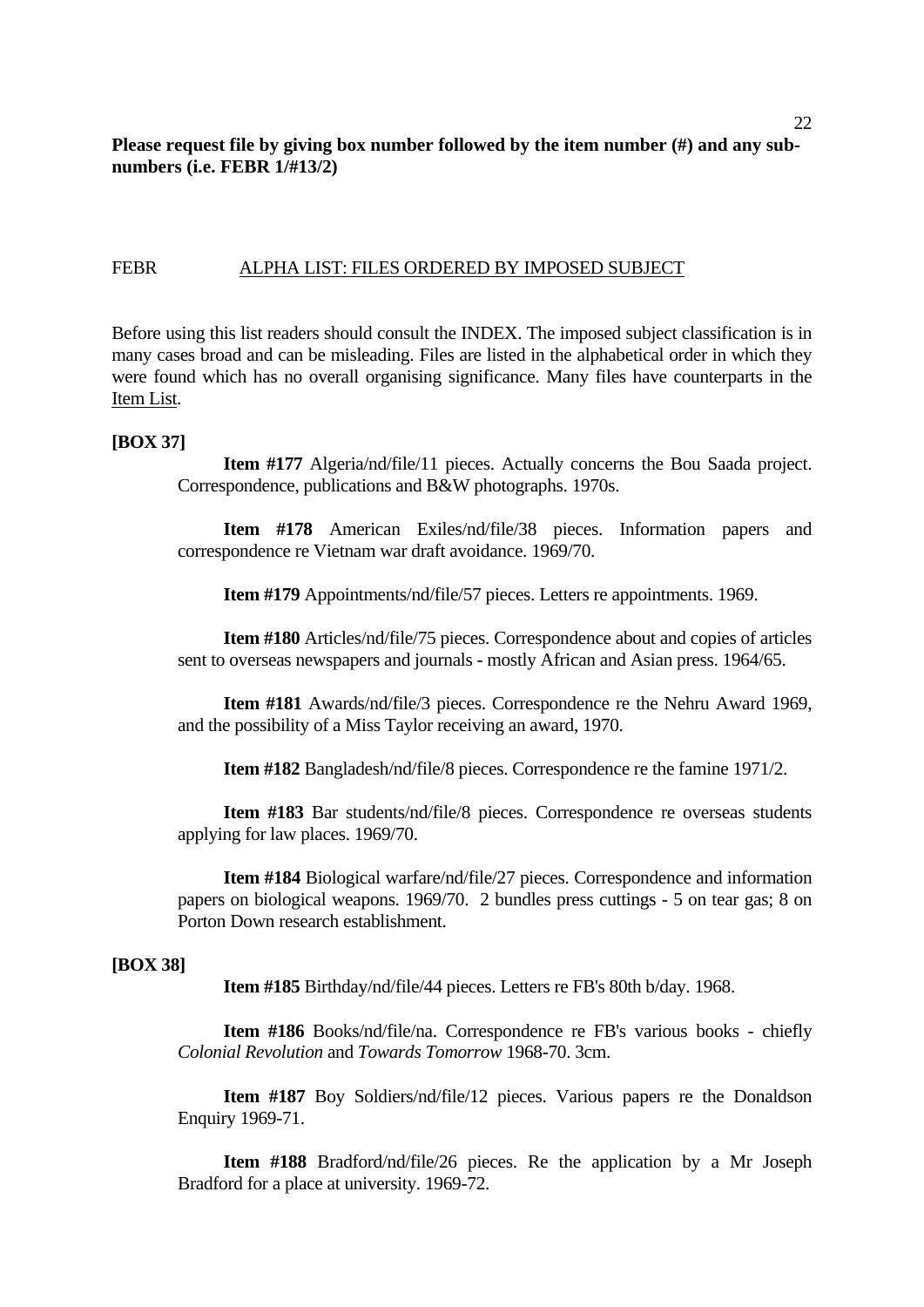**Item #189** British Humanist Association/nd/file/14 pieces. Papers re membership, religion in schools etc. 1970-72.

#### **[BOX 39]**

 **Item #190** Cambodia/nd/file/4 pieces. Re Red Cross supplies. 1970.

 **Item #191** China/nd/file/8 pieces. Re persons detained by the Chinese G'ment. 1970.

 **Item #192** CND/nd/file/7 pieces. Circulation materials and correspondence. 1970.

 **Item #193** Conscientious Objectors to taxes/nd/file/3 pieces. Correspondence re people who object to tax revenue being used for military purposes. 1969.

 **Item #194** Conscientious Objectors - Central Board Continuing Committee. Correspondence and information papers. 1968-70.

 **Item #195** Conscientious Objectors - Fenner/nd/envelope/3 pieces. 2 typed and 1 hand-written copy of an 28 page ms. "Opposition to the War". no date visible.

 **Item #196** Congo/nd/file/4 pieces. Correspondence re the former Belgian Congo 1969.

 **Item #197** Czechoslovakia/nd/file/10 pieces. Correspondence re the granting of a passport and the current 'situation' - includes a letter from Bertrand Russell. 1968-70.

 **Item #198** Diamonds/nd/file/7 pieces. Papers re a possible Pan-African Diamond consortium. 1970-71.

 **Item #199** Engagements/nd/file/40 pieces. Copies of articles by or speeches made by FB as Chairman of Movement for Colonial Freedom 1965. Includes maiden speech in the Lords 23/12/64. Enclosure - envelope containing 8 press cuttings form the National herald, Lucknow India printing articles by FB, all 1965.

#### **[BOX 40]**

 **Item #200** European Security/nd/file/na. File of mixed papers 3cm. CND materials, pamphlets, Committee for European Security papers etc. 1969-72.

 **Item #201** Euthanasia/nd/file/5 pieces. Correspondence re the Euthanasia Bill 1969-70.

 **Item #202** Family Incomes Bill/nd/file/1 piece. Re FB's proposed amendments. 1970.

 **Item #203** Fiji/nd/file/3 pieces. Written question 1970. Correspondence 1968.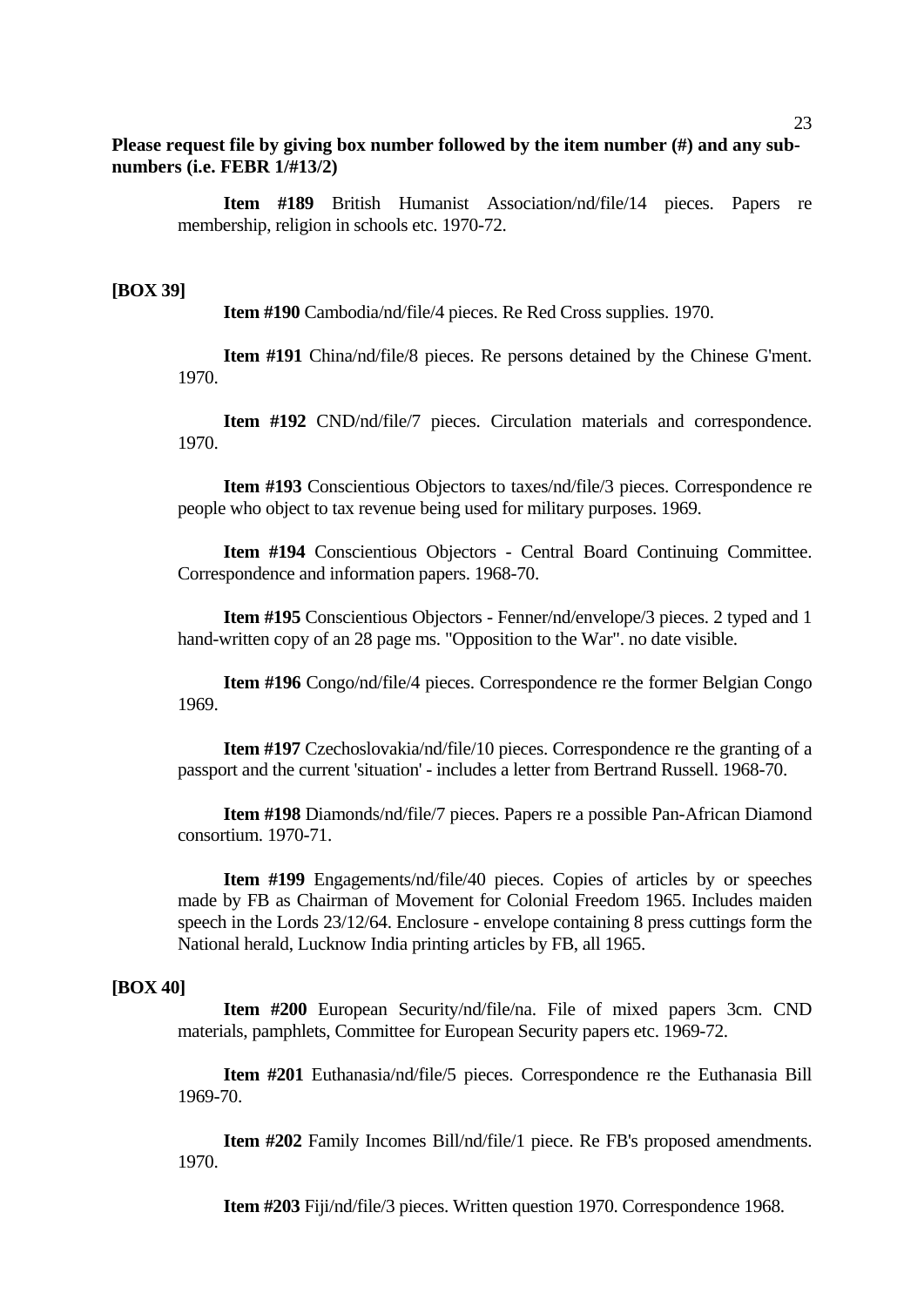**Item #204** Ghana/nd/file/17 pieces. Correspondence re the use of British troops. Tribute to Nkruma. 1968-72

 **Item #205** for Ruth Glass/nd/file/26 pieces. Ruth Glass of the Centre for Urban Studies was conducting research into abusive mail. FB provided her with some examples. 1970-71.

 **Item #206** Hospitals/nd/file/5 pieces. Re a Bill on privacy in Hospitals. 1969-72.

**Item #207** ILP/nd/file/27 pieces. Correspondence re the history of the ILP various research projects by historians. 1970-72.

**Item #208** India/nd/file/110 pieces. Correspondence, papers re the Nehru Award, Minutes of the Gandhi Centenary Committee. 1968-72.

#### **[BOX 41]**

 **Item #209** Invitations & Donations/nd/file/na. 3 files, 9cm of correspondence. Invitations to events, requests for donations etc. 1968-71.

## **[BOX 42]**

 **Item #210** Kenya - Kenyan Asians/nd/file/24 pieces. Correspondence re citizenship. 1969-72, includes Hansard of Debate on British Asians in East Africa.

 **Item #211** Liberation/nd/file/7 pieces. Materials re the UN NGO meeting to which Liberation sent a submission 1970.

 **Item #212** Lesotho/nd/file/7 pieces. Question asked by FB and correspondence. 1970

 **Item #213** Local Government/nd/file/4 pieces. Correspondence re the proposed Local Government Bill 1971/2.

#### **[BOXES 43-44]**

 **Item #214** Misc/nd/files/6 files - order imposed. 1967 - 1 piece; 1968 - 69 pieces; 1969 - 180 pieces; 1970 - 225 pieces; 1971 - 55 pieces; 1972 - 24 pieces. (See introduction to Correspondence Files).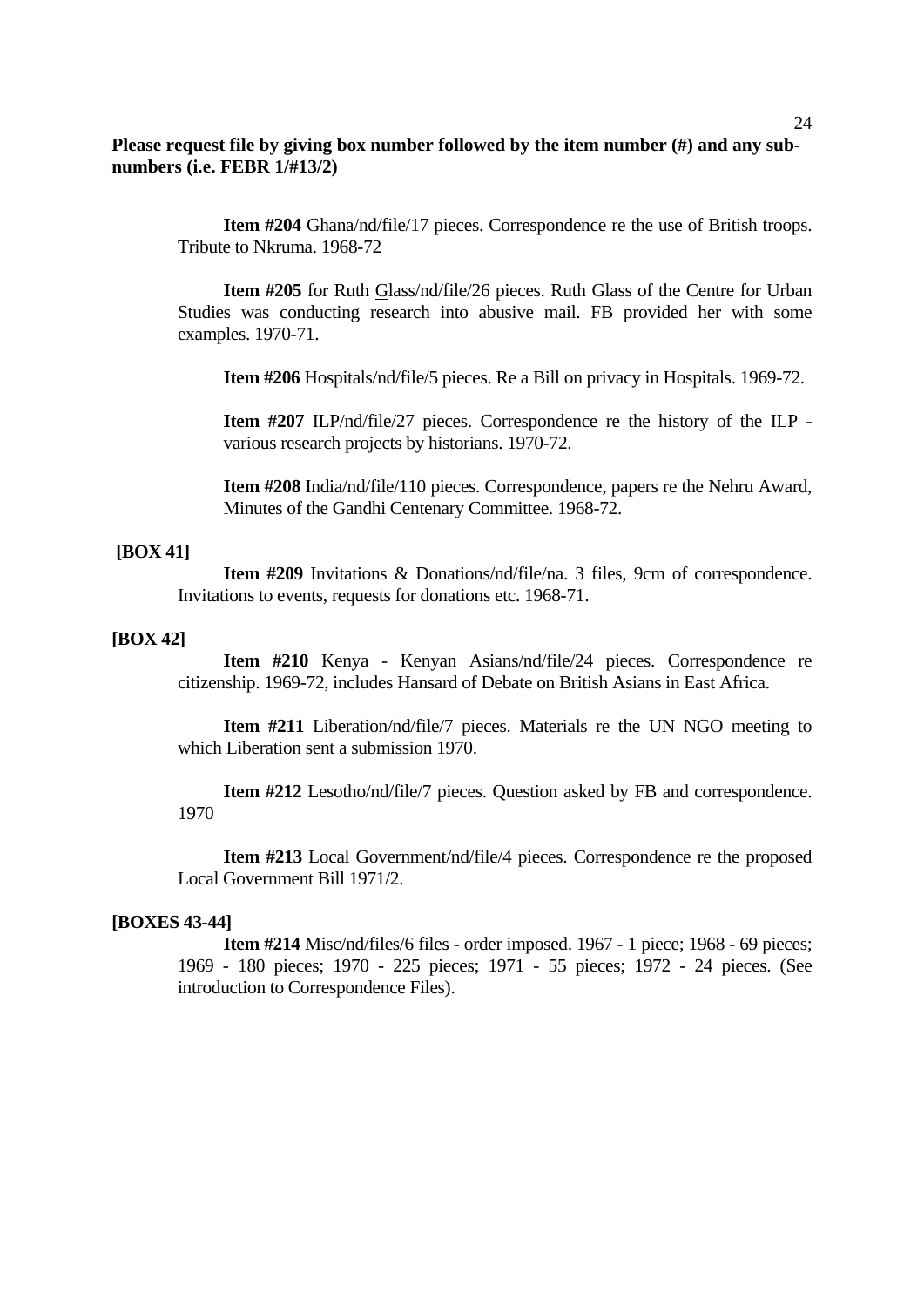## **[BOX 42]**

 **Item #215** Middle East/nd/file/na. Correspondence and other papers concerning the Council for the Advancement of Arab British Understanding (CAABU). 4cms. 1968-71.

## **[BOX 45]**

 **Item #216** National Council for Civil Liberties/nd/file/15 pieces. Correspondence and newsletters about the Council's work. 1969-71.

 **Item #217** NATO/nd/file/14 pieces. Most papers concern European security. Includes ACOA fact sheets. 1969-71.

 **Item #218** Nazi victims/nd/file/9 pieces. Defence Committee for Victims of Nazi Persecution and other papers 1970, includes the PIVERT case, 1971.

 **Item #219** Nigeria & Biafra/nd/file/na. Order imposed. 4 files: 1968-72. 12 cms.

- **[BOX 46]** 219a Correspondence. Includes photographs of Biafran children.
- **[BOX 45]** 219b Committee for Peace in Nigeria correspondence and minutes.
- **[BOX 45]** 219c Publications.
- **[BOX 45]** 219d FB's 'diary' of his visit hand-written notes.

## **[BOX 47]**

 **Item #220** Northern Ireland/nd/file/9 files. Order imposed. Mostly concerned with the proposed Bill of Rights for Northern Ireland and the activities of various civil rights movements. Newsletters, circulars and other 'public domain' type materials. 1968-72. 9cms.

220a Correspondence - much on the proposed Bill.

220b Campaign for Democracy in Ulster.

220c Campaign for Social Justice.

220d Northern Ireland Civil Rights Association.

 220e National Council for Civil Liberties - includes response to the official report on Bloody Sunday.

 220f Statements from various sources on the treatment of "political" prisoners.

220g Association for Legal Justice.

220h Publications - includes formal version of proposed Bill.

220j Historical materials.

#### **[BOX 48]**

 **Item #221** "Official"/nd/file/na. Individually bundled case notes on matters of immigration/deportation etc. 1968-70. **CLOSED TO READERS IN ALL BUT EXCEPTIONAL CIRCUMSTANCES FOR REASONS OF DATA PROTECTION BECAUSE OF THE PRESENCE OF SENSITIVE PERSONAL INFORMATION UNTIL 1/1/2071**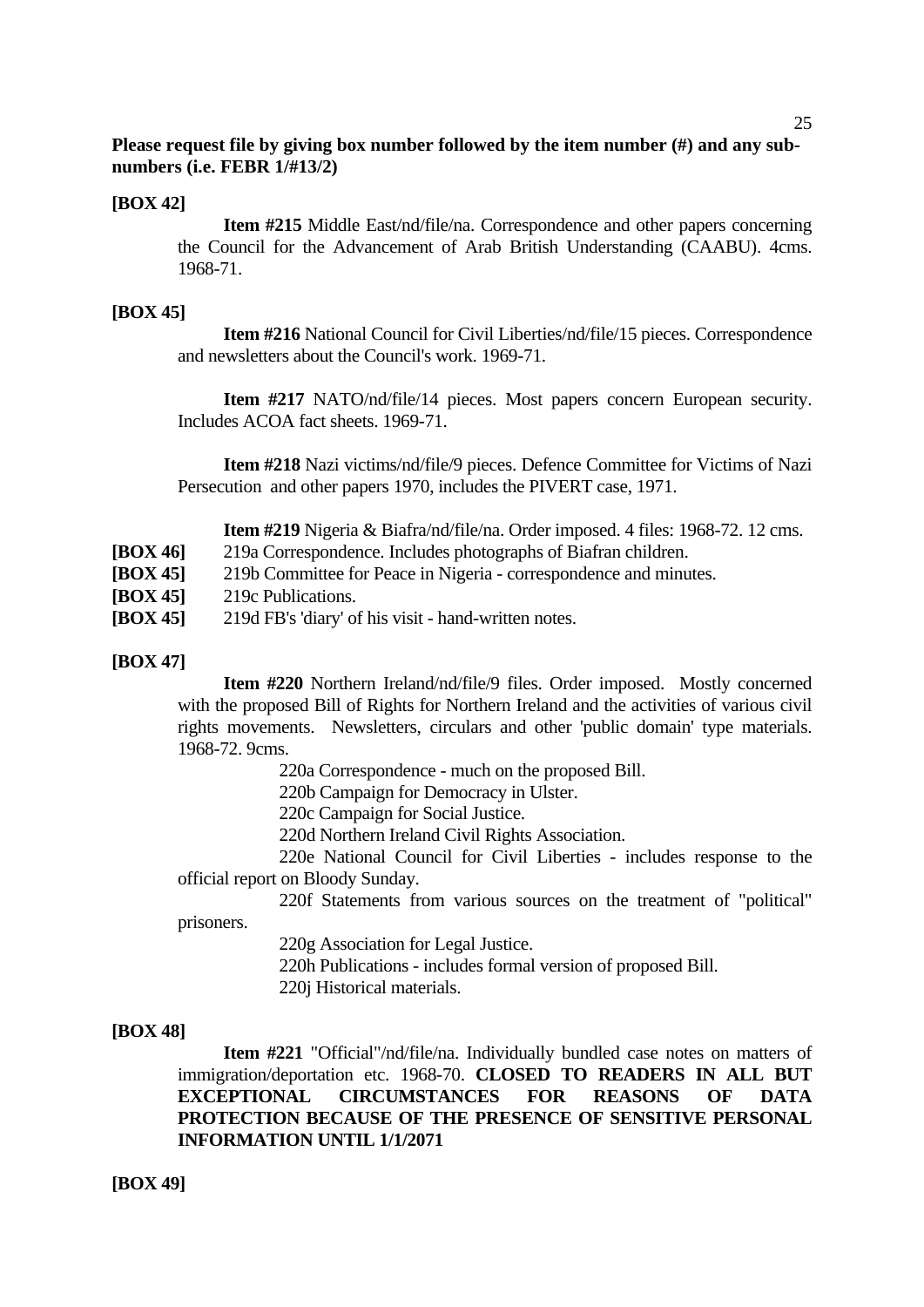**Item #222** Pakistan/Bangladesh/nd/file/28 pieces. Correspondence and information materials on Operation Omega. Includes publication *The Testimony of 60.* 

#### **[BOX 50]**

 **Item #223** Personal/nd/file/6 files. Order imposed. 1968-72. 9cm (See introduction to Correspondence Files). 1968 - 13 pieces, includes Biafra Diary; 1969 - 66 pieces, includes copy of WW1 discharge papers & letters from Edward Kennedy; 1970 - 72 pieces, includes letter from DDD; 1971 - 42 pieces, includes letters re Tyneham; 1972 - 55 pieces, includes letter from nephew Christopher Roper re a plane he has designed/built; nd - 2 pieces, CV for FB and Play re FB.

#### **[BOX 49]**

 **Item #224** Precis of Correspondence/nd/file/na. 9cm of typed summaries of correspondence generally undated.

 **Item #225** Prisons/Prisoners/nd/file/23 pieces. Unrelated except by imposed subject. Includes RAP (Radical Alternatives to Prison) materials. 1969-71.

#### **[BOX 51]**

 **Item #226** Race Relations/nd/file/73 pieces. 72 loose pieces of correspondence, publications and information papers on a proposed Immigration Bill and a Joint Committee Against Racialism. 1968-71. Envelope marked "Ireland" contained 12 pieces - all publications on the Emergency Powers and the Proposed Civil Rights Bill. 1968-72.

 **Item #227** Refugees/nd/file/25 pieces. Unrelated except by imposed subject. 1968-72.

 **Item #228** Rhodesia/nd/file/23 pieces. Correspondence re UDI, sanctions etc. 1968-72.

 **Item #229** Bertrand Russell/nd/file.12 pieces. All re a proposed meeting to honour the late Earl Russell. 1970.

#### **[BOX 52]**

 **Item #230** Seabeds/nd/file/12 pieces. Correspondence re the administration of the seabed outside territorial limits and proposed UN action on exploitation of same. 1970.

 **Item #231** Seychelles/nd/file/15 pieces. Correspondence between the Seychelles People's United Party and the Movement for Colonial Freedom re the deportation of one of its members. 1970-72.

 **Item #232** Sierra Leone/nd/file/2 pieces. Letters re Berthan Macauley, former Attorney General of Sierra Leone, charged with High Treason. 1969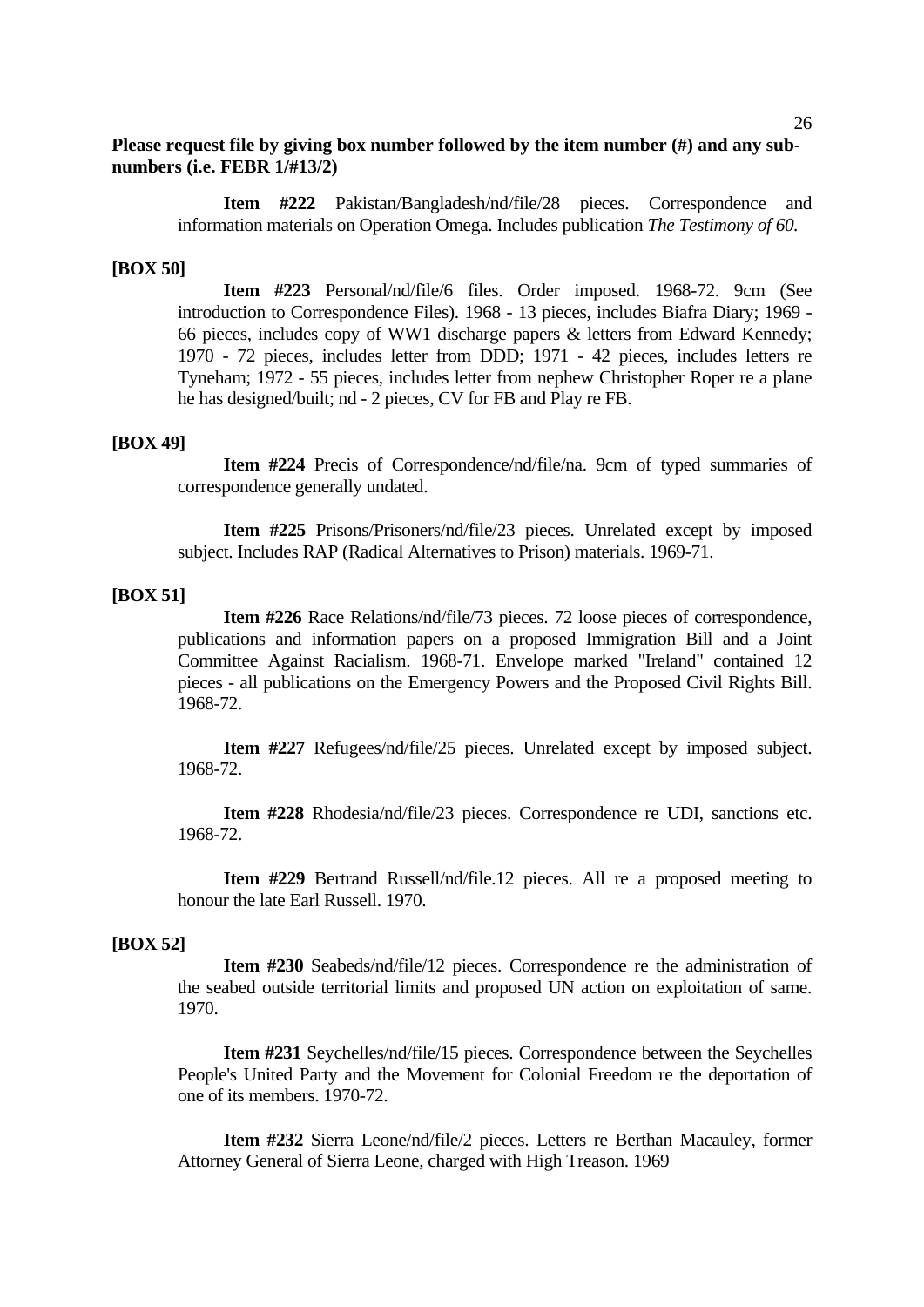**Item #233** South Africa/nd/file/70 pieces. Correspondence and other papers re the Anti-Apartheid movement. Questions in the House - mostly re arms sales, and other papers relating to the arms embargo. Also FB's notes of Evidence to the UN Special Committee as Chairman of MCF, several copies. 1964-1970

 **Item #234** House of Lords Staff/nd/file/9 pieces. Correspondence on staff conditions, booklet on Library, letter on use of Library and 2 pieces on Unstarred Questions. 1968-70.

 **Item #235** Students/nd/file/9 pieces. Unrelated except by imposed subject. 1968- 72.

 **Item #236** South West Africa SWAPO/nd/file/13 pieces. All except one relate to the Namibia International Conference (ICNC) in Brussels 1972. 1 piece re a visa.

 **Item #237** Tanzania/nd/file/21 pieces. Correspondence and papers on the termination of British aid and the effect this was having on the National Parks and their staff. 1968.

 **Item #238** Tunisia/nd/file/5 pieces. Unrelated except by subject. Includes account of Order given to FB. 1969.

 **Item #239** Tyneham/nd/file/16 pieces. Correspondence, minutes and other information papers of the Tyneham Action Committee re the attempt to reclaim army land in Dorset (Dorset Coastal Ranges) 1969-71.

 **Item #240** USSR/visa/nd/file/28 pieces. All concern FB's attempts to get visas for 2 Russian women who wanted to marry UK citizens. 1969.

#### **[BOX 53]**

 **Item #241** Vietnam/nd/file/na. Papers mostly relate to the British Campaign for Peace in Vietnam (BCPV) of which FB was President. Includes 2 press cuttings refoldered: Ho Chi Min & Dr Benjamin Spock. Also publication *Children of Vietnam.* 1968-71 4cms.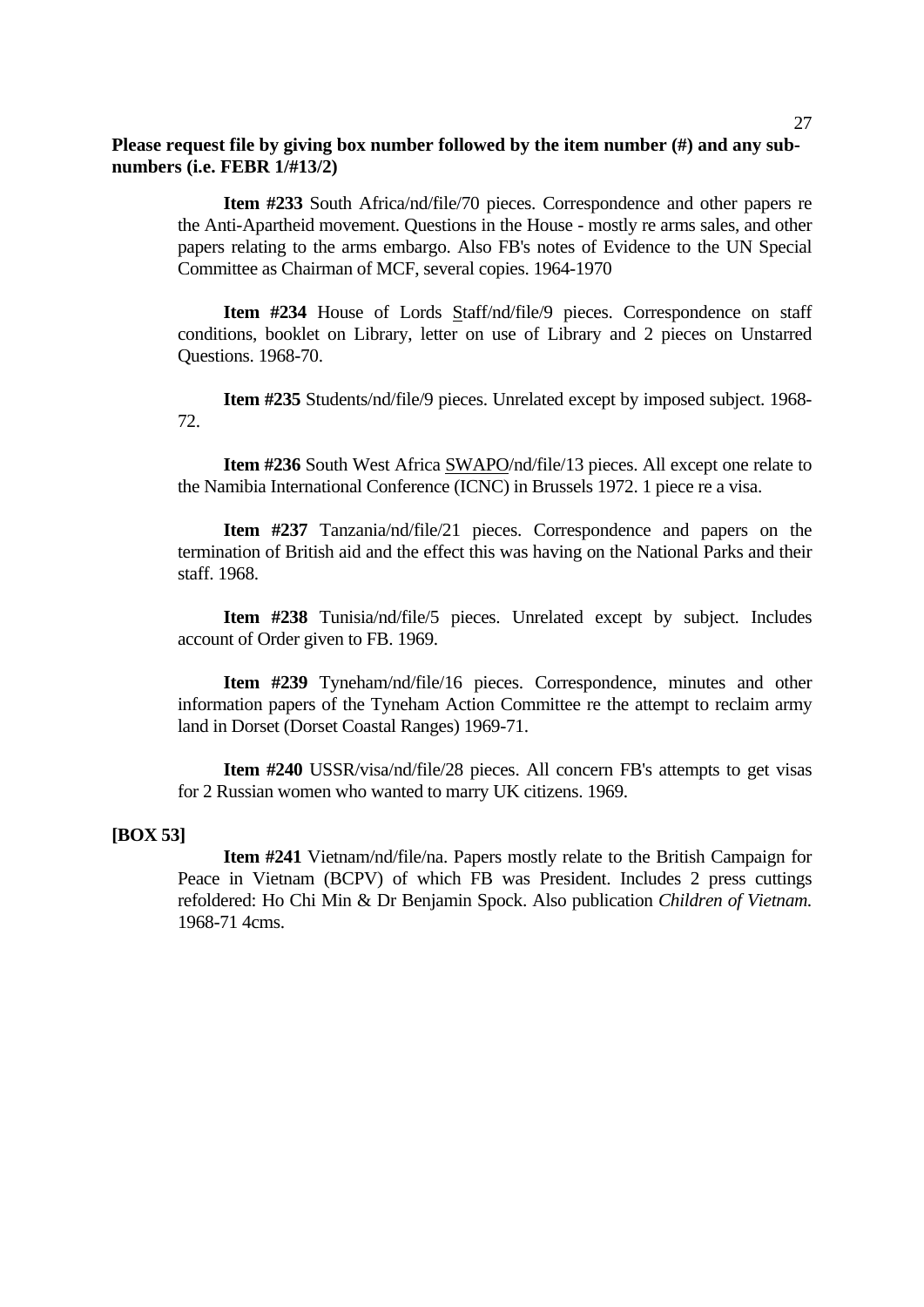## FEBR CORRESPONDENCE - ALPHABETICAL ORDER -1965 only

## **[BOX 54]**

 **Item #242** No title/nd/file/8 files.

This item consists of correspondence for 1965. It is alphabetically organised but the sequence is incomplete. Files exist only for C-K & P-Z.

The individual pieces within the files had alphabetical classifications written onto them and order within the files was alphabetical. This alpha set for one year therefore reflects the alpha set for the years 1966-72 which comprises the rest of the collection as it came via SOAS and MCF and is listed above. Some classifications - for example "Capital Punishment" - do not occur in the larger collection. There are also inconsistencies: both Ireland and Northern Ireland occur, while all Middle East records (including CAABU) have been classified as Jordan.

Only significant 'sets' have been noted. (**NB** The file labelled E-K was split).

 C: 30 pieces, includes Capital Punishment; Conscientious Objectors. D: 8 pieces, includes Diamonds; Disarmament. E-G: 20 pieces. H-I & Johnson: 19 pieces, includes Immigrants, Ireland. Jordan: 26 pieces, includes publications and accounts of FB's visit. K: 7 pieces of which 2 have K classifications & 5 refer to Northern Ireland. P-T: 36 pieces, includes personal (1 piece only) and Race Relations. U-Z: 32 pieces, of which 17 refer to Vietnam & BCPV.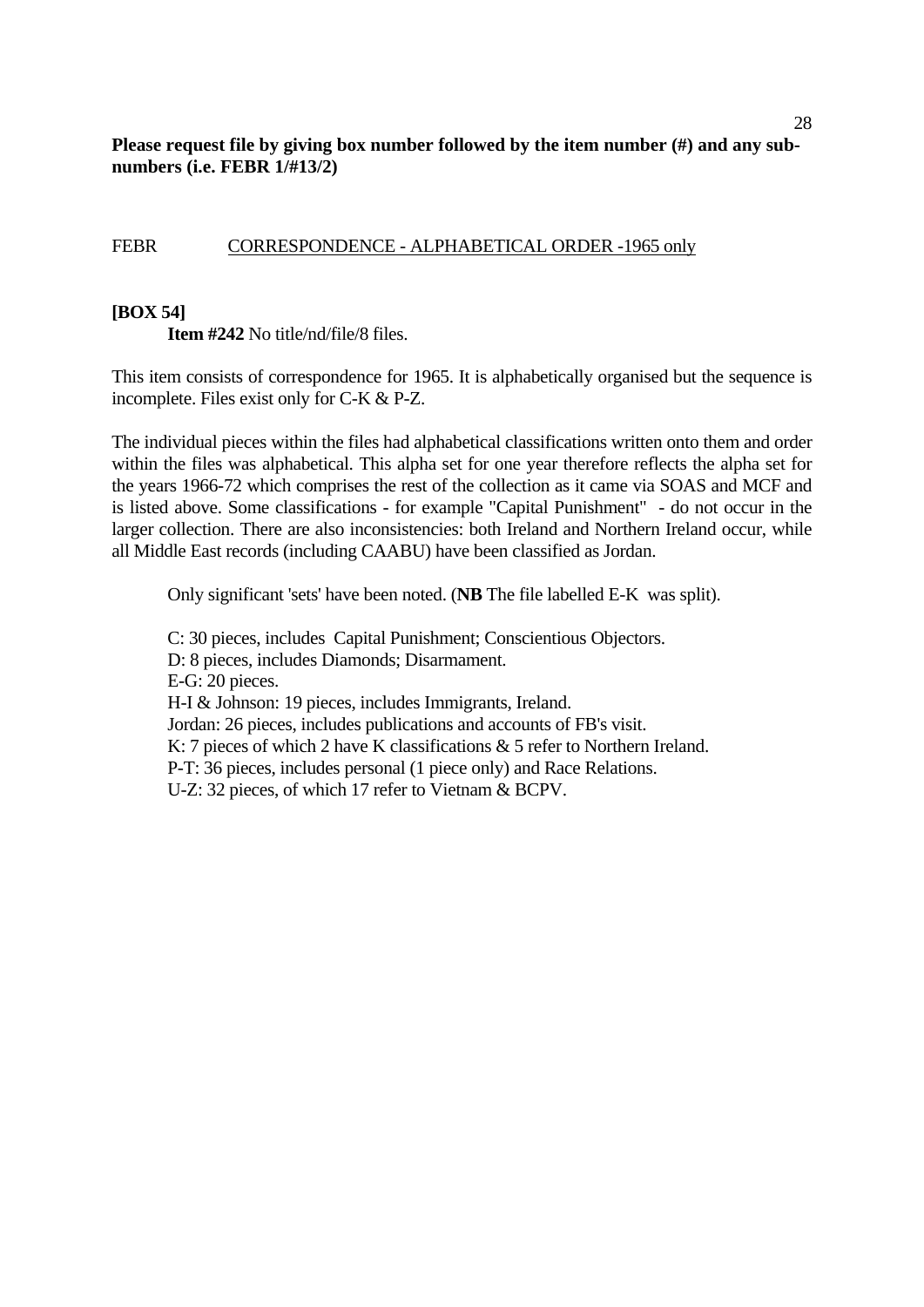# FEBR ITEM LIST: ALL SUBJECTS

Before using this list readers are strongly advised to consult the INDEX. Items are listed here in the order in which they were found during cataloguing. The assigned item number has NO organising significance and is used simply for identification. Titles of the items are those assigned by Lord Brockway and may be incomplete, inaccurate and misleading. Many items have counterparts in the Alpha List and the 1965 Correspondence Files.

#### **[BOX 5]**

**Item #1** Visit to India/nd/envelope/19 pieces/fading/brittle.

1a Indian visit/1980 - press cuttings undated. Relate to disarmament activities.

 1b India & Mrs Gandhi/1975-77 - correspondence & press cuttings. Relate to imprisonment of Jaya Prakash Narayan

1c no title/1980 - various materials relating to FB's visit in March 1980.

**Item #2** Margaret Thatcher - Correspondence/nd/folder/13 pieces/fading. Originals & copies in clipped bundles, relating to IRA detainees in Maze prison.

**Item #3** Private-in-confidence - Lord Brockway/nd/5 pieces/brittle.

 3a Lords debate 13/6/73 Capitalism vs. Socialism: speech notes and supporting materials.

 3b Citizenship & Immigration/10/6/73 - speech notes for address to India Law Association, cuttings & correspondence.

3c Ethics Society/8/5/73 - press cutting

3d Zanzibar/1973 - materials relating to the Karume murder case.

3e no title/1973 - Labour Party Conference materials.

**Item #5** Autobiography - Visit to Jordan/nd/envelope/2 pieces 5a publication - The Diplomatist 5b no title - correspondence, notes etc for official parliamentary visit 1965.

**Item #6** National Front - Enquiry re Red Lion Square/nd/envelope/4 pieces. All materials relate to a riot in Red Lion Square following a demonstration by Liberation. One student died. Includes transcript of the Inquest. See also item #44 estray.

**Item #7** Francis Johnson vs. ILP/nd/ envelope/4 items. Press cuttings & correspondence relating to a case over the return of records belonging to the ILP retained by the archivist to whom Johnson had given them.

**Item #8** NUJ Certificate/nd/ envelope/1 piece. The certificate issued in 1980 showing FB's 69 years of membership.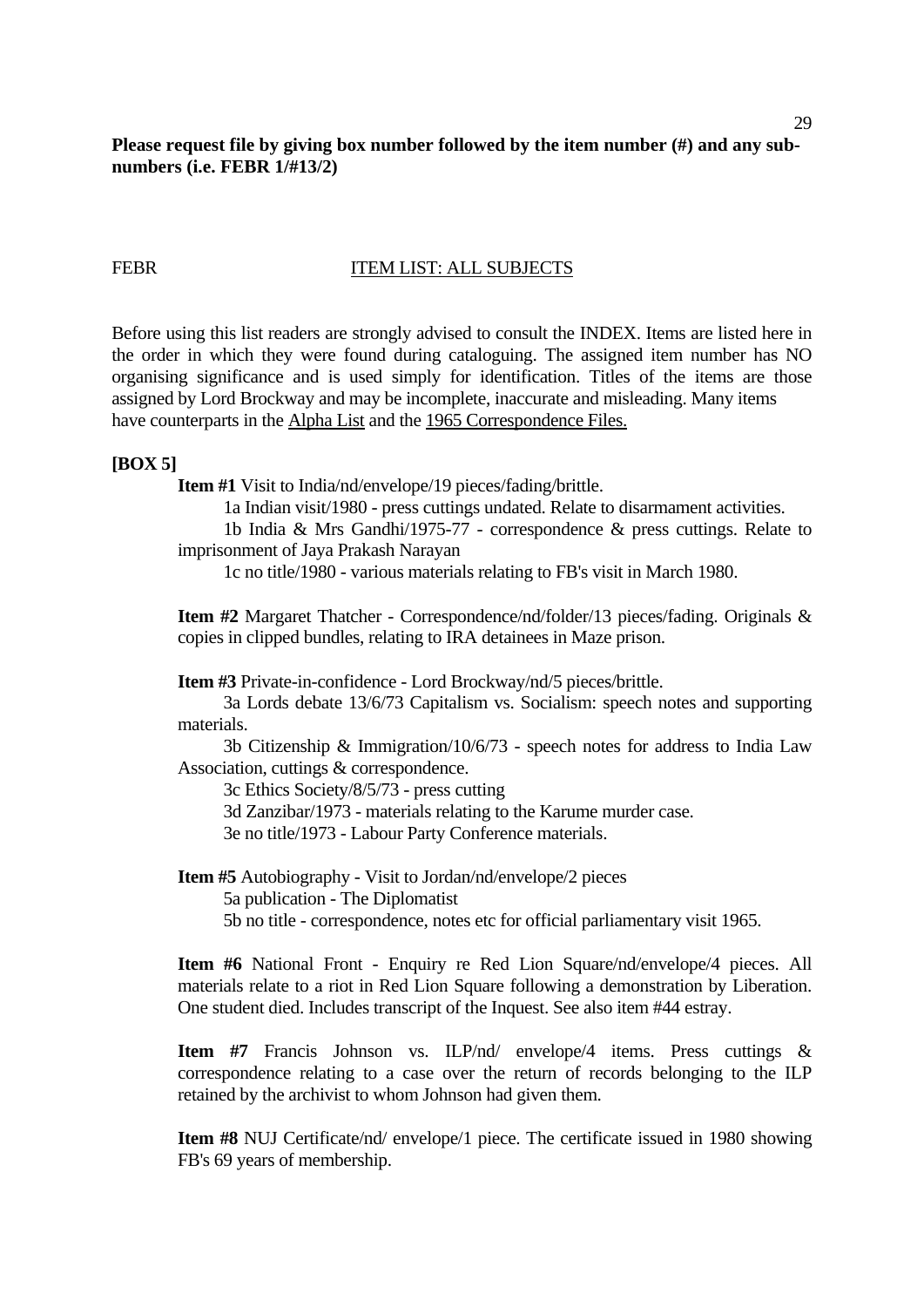**Item #9** Nobel Prize Winners/nd/folder/6 pieces. Duplicated circulation materials re an appeal by 53 Nobel prize winners against World Hunger.

## **[BOX 6]**

**Item #10** Article/1973/envelope/3 pieces. Text & correspondence of Time Life article "Winds of Change". Correspondence refers to photographs which are not there.

**Item #11** Hong Kong/May 1981/envelope/24 pieces.

11a book flyers "The Boat People"

11b correspondence with Trefgarne.

11c 40 page pamphlet on Human Rights.

11d press cuttings & pamphlets on Human rights in Hong Kong

11e notes on proposed Commission of Enquiry - FB's proposal: fragile condition.

11f draft letter to Times - writer unknown

#### **[BOX 1]**

**Item #12** Shaw letters/13.1.16 - 25.2.1950/47 pieces. See listing of **Early Papers** for full details.

**Item #13** CO in 1st World War/nd/envelope/13 pieces. See listing of **Early Papers** for full details.

#### **[BOX 2]**

**Item #14** Miscellaneous Historical/nd/envelope/6 pieces no organising principle. Includes press cuttings 1941 & 46; materials re a visit to India & motor accident 1927; notes for speech 1954, pamphlet for 1924 election; account of FB's arrest in 1961; sketch of FB. See listing of **Early Papers** for full details.

## **[BOX 6]**

**Item #15** Charity Law reform C'tee/nd/folder/8 pieces/fading/staining.

 15a Charity Law reform/1973-4: press releases and covering correspondence, also copy of FB's proposed Bill,

 15b Publication/1973 - Social Audit and other materials relating to arms exports. 15c Human Rights Seminar/6.12.73.

**Item #16** TV series letters/nd/file/25 pieces. Letters of appreciation for FB's TV series *The 20thC Remembered*. Also a review. All 1981.

NB Reference to Churchill.

**Item #17** Visit to Dr Owen re Tanzania/nd/envelope/5 pieces. Speech notes and copy of article "What I learned in Africa," probably 1977.

**Item #18** David Owen's letters/nd/envelope/2 pieces. Duplicated copies of 2 pieces of correspondence. 1977.

#### **[BOX 7]**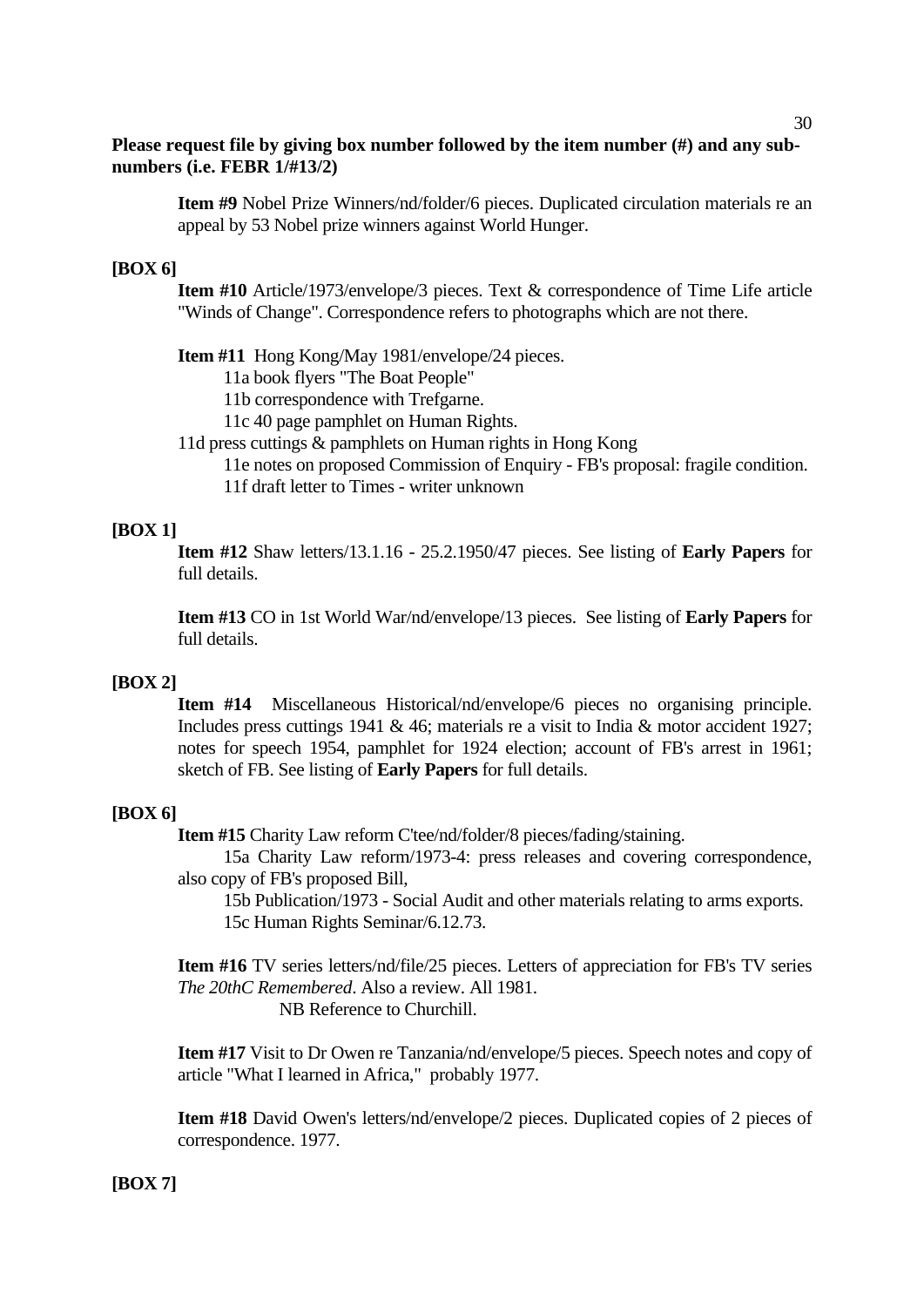**Item #20** Chile/nd/file/57 pieces/staining. All materials relate to the arrival in 1973 of 7 Chilean post graduate students in 1973 and attempts by FB and others to prevent their deportation. 22 pieces of abusive "hate mail". These items - **CLOSED TO READERS IN ALL BUT EXCEPTIONAL CIRCUMSTANCES FOR REASONS OF DATA PROTECTION BECAUSE OF THE PRESENCE OF SENSITIVE PERSONAL INFORMATION UNTIL 1/1/2049** 

**Item #21** Willis Griffiths Correspondence/nd/folder/7 pieces. Originals and drafts concerning the proposal to give Griffiths an award in 1979/80.

**Item #22** Duke of Edinburgh/nd/file/4 pieces. Correspondence between FB & HRH concerning references to Mountbatten and disarmament by HRH in a lecture.

NB Both letters from HRH are personally signed. See item #97 estray/2.

**Item #23** General Election/1974/folder/45 pieces/brittle. Newspaper clippings, promotional materials and correspondence relating to the 1974 election.

**Item #24** Odds & Ends/nd/folder/11 pieces.

24a Introduction to Lords/1964 - official correspondence and Hansard.

24b Bou Saada - 3 b/w photographs of crops (see item #122)

24c Robert Kennedy - memorial materials

24d Visit to Russia - notes

 24e Miscellaneous correspondence/1966 - 7 pieces in all, unrelated subjects, including Press Council Complaint.

#### **[BOX 2]**

**Item #25** Shaw/nd/envelope/5 pieces. See listing **Early Papers** for full details.

## **[BOX 7]**

**Item #26** Diggers - Chapters/nd/envelope/3 pieces. Ms for a book *Britain's First Socialists*/1980. These chapters were apparently not included. See also item #29.

#### **[BOX 8]**

**Item #29** The Diggers - Original ms/nd/file/6 pieces. 29a Hand-written mss - Introduction & Conclusion. 29b Typed mss ditto

29c Photocopies of source materials.

29d ms materials - Part A

29e loose unrelated sheet.

All part of *Britain's First Socialists*/1980.

**Item #30** "Who owns Africa?"/nd/hard file/16 pieces/fading. All pieces relate to FB publication so called, but not apparently published under this title, and to a proposal to set up a Pan-African organisation to market diamonds, probably 1965.

#### **[BOX 9]**

**Item #31** TV poem & Kiss Hand/nd/envelope/2 pieces. 2 poems one by Walter Blumh, one anonymous both 1981.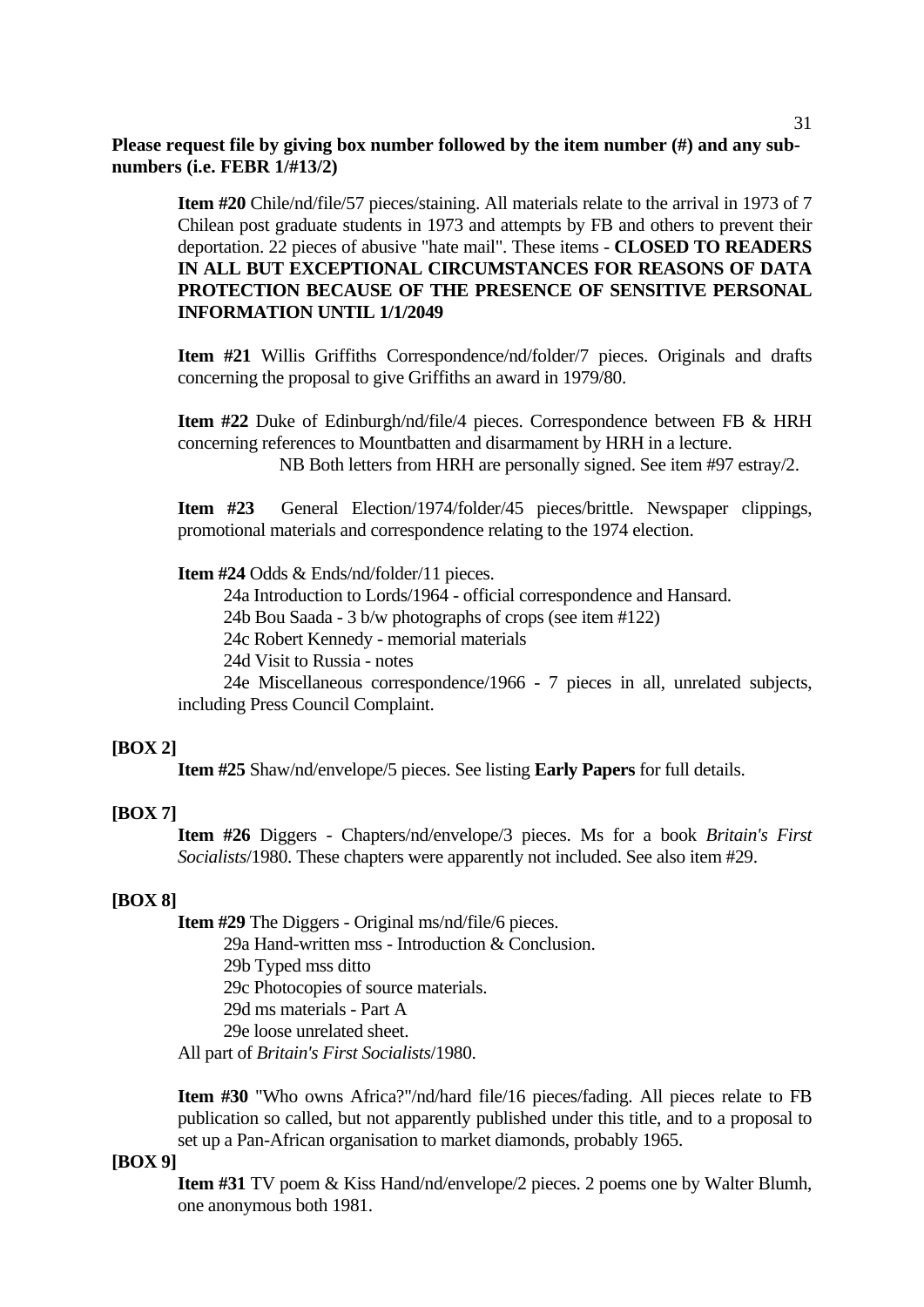**Item #32** Irish letters - Price sisters/10/6/74/envelope/22 pieces.

 32a Drafts of proposed Bill of Rights for Northern Ireland, including copies of FB's Private members bill.

32b HANSARD - Bill of Rights Select Committee - annotated.

 32c Correspondence - 18 pieces of abusive "hate mail" over FB's support for the Price sisters. 2 letters of support. 32c - **CLOSED TO READERS IN ALL BUT EXCEPTIONAL CIRCUMSTANCES FOR REASONS OF DATA PROTECTION BECAUSE OF THE PRESENCE OF SENSITIVE PERSONAL INFORMATION UNTIL 1/1/2050**

**Item #35** Corrected Proof Copy - *Towards Tomorrow*/nd/envelope/2 pieces. Publishers soft bound marked up proof with notes and corrections of the 3rd volume of FB's autobiography. Covering letter. NB Includes another copy of text of Shaw playlet see item #25 and referred to Shaw letters see item #12.

## **[BOX 10]**

**Item #36** Lord Brockway Diaries/nd/envelope/11 pieces. Pocket diaries for the period 1975-81, and 1 address book - see correspondence file for dating at 1982.

**Item #37** Personal - Autobiography/nd/file/39 pieces/fading. No organising principle.

37a Reception 30/10/73 - 11 b/w photos, guest list and menu for 85th b/d.

37b Radio Times - special issue on Suffragettes, FB was interviewed.

37c Tribute to FB on his 80th b/d.

37d Covering letter & article.

37e Multiple copies of Times article.

37f Booklet - Peace within reach.

37g Miscellaneous notes & jottings

37h Unrelated correspondence

37j Press cuttings

37k photocopy of Summons to Parliament - 1974

## **[BOX 11]**

**Item #38** Nigeria Biafra/nd/envelope/31 pieces (refoldered). All materials concern the Biafran Civil was 1968/69 and FB's visit in 1968. 4 copies of the 'official' diary; 2 copies of report: "Our visit to Biafra and Nigeria"; press releases; information materials including Hansard; 2 letters:- from Shepherd giving reasons why a debate would NOT in his opinion be helpful, from Lt Col Odumegwu (self-styled Biafran head of State) praising FB.

#### **[BOX 11]**

**Item #40** Tilak/nd/file/9 pieces. All pieces relate to the Tilak trust & the Indian Cultural centre.

40a Correspondence relating to the establishment of the centre - 1974.

40b Official account of the Committee

40c Balance sheet

40d Correspondence regarding the Trust.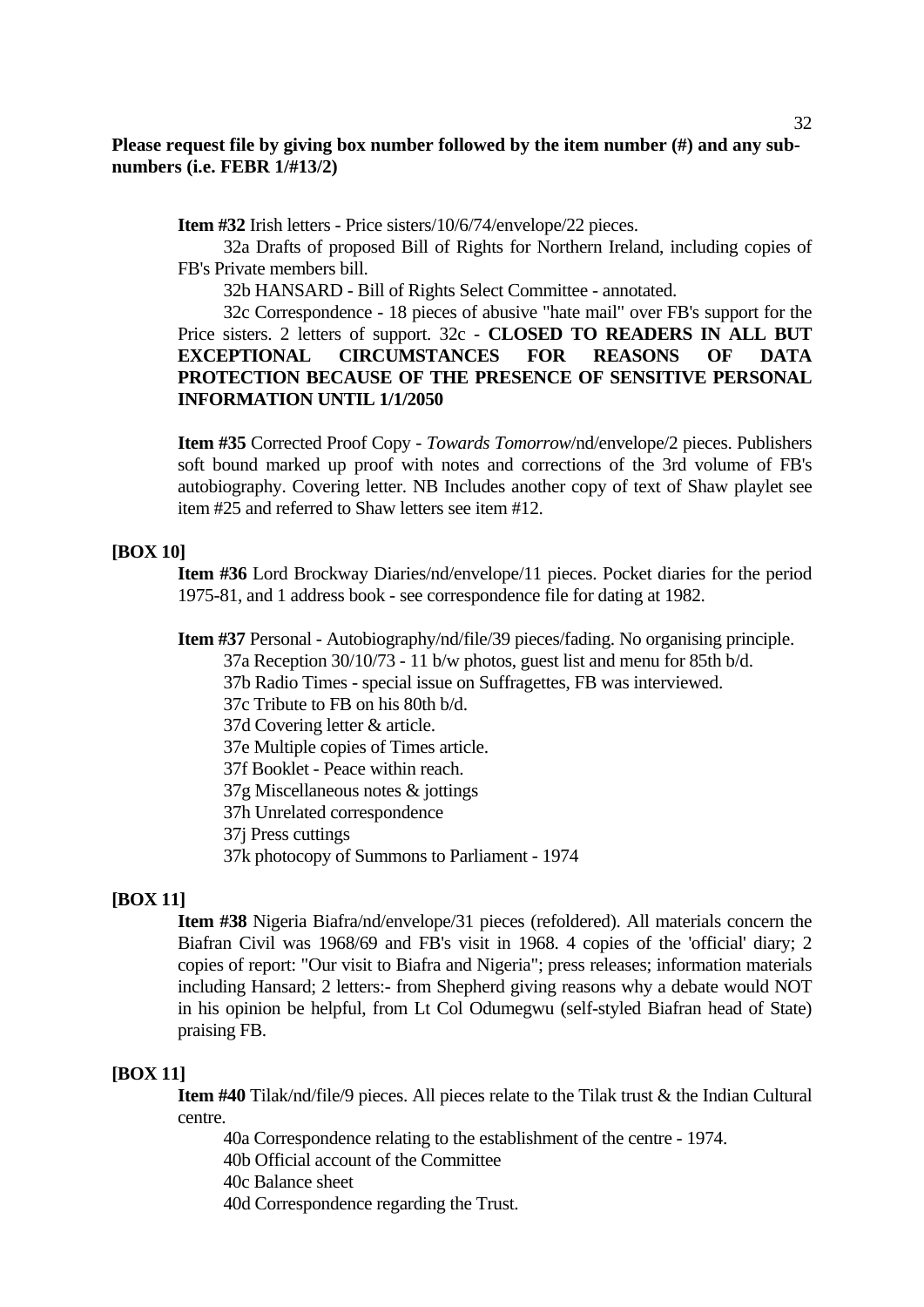**Item #41** Law of the Sea/nd/folder/12 pieces.

 41a Printed information materials in official folder World Development movement.

41b Hansard 24.10.73. FB's question & related materials

**Item #42** Price sisters/nd/file/2 pieces/staining.

42a Correspondence re the Price sisters and the Race Relations Bill.

includes 45 pieces of abusive "hate mail" and 14 pieces of supporting correspondence. All appear to be 1974. **CLOSED TO READERS IN ALL BUT EXCEPTIONAL CIRCUMSTANCES FOR REASONS OF DATA PROTECTION BECAUSE OF THE PRESENCE OF SENSITIVE PERSONAL INFORMATION UNTIL 1/1/2050**

42b Cuttings and policy documents of the Ulster Unionist Council.

#### **[BOX 12]**

**Item #43** Irish letters no replies sent/nd/file/31 pieces. All letters concerning the Price sisters. 12 in support, 15 abusive - these items **CLOSED TO READERS IN ALL BUT EXCEPTIONAL CIRCUMSTANCES FOR REASONS OF DATA PROTECTION BECAUSE OF THE PRESENCE OF SENSITIVE PERSONAL INFORMATION UNTIL 1/1/2050**. All 1974. Press cuttings (2) and 2 pieces of unrelated correspondence.

**Item #44** Ireland/nd/file/21 pieces. Most pieces relate to the Price sisters but there are also pieces relating to Civil rights in general. All 1974.

Estray: 44 estray/1 - article re the Conway Hall Red Lion Square incident see item #6.

#### **[BOX 13]**

**Item #45** No visible title/nd/bundle of 5 folders & 4 envelopes/9 pieces. All appear to be working materials for *The Colonial Revolution* published 1973. NB Pieces have titles but titles do not necessarily reflect contents accurately.

45a file/no title - typed drafts of chapters 1-3 & bibliography.

45b envelope/1st copy - typed drafts of chapters 29, 12, 27 & 16

45c envelope/3rd copy - draft of Arusha Declaration.

 45d envelope/duplicates part 3 - Hand-written draft The Alternative to Empires. 45e file/no title - various typed drafts no order.

45f file/India, Middle east, Portuguese Ch3/ - typed draft of chapters 1 & 4.

45g file/no title - various hand-written drafts no order.

45h envelope/2nd & 3rd copies - 2 copies each of typed drafts of Chs 1-3

45j file/Indochina - typed drafts 2 copies Ch15 & 1 copy of appendix.

## **[BOX 12]**

**Item #46** Alphon case/nd/envelope/15 pieces. All pieces relate to the A6 murder case and the Hanratty/Alphon affair. FB was sued for defamation. Includes copies of the alleged confession with transcripts of phone calls. All from 1963. See also item #47.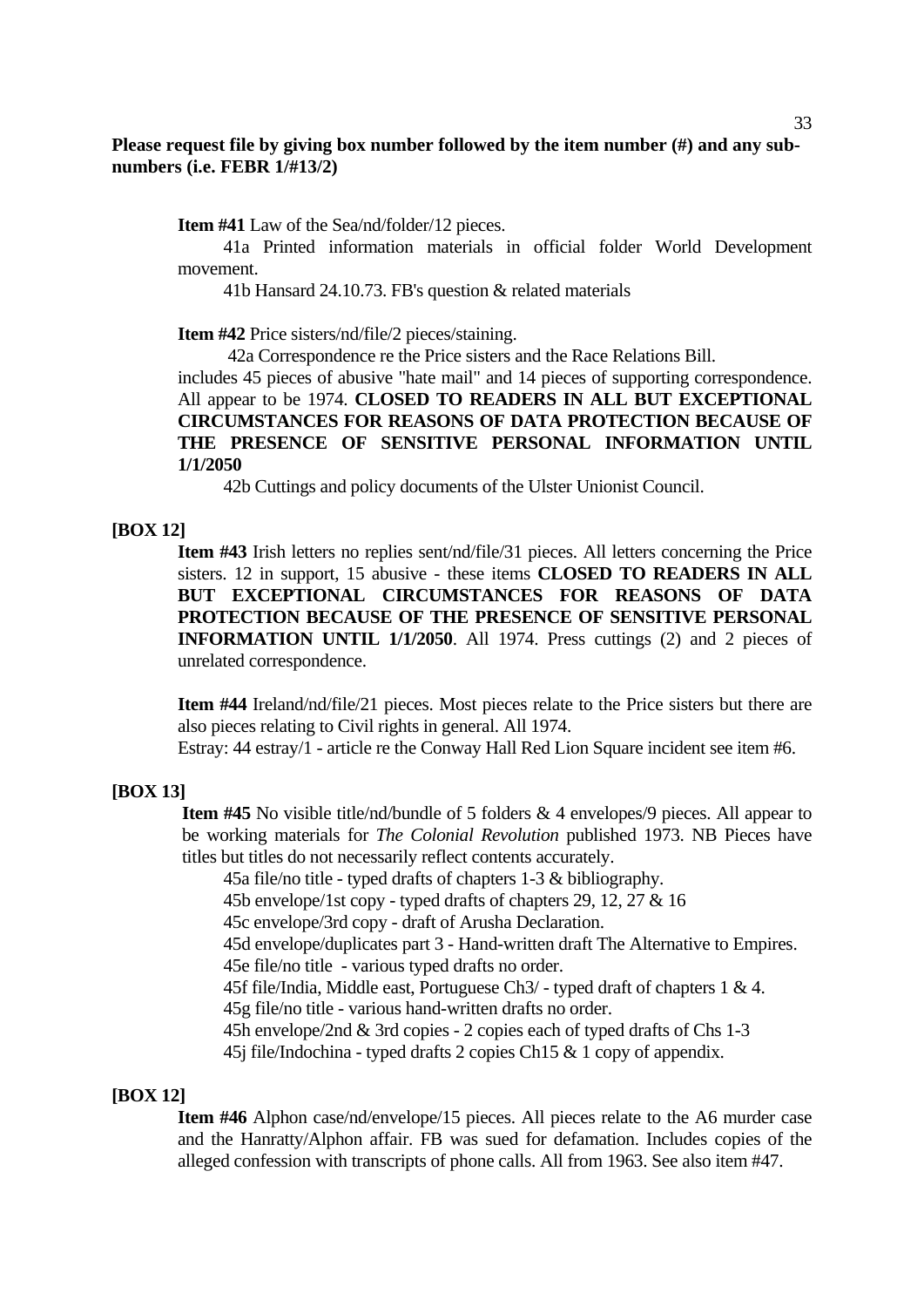**Item #47** Autobiography-Hanratty-alphon/nd/envelope/105 pieces Further papers relating to the case. Includes 87 letters relating to the attempt to get an Enquiry, statement to the House, Hansards etc. Dates from 1963-68. See also item #46.

#### **[BOX 3]**

**Item #48** Misc. - period immediately following 2nd World War/file/11 pieces/brittle. See listing **Early Papers** for full details.

#### **[BOX 14]**

**Item #50** Ms/nd/file/31 pieces. Multiple hand-written drafts of chapters with corrections and additions. Possibly for more than one book but some clearly for *Towards Tomorrow*.

#### **[BOX 15]**

**Item #54** Official Report of the National Parks debate/nd/envelope/2 pieces. Draft for Hansard 2.7.74.

#### **[BOX 4]**

**Item #55** Misc/nd/file/11 pieces/brittle.

- 55a Folder mixed pieces, no organising principle.
- 55b 2 copies of Journal *Ethical Record* 1977
- 55c Envelope: speech on Shaw & flyer 1981
- 55d New Manchester School pamphlet
- 55e press cuttings re 1924 election.

See listing **Early Papers** for full details.

#### **[BOX 16]**

**Item #58** Slough Elections 1964/bundle/24 pieces. Press cuttings and Labour Party promotional material. Also relates to '55 &'59 elections. Refoldered.

**Item #59** Personal/nd/envelope/25 pieces. No organising principle, various dates. 6 pieces re 80th b/day; 3 pieces re Vietnam; Hansard index; Hansard 1969; Draft of Racial Discrimination Bill; Journal - *Arab Review* with enclosure; Pamphlet re Samoa; Brochure re Algeria, 1972; press cuttings re Biafra; press cuttings re Wilson's creation of Life Peers.

**Item #60** BBC Transcript of Life Archive/nd/envelope/ 1 piece. Typed transcript of program LCA J 068J Interview 14&15.11.1980.

**Item #61** History of the Labour Party/nd/folder/8 pieces. Contains a folder marked "Book" of 14 pieces of correspondence re a proposed history of the Labour Party; originals and replies all 1978-79. 7 further pieces of correspondence with Martin Gilbert - the proposed collaborator.

**Item #62** 80th & 90th Birthdays/nd/file/29 pieces. In fact mixed pieces with no organising principle and of various dates. 17 press cuttings 1960s re his peerage; 3 sets speech notes - including 90th b/day speech; copy of *Liberation* with open letter to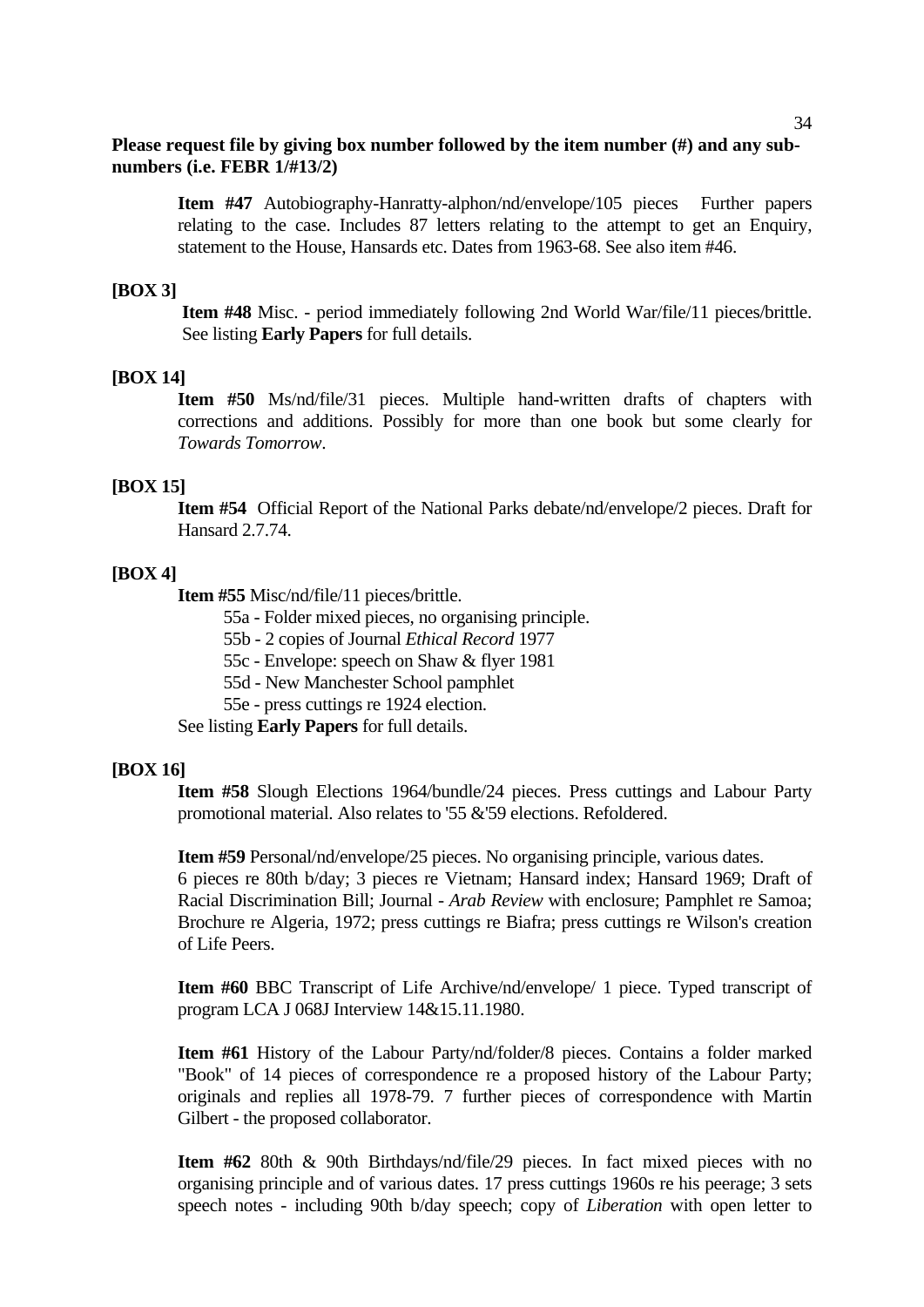African heads of State, 1967; correspondence and flyer re Vietnam, 1965; appeal on behalf of MCF -Africa Freedom Day, 1967; 80th b/day tributes; pamphlet on Einstein.

## **[BOX 18]**

**Item #67** *Outside the Right*/nd/bundle/19 pieces. Hand-written drafts of chapters with notes etc. Refoldered.

**Item #68** Boy Soldiers/nd/envelope/6 pieces. Press cuttings, Hansard and other materials relating to the attempt to obtain discharge without fault for boys who enlisted in the Armed Services before the age of 18.

**Item #69** Phil Packer documents 15.12.'78/envelope/11 pieces. Hand-written statements and letters relating to the claim by Mr Phil Packer that he was framed by the Police on a bankruptcy charge in 1973.

**Item #70** Loose press cutting 13.6.'81 from the *Times* re the Peasants Revolt, placed in folder.

## **[BOX 19]**

**Item #72** Profiles and Articles/nd/envelope/7 pieces. Miscellaneous materials, reviews or tributes to FB.

72a Transcript of Interview 20.12.'62 (broadcast 17.4.63).

72b Review of *Outside the Right* (broadcast 9.3.63).

72c 6 press cuttings re the Ghanaian Diamond Industry.

72d 2 'Profile' articles.

72e Copies of 3 articles by FB.

72f 6 reviews of *Red Liner* - 1962.

72g 16 reviews of *Outside the Right* various dates all '63.

**Item #73** Autobiography/nd/envelope/11 pieces. No organising principle. Includes 3 press cuttings and a statement relating to 'Bloody Sunday' (FB was present) and a photocopy of his election manifesto for the 1941 Lancaster election. (Included in Item #48e).

**Item #75** *African Socialism*/nd/folder/1 piece. Typescript of the book published 1963 as marked up by the Desk editor. 142 pages.

**Item #77** Reception/nd/file/4 pieces. Papers relate to FB's 85th b/day which coincided with the launch of *The Colonial Revolution* and the party given by John Stonehouse the following day 1.11.'73.

#### **[BOX 4]**

**Item #79** *Outside the Right*/nd/cardboard cover/3 pieces. Typescript, original materials and illustrations. 1963. Refoldered. See listing **Early Papers** for full details.

## **[BOX 20]**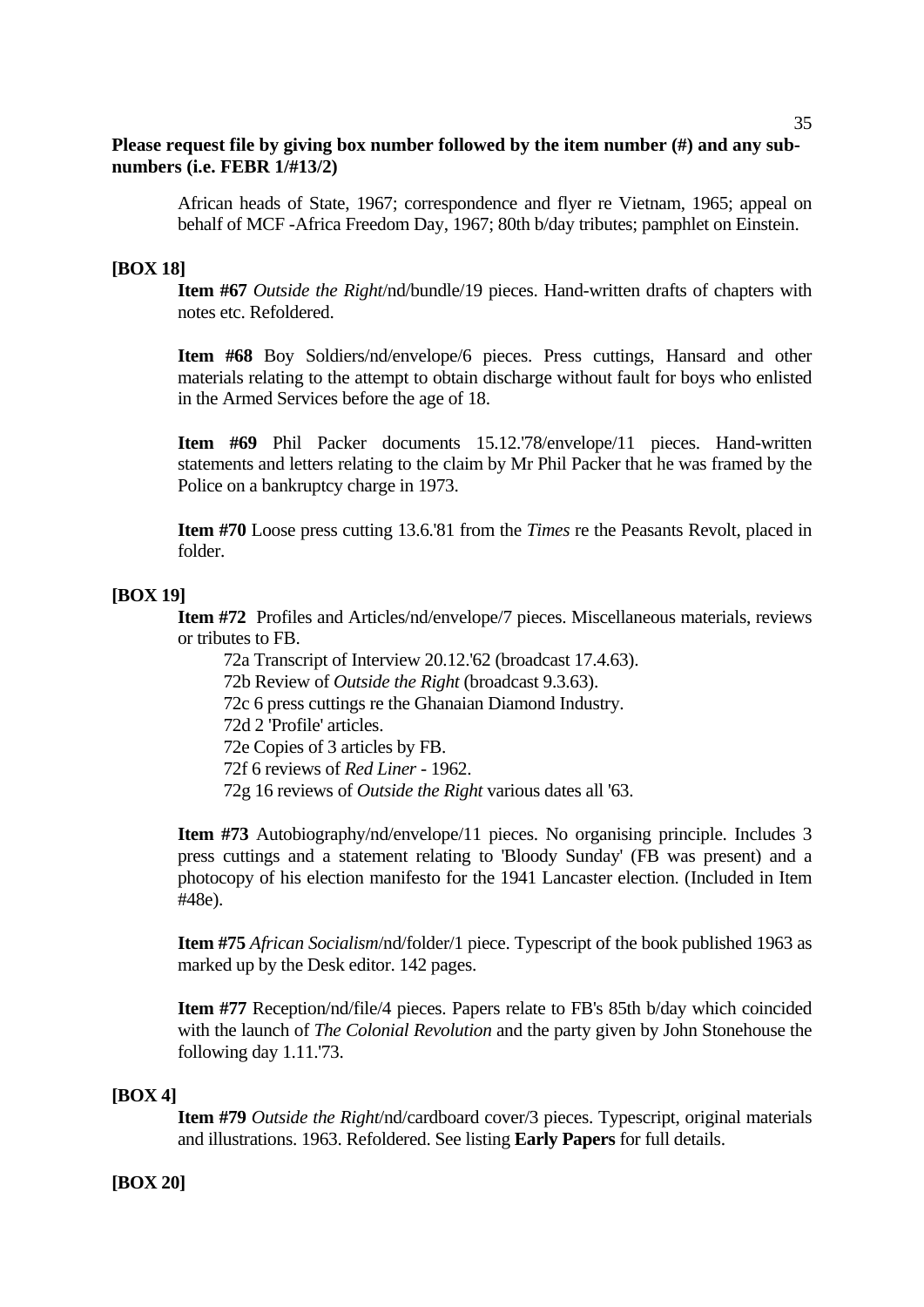**Item #88** Cuttings re Questions/session ended July '73/file/3 pieces. It is not clear that all pieces relate to questions. 1 press cutting on Rhodesia, written answer on disarmament, correspondence on Irish Civil Rights Bill.

#### **[BOX 21]**

**Item #90** Committee for European Security/nd/file/22 pieces. All pieces relate to a British Committee for European Security 1975 and include correspondence, press cuttings, pamphlets and speech notes.

**Item #91** Pamphlet on Helsinki/nd/envelope/7 pieces. Correspondence and draft of a pamphlet 1977 with detailed Foreign Office comments "off the record".

**Item #92** Evidence to Imperial War Museum/nd/file/1 piece. Transcript of Oral History tape 000476/04: copyright IWM unrestricted access.

**Item #94** Procedure Committee/nd/envelope/2 pieces. Both pieces relate to an incident on 22.12.1981 when FB was not permitted to speak - the matter went to the Procedure Committee.

**Item #95** India Centre/nd/envelope/15 pieces. Materials relate to FB's visit to India (March 1980), and the operations of the Tilak Trust. See item #1.

**Item #96** Russell Committee/nd/folder/7 pieces. Materials relate to the South Place Ethical Society and their proposal to erect a statue of Bertrand Russell in Red Lion Square. 1979. Includes a letter from Dora Russell to FB about John, Earl Russell (died 1987).

**Item #97** H-K to await Court Case/nd/folder/6 pieces. Government papers, press cuttings and correspondence relating to land clearance in Hong Kong and proposed changes to the Immigration laws all 1978-81.

Estray : 97 estray/1 Hansard 20.11.79 sent to FB by Philip Noel-Baker re the Nuclear power industry.

 97 estray/2 Copy of speech made by Earl Mountbatten June'79 on the arms race. See item #22.

#### **[BOX 22]**

**Item #99** Kenya Report/nd/envelope/9 pieces/brittle. Pieces relate to FB's visits to Kenya 1950 & 1963. Include an Independence Day souvenir signed by Indira Gandhi.

**Item #100** *Zimbabwe Must be Free*/nd/publication/1 piece. Published by Liberation, 1977. FB wrote a preface.

**Item #102** Ms of *Towards Tomorrow*/nd/bundle/2 pieces. 2 folders containing typed drafts, apparently not complete, of *Towards Tomorrow* and *Britain's First Socialists.*

**Item #105** Quartet Books/nd/file/3 pieces. Publishers lists and correspondence re *Britain's First Socialists.*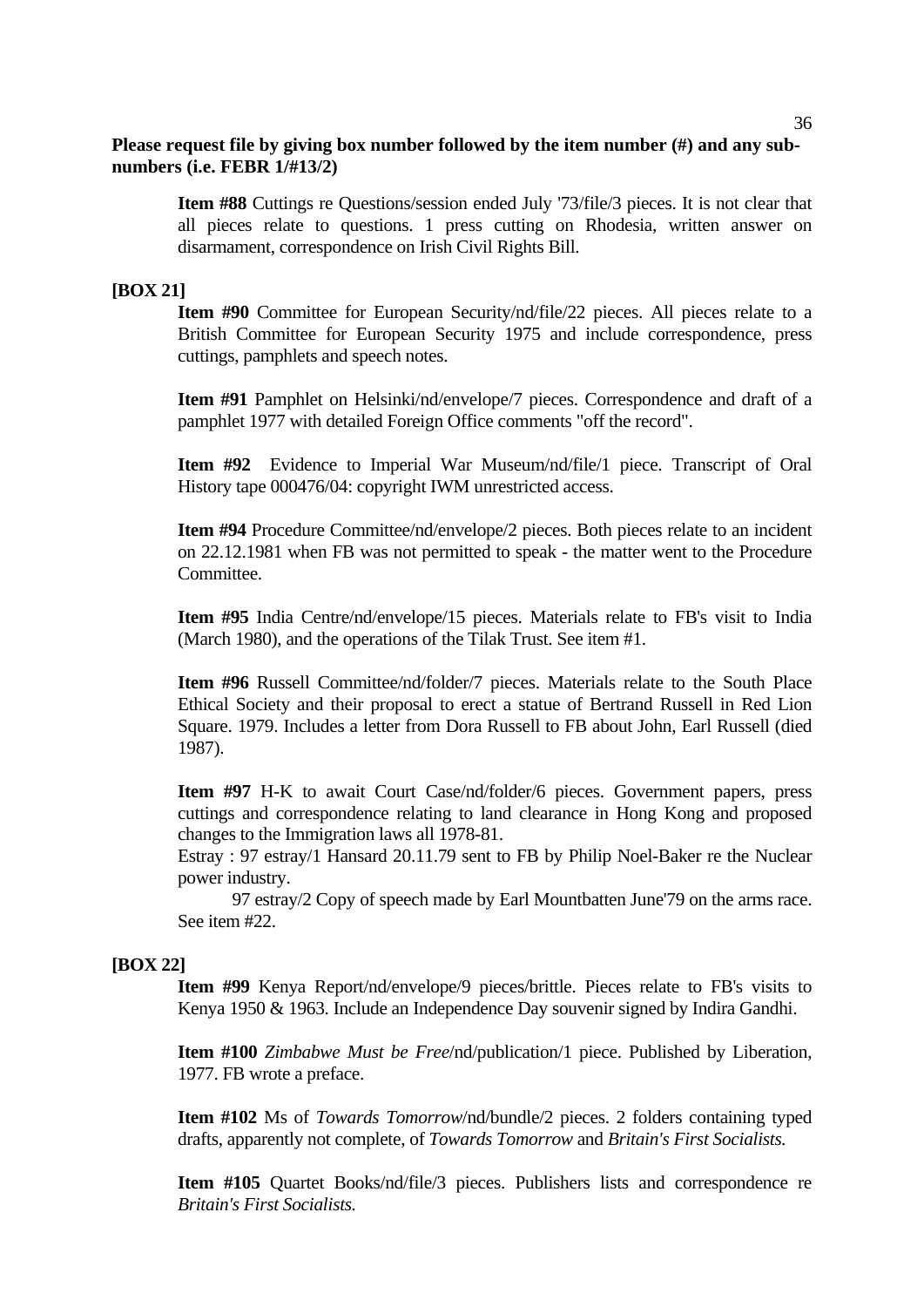#### **[BOX 4]**

**Item #112** Letters from Well Knowns/nd/file/35 pieces. Letters ranging from 1917 to 1959. Compiled file. See listing **Early Papers** for full details.

#### **[BOX 23]**

**Item #117** African Visit Dec'78 - Jan'80/folder/56 pieces/brittle. Press cuttings, correspondence and other materials relating to FB's visit.

#### **[BOX 24]**

**Item #120** no title/nd/album/fading. Album of press cuttings from 1957-1964. Most relate to FB's political career.

**Item #122** *Woman against the desert/*1966/envelope/9 pieces. All relate to FB's book of the same name and the Bou Saada project. Includes four apparently unrelated publications.

**Item #129** Ms of 'The First British Socialists'(sic)/nd/file/1 piece. Hand-written ms, pages sequentially numbered, some pages scorched. 1978-80.

**Item #130** 'The Levellers' ms/nd/folder/43 pieces/fading. Correspondence relating to the copyright of the book and the arrangement made with the widow of H N Brailsford over the use of her husband's material. Also photographs for the proposed illustrations and other reprint materials. 1977-80.

#### **[BOX 25]**

**Item #132** *The Colonial Revolution* ms/nd/sealed envelope/11 pieces. Manuscript as returned by the publisher, with covering letter, nd. Envelope postmarked 1975.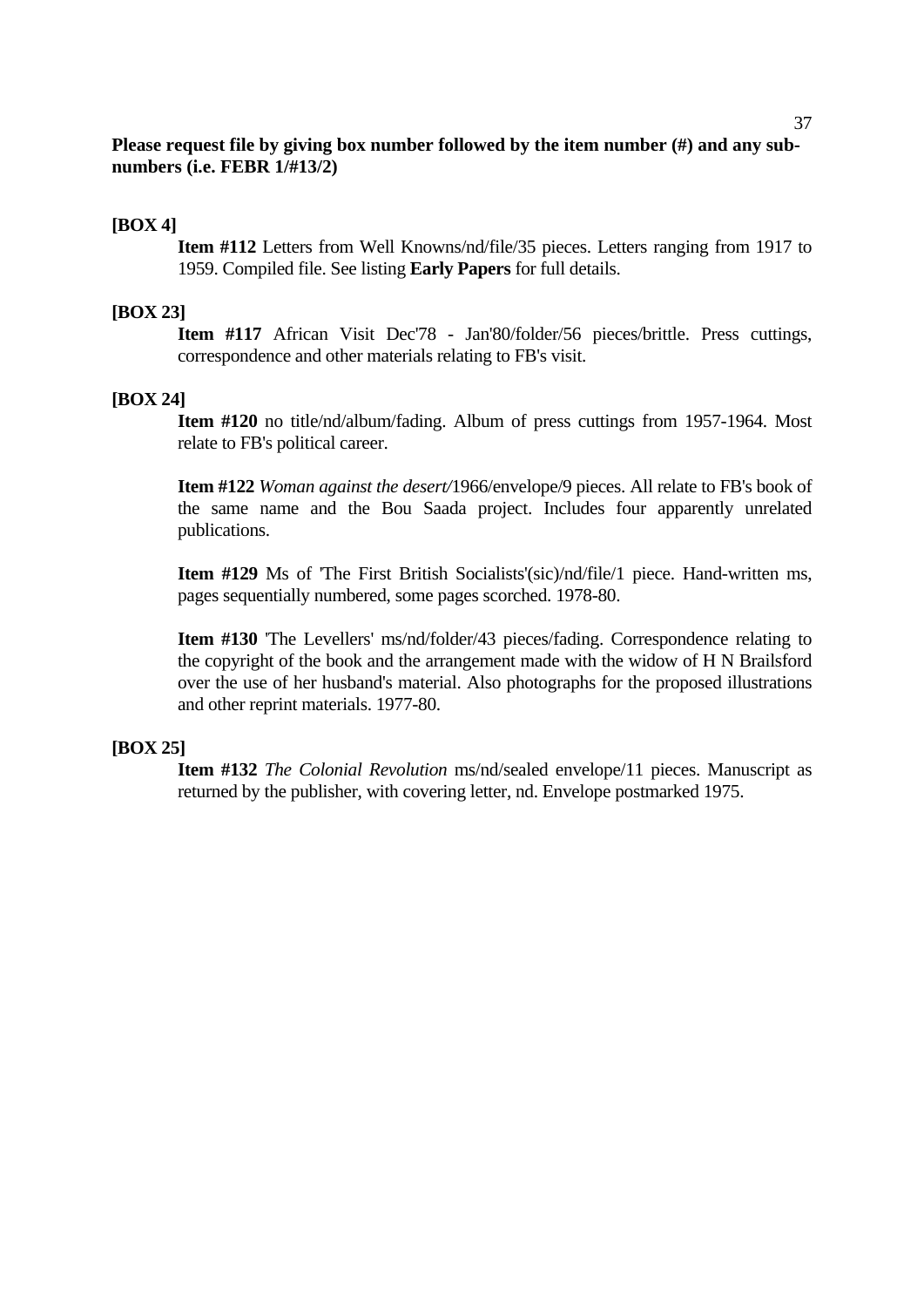#### **[BOX 26]**

**Item #140** *Death pays a Dividend*/nd/file/4 pieces. Correspondence relating to the possible republication of the book of the same name, 1977.

**Item #141** Corres. re *Towards Tomorrow*/nd/file/18 pieces. Correspondence with the publisher and others including some with Ethel Mannin re corrections she required FB to make if the book ever went to a 2nd edition. Also flyers. 1977/8.

#### **[BOX 27]**

**Item #142** 70th B/day; 90thB/day/nd/envelope/2 pieces.

142a 131 letters, 1 list of apologies & 2 press cuttings re 70th B/day (1958).

142b 8 press cuttings re 90th B/day with copies; 1 letter from DDD (1978).

 Estray: 142 estray/1 Newspaper article re the Abdication crisis - FB was interviewed: 1978.

142 estray/2 pamphlet by FB: 1978.

**Item #151** 'Eighty not out or Unfulfilled'/nd/tied bundle/na. Typed ms which appear to be drafts for the final volume of his autobiography, (*98 not out*).

**Item #152** Reviews/nd/file/12 pieces. Press cuttings - all reviews of *Britain's First Socialists.* All 1980.

**Item #153** Reviews of Book/nd/file/24 pieces. Multiple copies of reviews of *Britain's First Socialists*, 1 letter.

#### **[BOX 28]**

**Item #155** Ms of Pamphlets/nd/envelope/4 pieces. Hand-written and typed ms for FB's pamphlet *The Test for Belgrade* with Philip Noel-Baker's Foreword. 1977. Handwritten ms for *100 Nations call for a New International Economic Order.* 1977. Possibly both unpublished.

**Item #156** *Towards Tomorrow* reviews/nd/envelope/47 pieces. Multiple copies of reviews, including 2 photographs used with reviews.

#### **[BOX 29]**

**Item #163** Autobiography: Boy Soldiers/nd/envelope/9 pieces. All pieces concern the Donaldson Committee and the Enquiry into the Age of Majority for enlistment in the Armed services. 1970.

#### **[BOX 30]**

**Item #169** No title/nd/tied bundle/12 pieces. Ms for *The Colonial Revolution* - typed drafts, in folders, by chapter.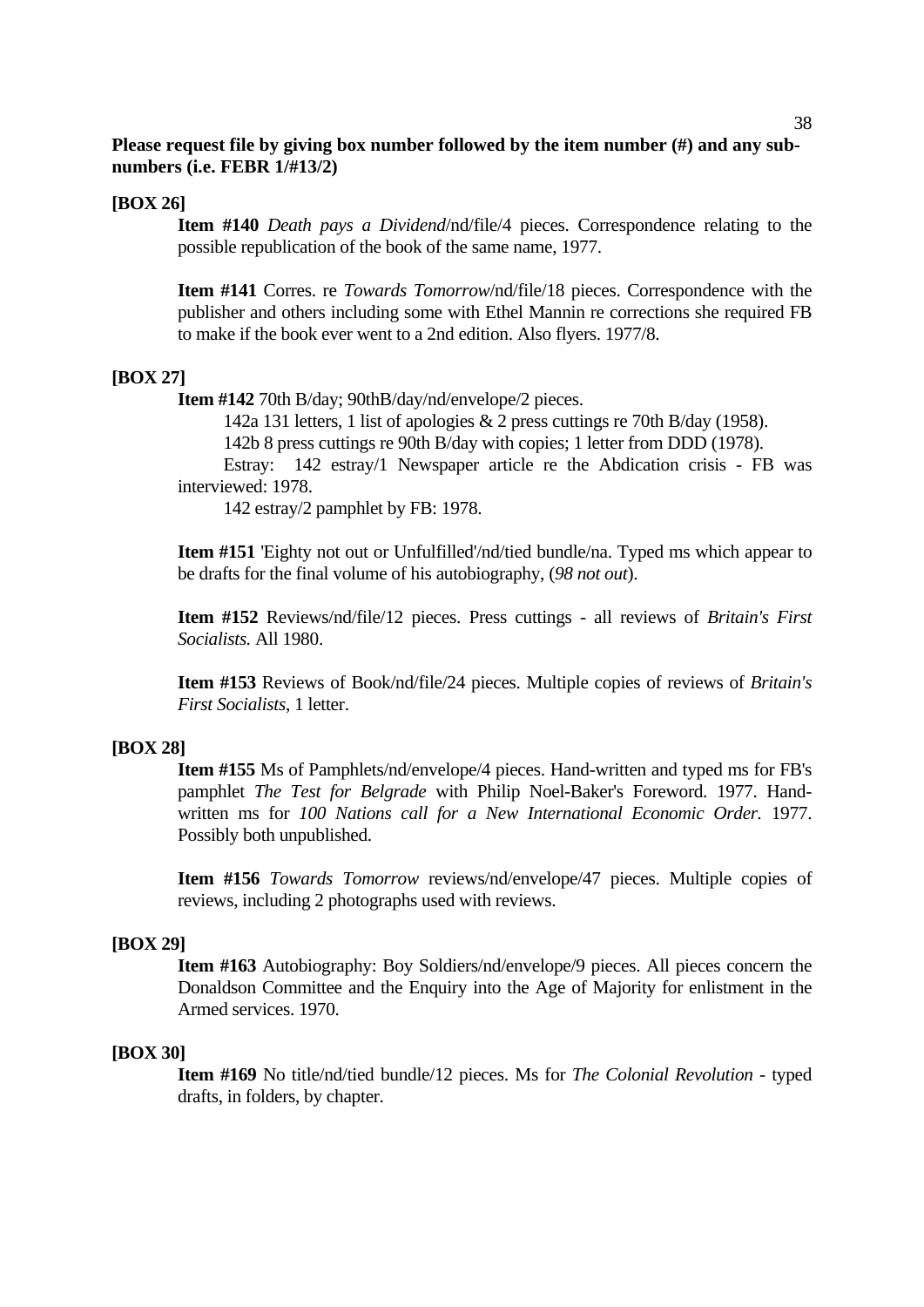#### **[BOX 31]**

**Item #170** No title/nd/tied bundle/2 pieces. Typed and hand-written ms for *The Colonial Revolution.*

## **[BOX 32]**

**Item #171** Ms/nd/file/1 piece. Typed and corrected draft for *Towards Tomorrow.*

## **[BOX 33]**

**Item #172** Tyneham/nd/file/na. 9 copies of Hansard & File: file is 6cm. Contains correspondence, pamphlets, publications all re the vacating of Tyneham (Dorset Army Coastal Ranges) by the armed forces - as promised when sequestered during WW2 but not in fact done. Also the proposal that the returned area should be a National Park. Includes materials generated by The Friends of Tyneham Society. All 1973-5.

#### **[BOX 34]**

**Item #174** Manuscript: *Towards Tomorrow*/nd/envelope/1 piece. Publisher's marked up proof as returned by publisher - envelope discarded.

## **[BOX 35]**

**Item #175** No title/nd/bundle/10 pieces. 9 files and 1 envelope of unidentified ms for a book on Africa - possibly early drafts of *The Colonial Revolution.*

#### **[BOX 36]**

**Item #176** *Colonial Revolution*/nd/bundle/13 pieces. 11 files of hand-written and typed ms. Page proofs and design for cover/dust jacket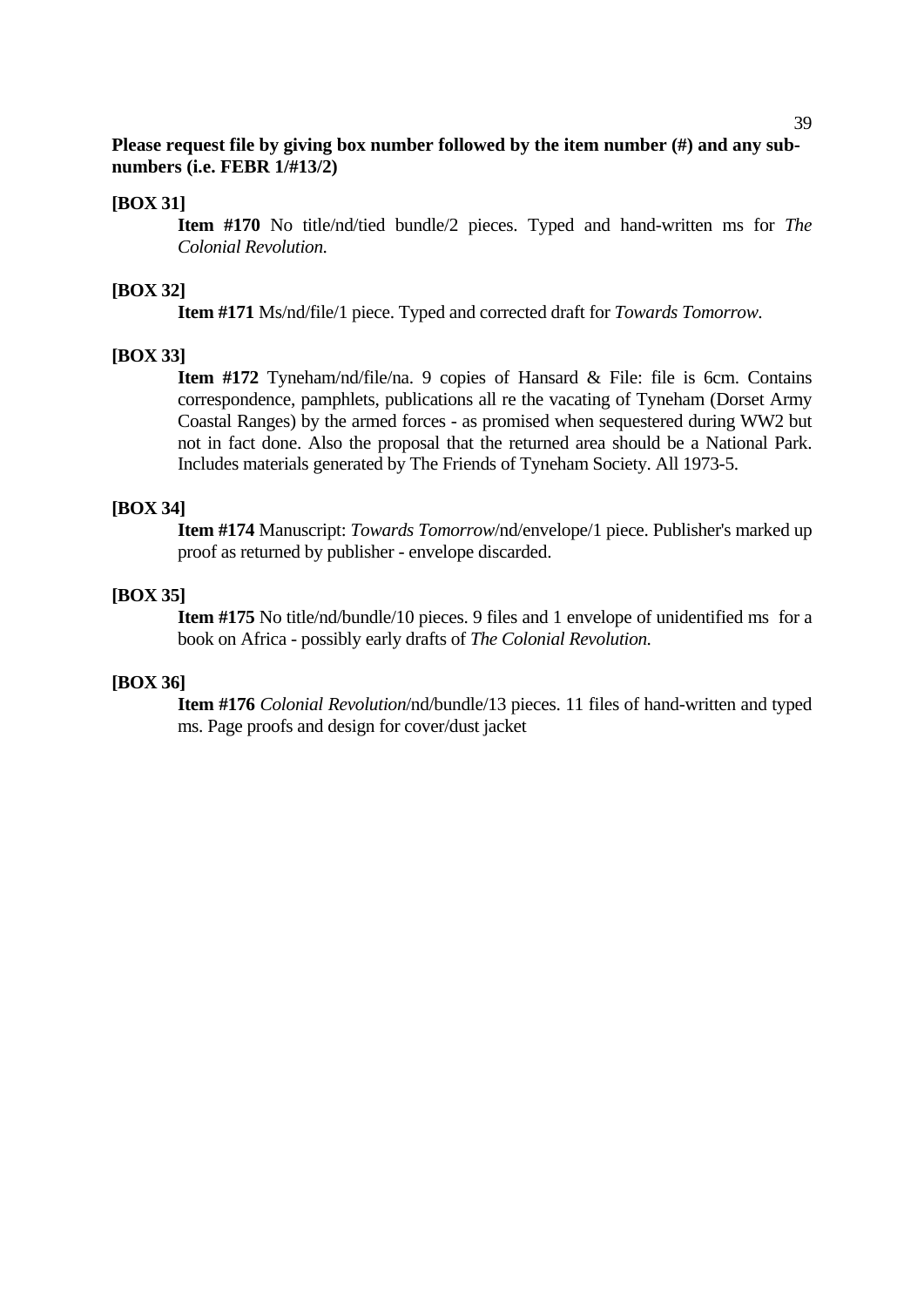## FILING (CORRESPONDENCE FILES)

Fenner Brockway was credited with having the largest correspondence of anyone in the House of Lords, and he appears to have conducted this correspondence from a desk originally used by Lord Attlee with the help of one part-time secretary (see *Towards Tomorrow* p.238). The correspondence is represented in the Brockway papers by the series of folders marked "Filing" and a few folders actually labelled "Pending". These are rare amongst the Brockway papers as being actual working papers in their original order. It appears to have been Brockway's custom to keep ALL correspondence both private and "professional" together, or rather that he made no distinction between private and political life. The correspondence is both incoming and outgoing and is frequently stapled to background materials or other information. The correspondence is both large and wide in range and diversity. Everyone and anyone could and did write to Brockway - who had a high public profile. Most received some kind of answer.

He was often referred to as "the member for Africa" and he appears to have extended the idea of a constituency 'clinic' to include anyone who cared to write to him, passing the letter to the appropriate authority. The letters range from the extremely informal and personal to the most formal in third person governmentese, and from proforma covering notes to detailed explanations of complicated civil rights cases. They are not always in English, not always intelligible and come from all over the world, although the majority come from Britain. The subject matter is extremely varied but apart from the personal and crank letters the subjects covered are largely connected with matters of immigration, race relations, civil rights (especially with regard to Northern Ireland), prisons and prison conditions, and colonial (or former colonial) countries and peoples. They include replies from Government ministers and officials and "off-the-record" materials and information.

Also included in this list are the files of correspondence with and on behalf of the Joint Council for the Welfare of Immigrants (JCWI). It was Brockway's habit to supply the Secretary with House of Lords paper and allow her to write and sign letters on his behalf. Many of his own letters in the files encourage correspondents to address their enquiries to this Committee. There are separate files for the 1970s, but some correspondence does occur in the general files and in later files this correspondence is integrated with the whole. In view of this and the sensitivity of the materials which concern deportations, visas, imprisonment of illegal immigrants etc. these earlier files have been treated as part of the "Filing" series.

The personal letters include those from his family, particularly his sisters, including many relating to his sister Nora's ill health in old age and death. Also present are a great many from Dorothy Detzer (later Mrs Ludwell Denny) an American who was a Washington Lobbyist. Brockway and DDD, as she signed herself, maintained a frank and affectionate correspondence until her death in 1980.

The papers have been retained in the files in which they were found. Where refiling was necessary the original grouping was maintained. The files thus represent the units as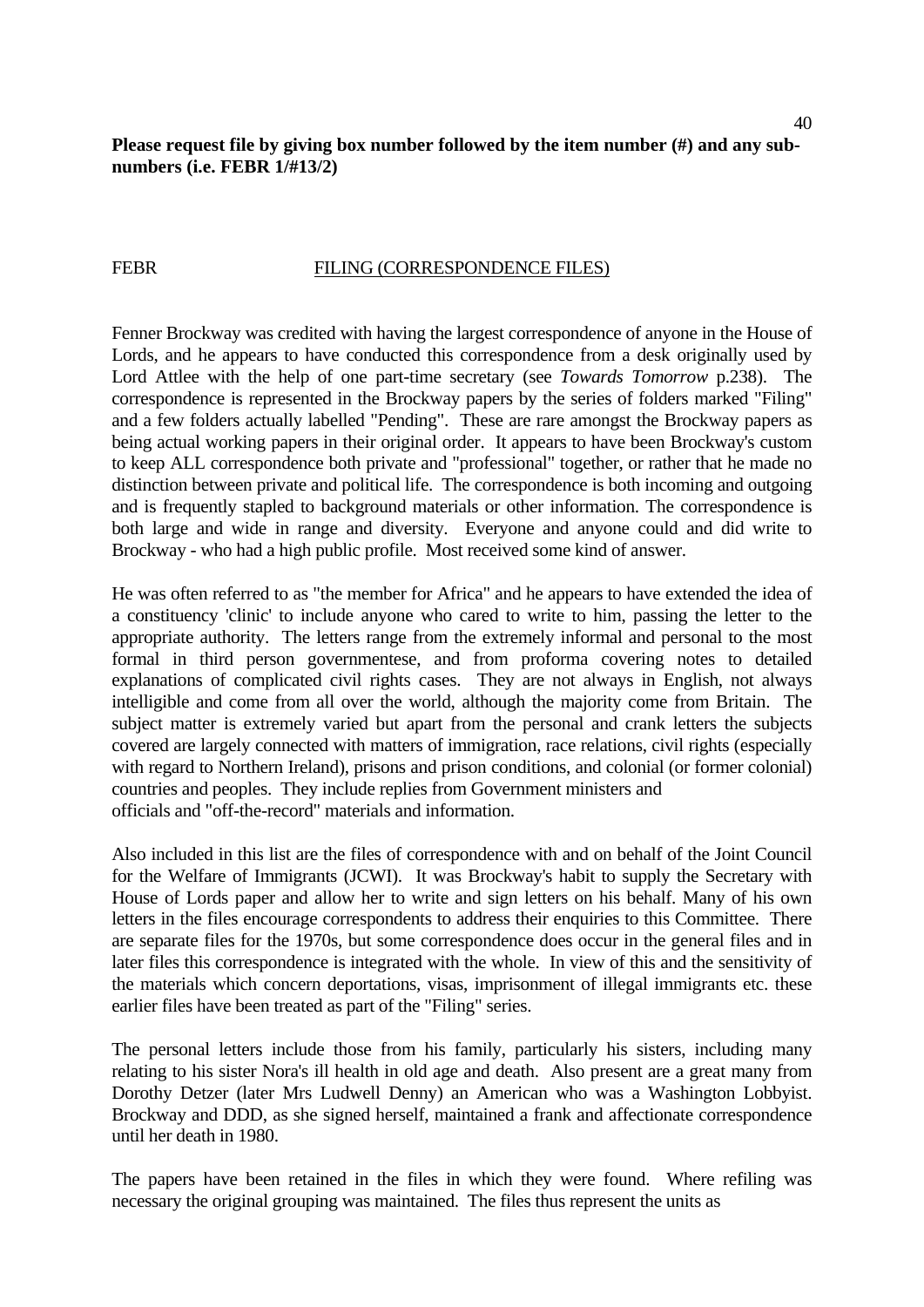Brockway created/collected them. The numbers refer to the order in which the files were found during cataloguing and are retained for identification. A running chronological number has also been assigned. Since some files 'turn the year' some have two chronological numbers. The condition of the papers has been noted only where this may affect their use. The most common problem is the deterioration of the carbons of Brockway's reply, especially where these are hand-written on pre-treated 'carbon' paper. This is indicated by 'fading' after the piece count number. The series consists of 65 files, and significant pieces of correspondence within the item have been noted.

In view of the sensitivity of the materials and subjects the series is restricted under the 30 year rule. Closure periods are marked.

\*\*\*\*\*\*\*\*\*

## **[BOX F1]**

F1973-1 **(#145)** Filing 4 June to July 1973/file/66 pieces. F1973-2 **(#135)** Filing mid July 1973 to end July/file/54 pieces. Includes materials from the Northern Ireland Civil Rights Association.

#### **[BOX F2]**

F1973-3 **(#89)** Filing - "most recent" (actually July - Nov 1973)/file/132 pieces/fading. Includes a letter stating that all his papers relating to the Labour Movement of the 1930s were destroyed when the ILP office was bombed.

F1973-4/1974-1 **(#65)** Filing end 1973 to March 1974/file/129 pieces/fading. Includes letter from Nora Brockway about the family history of the Brockways.

## **[BOX F3]**

F1974-2 **(#108)** Pending 1974/file/ 22 pieces.

F1974-3 **(#150)** Filing Feb-May'74/file/130 pieces. Includes letter from Martin Gilbert re a publication and also letters re the Hanratty case.

#### **[BOX F4]**

F1974-4 **(#154)** Filing end July'74 to Nov/file/188 pieces/fading. Includes letter from G H Champion re bodyline bowling and letters re the Hanratty case.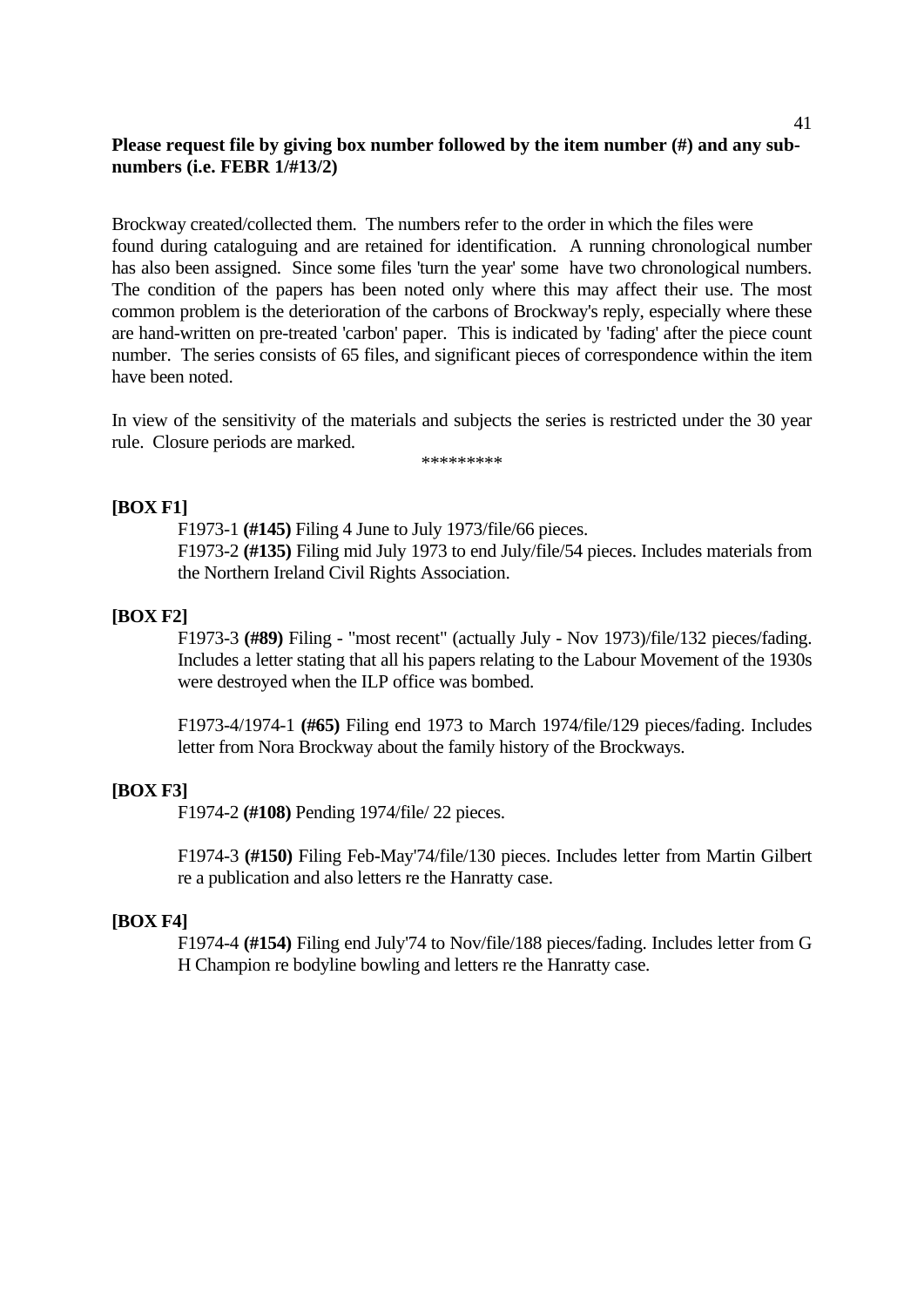## **[BOX F5]**

F1974-5/1975-1 **(#146)** Pending May'74 to Jan'75/file/65 pieces/fading. Includes letters re Hanratty case and also Irish Civil Rights campaign material.

F1974-6/1975-2 **(#76)** Filing Nov 74 to 9.1.75/file/137 pieces. Includes letters on the death of his daughter Audrey.

#### **[BOX F6]**

F1975-3 **(#78)** Filing Feb 1975/file/83 pieces/fading. Includes transcript of oral history interview given to Cornell 13.7.71 on prison reform.

F1975-4 **(#157)** Filing 9.4.'75/file/173 pieces/fading. Includes booklet on Bill of Rights for Northern Ireland and letters re the Hanratty case. Also letter re human rights record of the Nyerere regime in Zanzibar and a "file note" re Brockway papers.

## **[BOX F7]**

F1975-5 **(#166)** Filing July 1975 to Oct/file/159 pieces/fading. Letters from Dora Russell re John, Earl Russell and his intention to take his seat in the Lords, and from Indira Gandhi re the state of emergency in 1975.

#### **[BOX F8]**

F1973-4/1976-1 **(#109)** Filing 1973 -76 (old Filing re appointments)/file/30 pieces.

#### **[BOX F7]**

F1975-6/1976-2 **(#107)** Pending '75 -'76/file/24 pieces. Pieces are endorsed "await phone call/visit/letter". Includes compiled list of publications - copied.

#### **[BOX F8]**

F1976-3 **(#111)** Filing Early Jan'76 to Feb '76/file/107 pieces.

F1976-4 **(#131)** Filing Jan '76 to mid May '76/file/143 pieces/fading. Includes letter from DDD discussing her relationship with FB. Also includes copy of Constance Braithwaite's pamphlet (Friends' Historical Society) on Conscientious Objection.

#### **[BOX F9]**

F1976-5 **(#126)** Filing mid May 76 to June/July/file/116 pieces. NB original file marked "cleared of DDD letters". Includes a letter re the petition for a posthumous pardon for James Hanratty.

F1976-6 **(#125)** Filing early July '76 to end July/file/40 pieces. NB Original file marked no DDD letters. Badly water damaged - corner rotted away.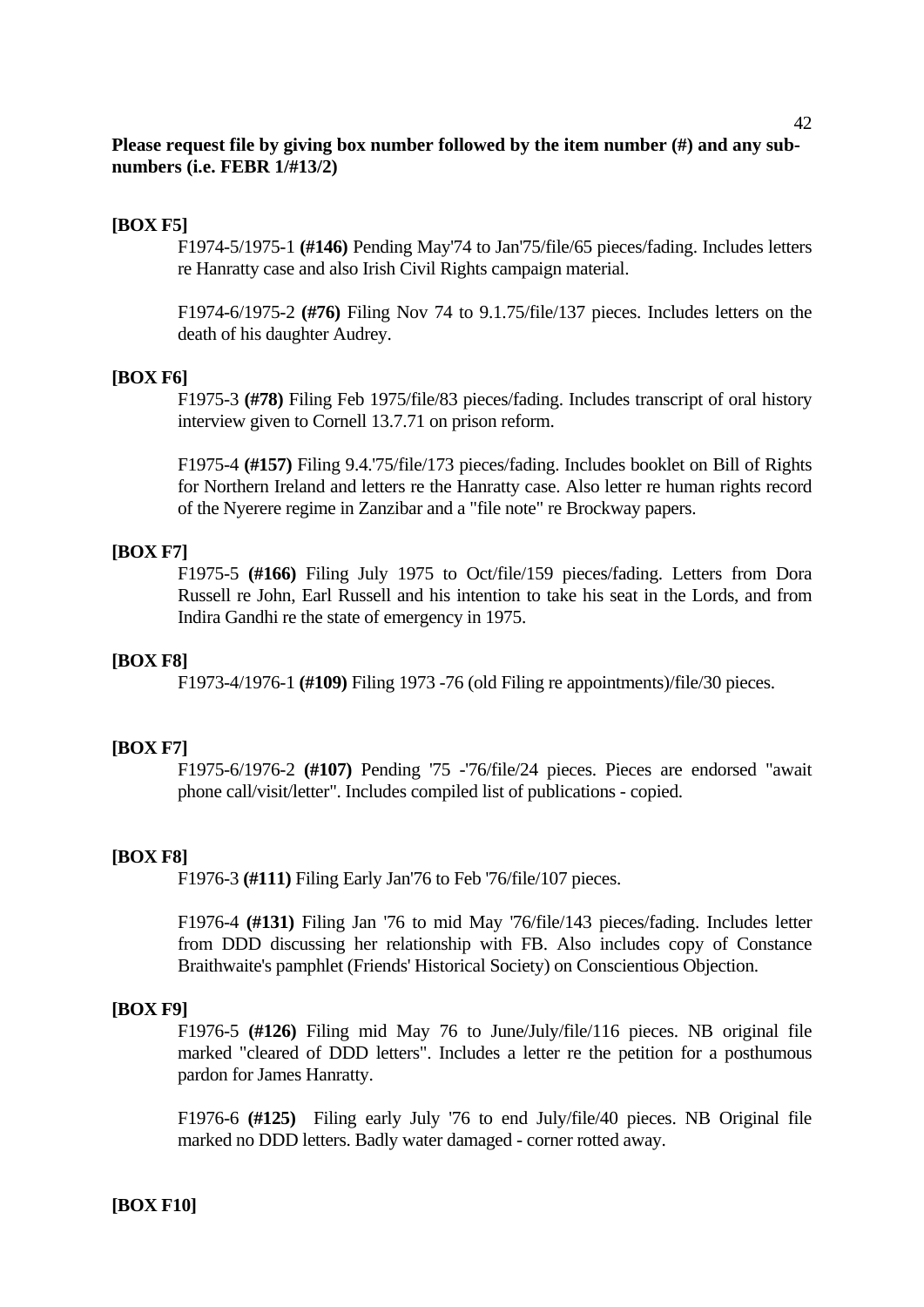F1976-7 **(#148)** Filing Aug 1'76 to Oct/file/139 pieces/fading. Includes reference to FB from Ottoline Morrell's memoirs.

F1976-8 **(#127)** Filing "hold" (1976)/file 12 pieces. Badly water damaged - corner rotted away.

## **[BOX F11]**

F1976-9/1977-1 **(#87)** Filing Nov '76 to Jan '77/file/77 pieces. **CLOSED UNTIL 1/1/2008** 

F1976-10/1977-2 **(#80)** "Out of I know not what" = Filing Dec'76 to Jan'77/file /41 pieces/fading. Includes Christmas cards. **CLOSED UNTIL 1/1/2008**

F1977-3 **(#167)** Filing Jan'77 to Mar'77/file/141 pieces/fading. Letters from Joyce Leek re the paintings of Charles Leek. Letters re the proposed Bill of Rights for Northern Ireland. **CLOSED UNTIL 1/1/2008**

## **[BOX F12]**

F1977-4 **(#133)** Filing April 1977 to mid June/file/112 pieces. **CLOSED UNTIL 1/1/2008**

F1977-5 **(#119)** Filing mid June 1977 -Sept '77/file/193 pieces/fading. Includes testimonial from Hailsham on publication of autobiography. **CLOSED UNTIL 1/1/2008**

#### **[BOX F13]**

F1977-6 **(#168)** Filing Oct '77 to November/file/107 pieces. Includes papers for the Seminar "Peace and the Palestinians" in London, 29.9.77-1.10.77. Letter from Ethel Mannin correcting incorrect "facts" in FB's autobiography. Letter from Dolours Price. **CLOSED UNTIL 1/1/2008**

F1977-7 **(#103)** Filing Nov 11 - 77 to Dec 18/file/95 pieces. **CLOSED UNTIL 1/1/2008**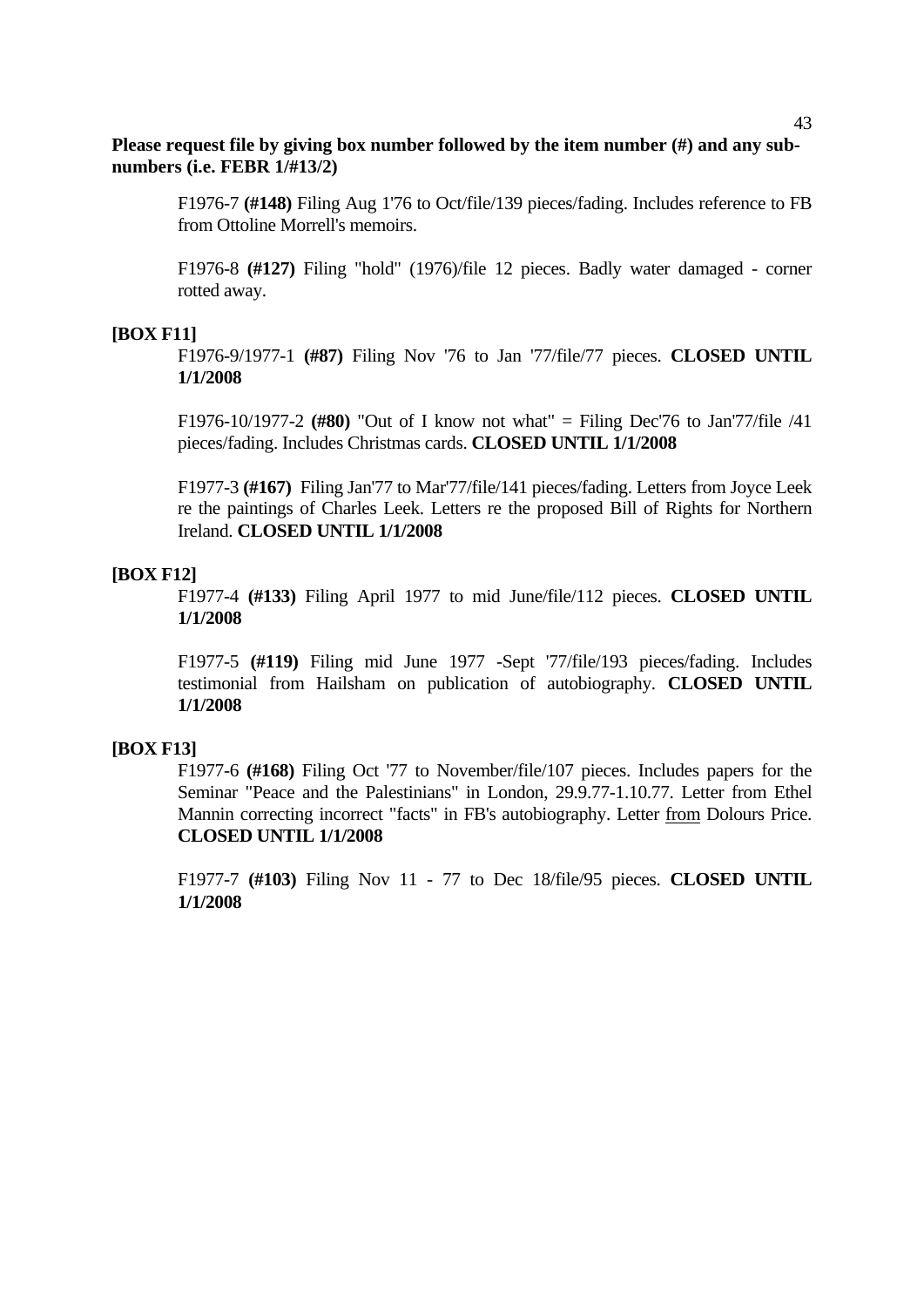## **[BOX F14]**

F1973-5/1977-8 **(#158)** JCWI/nd/bundle/3 pieces. Correspondence for & with the Joint Council for the Welfare of Immigrants most dating from 1973 with some from 1977. All pieces concern deportations, visas etc. **158a** - Chris, Sue & ppu re Richard Gibbs/folder/40 pieces. All 1977; **158b** - Debates/folder/8 pieces. All concern retrospective legislation. 1973; **158c** - Current JCWI/folder/81 pieces. Correspondence 1973-5, 80 pieces, envelope - Premji case. **CLOSED TO READERS IN ALL BUT EXCEPTIONAL CIRCUMSTANCES FOR REASONS OF DATA PROTECTION BECAUSE OF THE PRESENCE OF SENSITIVE PERSONAL INFORMATION UNTIL 1/1/2078.** 

F1977-9/1978-1**(#164)** Filing Dec'77 to Feb '78/file/119 pieces.

## **[BOX F15]**

F1978-2 **(#128)** Filing early Feb'78 to April 20th/file/158 pieces. Includes correspondence with David Irving re FB's offer to help him with a biography of Churchill.

F1978-3 **(#113)** Filing 27 April 1978 to June 1978/file 117 pieces. Includes text of speech given by Spyros Kyprianou on his investiture as President of Cyprus.

## **[BOX F16]**

F1978-4 **(#52)** Filing June 22 '78 to 31 July'78/file/100 pieces. Includes a letter about Churchill and refers to the reminiscences of Churchill in his autobiography.

F1978-5 **(#137)** Filing 1 Aug 1978 to end Sept/file/127 pieces.

F 1978-6 **(#98)** Filing 1 Oct 1978 to end Oct/file/78 pieces. Letter from Dora Russell re the Russell memorial.

#### **[BOX F17]**

F1978-7 **(#93)** Filing early Nov'78 - Nov 30/file/136 pieces. Includes photograph of a Labour Press outing early 1900s - no covering letter, also many letters re his 90th b/d.

F1978-8/1979-1 **(#84)** Filing Dec 1 1978 to Jan 1 1979/file/70 pieces. Includes letter to Winston Churchill (jnr).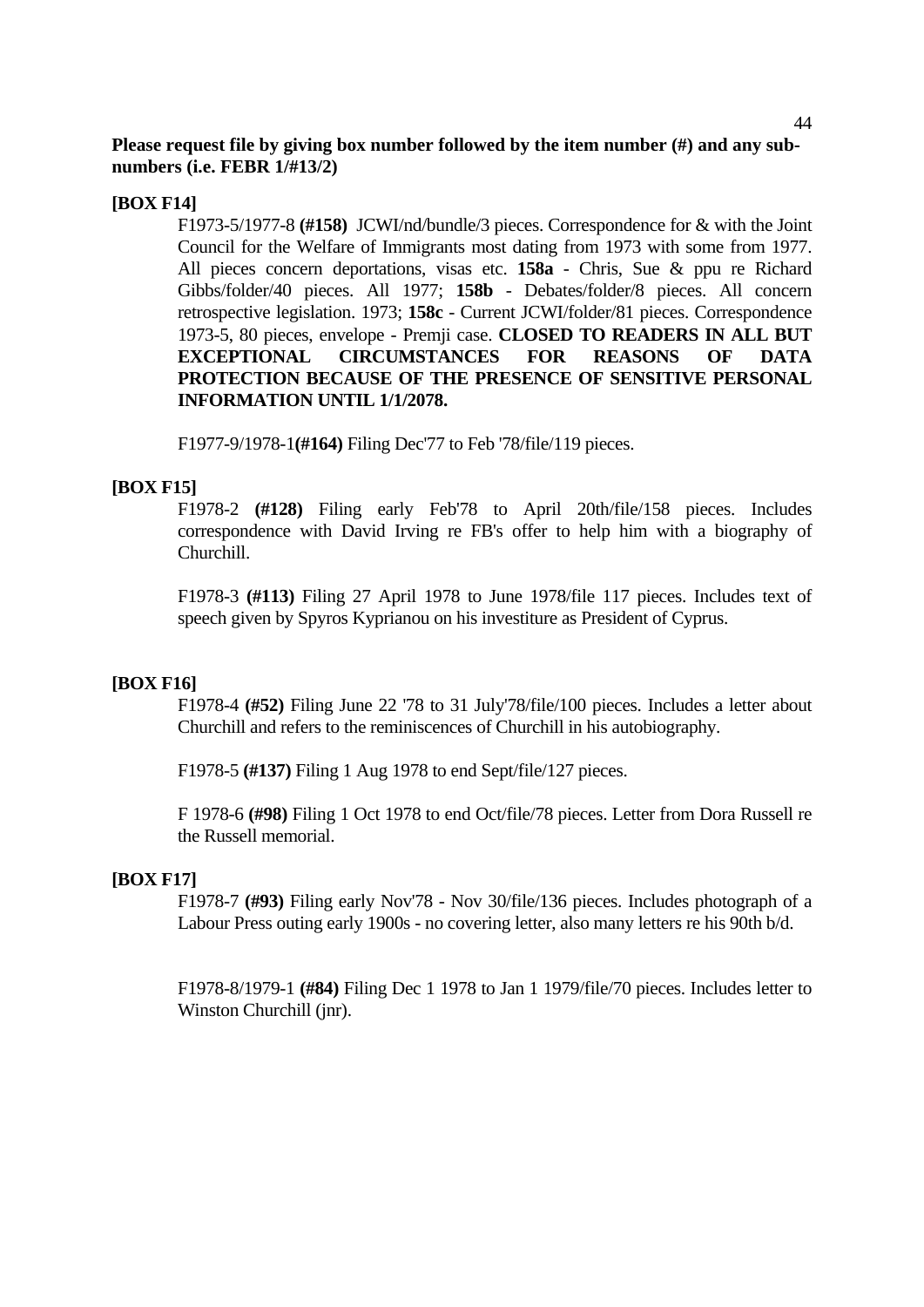## **[BOX F18]**

F1979-2 **(#53)** Filing Jan 1979 to .../file/120 pieces. Includes letter about conscientious objectors.

F1979-3 **(#143)** Filing Mar 1-21 '79/file/57 pieces.

## **[BOX F19]**

F1979-4 **(#121)** Filing Mar 22 1979 to June '79/file/151 pieces. Includes correspondence with Churchill College re papers, and material on the Russell memorial.

F1979-5 **(#159)** Filing June to Aug'79/file/114 pieces. Includes letter from Dora Russell re John, Earl Russell and his speech to the Lords, also the printed pamphlet version of it in the style of a  $17<sup>th</sup>$  century broadsheet.

## **[BOX F20]**

F1979-6 **(#39)** Filing Aug 9 1979 to Oct 14/file/80 pieces. Includes text of booklet on Cesar Chavez to be published by the Quaker Peace Service.

F1979-7 **(#110)** Filing Oct'79 to Dec 15/file/107 pieces/fading.

## **[BOX F21]**

F1969-1/1979-8 **(#86)** JCWI/nd/file/92 pieces. Correspondence for and with the Joint Council for the Welfare of Immigrants. Mostly concerns people detained as illegal immigrants. 1969-1979. **CLOSED TO READERS IN ALL BUT EXCEPTIONAL CIRCUMSTANCES FOR REASONS OF DATA PROTECTION BECAUSE OF THE PRESENCE OF SENSITIVE PERSONAL INFORMATION UNTIL 1/1/2080**

F1979-9 **(#85)** Filing Nov 3 to Dec 15 1979/file/95 pieces. Includes letters to & from Edith Brockway re FB's accident and hospitalisation.

F1979-10/1980-1 **(#34)** Filing Nov'79 - March 31 '80/folder/142 pieces. Includes correspondence about Willis Griffiths.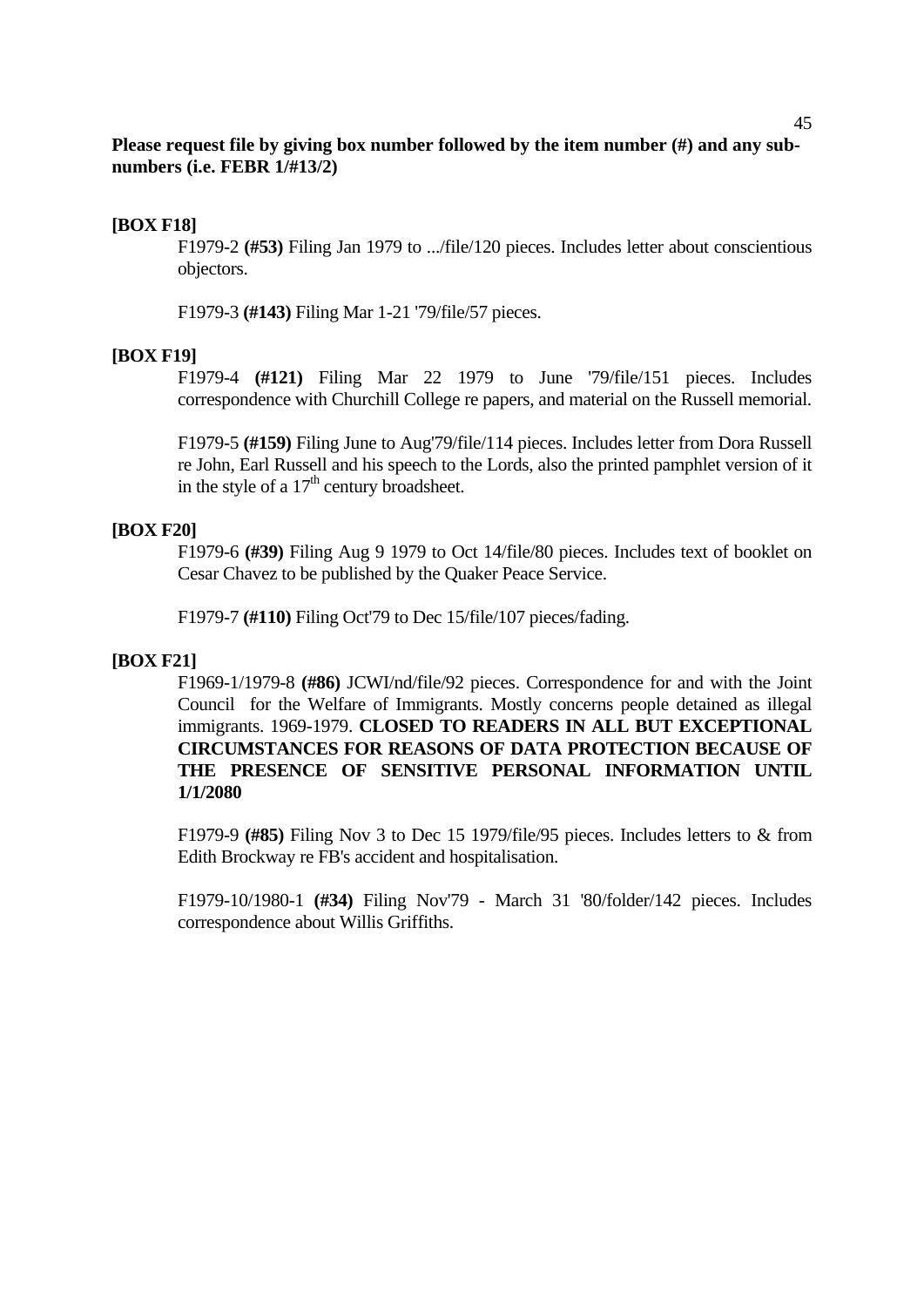## **[BOX F22]**

F1980-2 **(#104)** Filing March 14 1980 to ? (actually 10 April)/file/60 pieces/fading.

F1980-3 **(#49)** Filing April 20 1980 to May 1980/file/88 pieces.

F1980-4 **(#136)** Filing 23 May 1980 to mid June/file/67 pieces. Includes letter re a proposed India visit (1980) for centenary of *Kesari*. Includes transcript of tape of interview on "Feminist Movement" (sic) 29.4.1980 with Brian Harrison (Corpus Christi).

## **[BOX F23]**

F1980-5 **(#144)** Filing mid June 1980 to Aug/file/102 pieces. Includes letters about Dolours Price and the Russell memorial.

F1980-6 **(#147)** Filing Aug 8 1980 to Oct/file/88 pieces. Includes letters on the death of Phyllis Brockway also about Dolours Price.

F1980-7 **(#83)** Filing from early October 1980 to end Nov/file/104 pieces. Includes letter from Margaret Glover.

#### **[BOX F24]**

F1980-8 **(#114)** Filing End Nov'80 to mid Dec'80/file/85 pieces. Includes letter on the possible release of Dolours Price.

F1980-9/1981-1 **(#138)** Filing mid Dec 1980 to Jan 1981/file/74 pieces. Includes letters on the death of Nora Brockway. **CLOSED UNTIL 1/1/2012**

#### **[BOX F25]**

F1981-2 **(#165)** Filing Early Jan 1981 to Feb/file/92 pieces. Includes letters re the Russell memorial; a letter from Carl Sagan; letters from & about Margaret Glover including a photograph of her portrait of Brockway and letters about the deposit in the Friends' Library (Friends' House) of poems by John Boyan given to FB. **CLOSED UNTIL 1/1/2012**

F1981-3 **(#4)** Filing 23/2/81 - 31/3/81/file/97 pieces/fading. Includes letter from Dolours Price, also letters to and from Margaret Glover. **CLOSED UNTIL 1/1/2012**

F1981-4 **(#124)** Filing Mar 30 1981 to May 1981/file/173 pieces. Includes letter re Dolours Price, letter from Indira Gandhi re SWAPO and memorial materials for Nora Brockway. **CLOSED UNTIL 1/1/2012**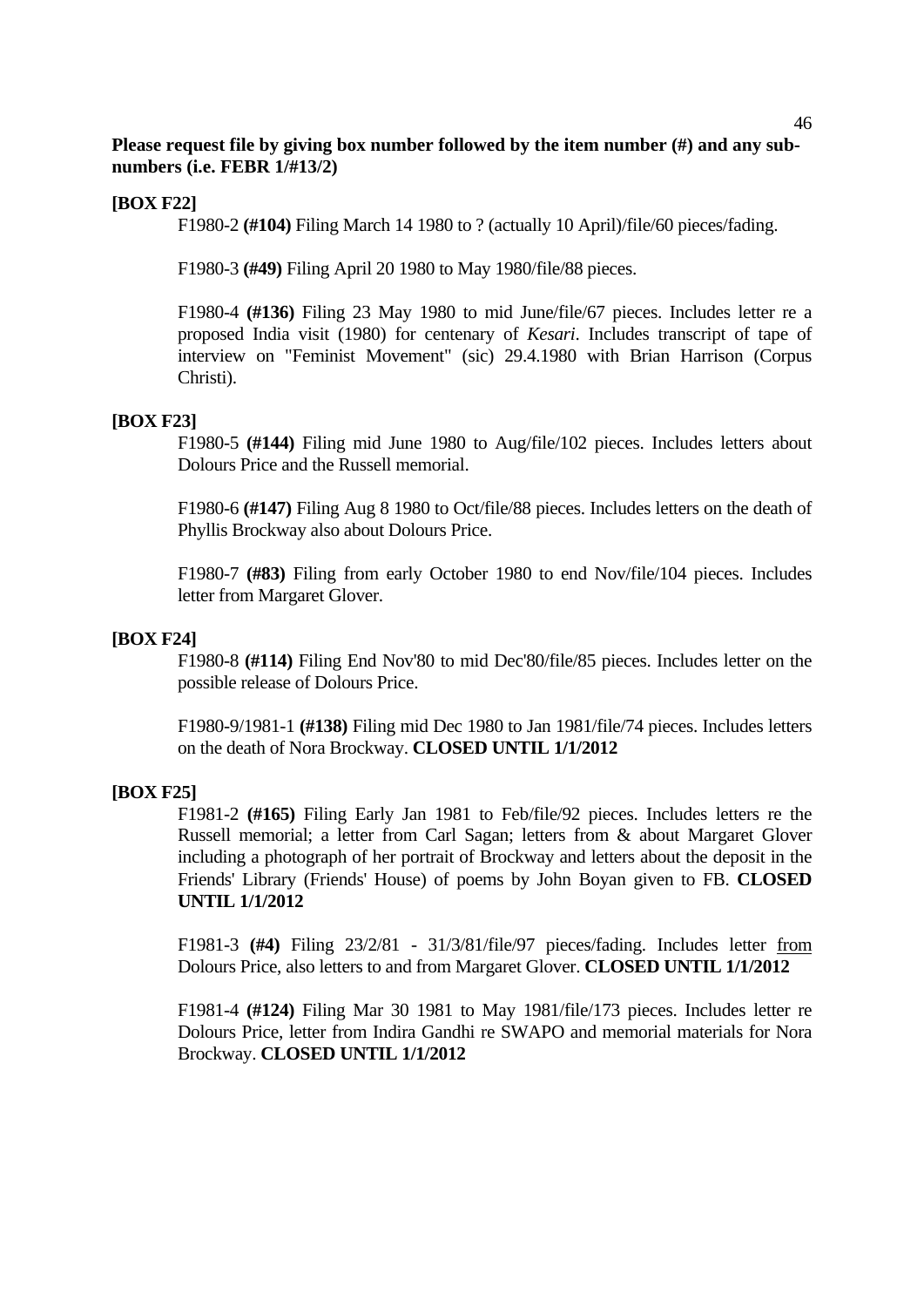## **[BOX F26]**

F1981-5 **(#19)** Filing early May 1981 to early June/file/104 pieces/fading. Contains letter from Julius Nyerere. **CLOSED UNTIL 1/1/2012**

F1981-6 **(#27)** Filing early June 1981 to mid July 1981/file/125 pieces. Includes letter from Julius Nyerere and letters on the death of Nora Brockway. **CLOSED UNTIL 1/1/2012**

#### **[BOX F27]**

F1981-7 **(#64)** Filing mid July 81 to mid August/file/112 pieces. Includes letters about the TV program *20th Century Remembered*. **CLOSED UNTIL 1/1/2012**

F1981-8 **(#123)** Filing mid Aug 81 to mid Sept '81/file/73 pieces. Includes letter on the Bou Saada project - see Item #122. **CLOSED UNTIL 1/1/2012**

F1981-9 **(#149)** Filing mid Sept '81 to Oct/file/92 pieces/fading. **CLOSED UNTIL 1/1/2012** 

#### **[BOX F28]**

F1981-10 **(#115)** Filing Oct 22 '81 to 14 Nov/file/112 pieces. File is disordered. Includes child's drawing. **CLOSED UNTIL 1/1/2012**

F1981-11 **(#139)** Filing Nov 81 to end of Dec/file/137 pieces. **CLOSED UNTIL 1/1/2012** 

## **[BOX F29]**

F1982-1 (**#101)** Filing Jan 82 to March 82/file/132 pieces. Includes letter from Dora Russell enclosing the text of an unpublished piece she wrote in 1920 on Russia. Includes a card from Spike Milligan. **CLOSED UNTIL 1/1/2013** 

F1982-2 **(#63)** Filing Feb 1982 - Mar 31/file/86 pieces. Includes letter stating that his suffragette girlfriend was Vera Spink. **CLOSED UNTIL 1/1/2013**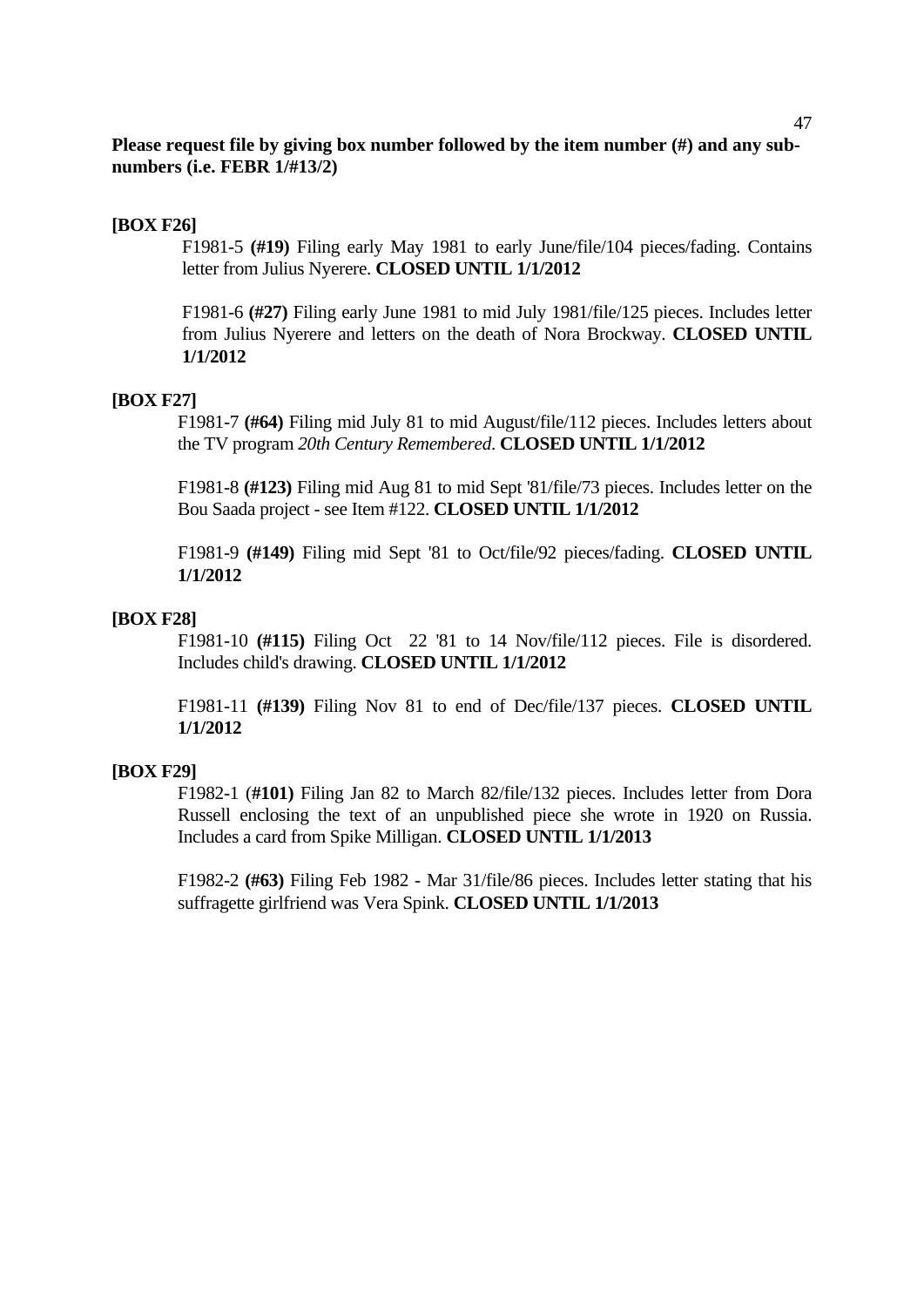## FEBR INDEX

Entries are given by control number in numerical order. The approximate equivalent date range is 1957-64: #120; 1965: #242; 1966-72: #177 - #241; 1972-1982: #1 - #176.

abdication crisis #142

Africa #3, #10, #14, #17, #18, #21, #30, #38, #45, #48, #59, #62, #75, #88, #99, #100, #117, #120, #175, #196, #204, #210, #211, #219, #223, #228, #231, #232, #233, #236, #237.

aid #12, #59, #182, #190, #219, #222, #237.

apartheid SEE racial discrimination

armed services personnel #48, #68, #163, #187, #204.

arms trade #15, #48, #140, #233.

awards #21, #181, #208, #238.

Bangladesh (Pakistan) #182, #222.

biological weapons SEE disarmament.

birthdays, celebrations of: #37, #55, #59, #62, #77, #142.

Bou Saada project #24, #122, #174.

capital punishment #46, #47, #242.

civil rights / human rights #1, #2, #3, #6, #11, #15, #20, #32, #42, #43, #44, #59, #68, #69, #73, #88, #97, #197, #210, #206, #216, #218, #219, #225, #226, #227, #240.

CND SEE disarmament.

colonial government #1, #3, 10, #11, #17, #21, #30, #38, #45, #48, #59, #88 #97, #99, #100, #203, #204, #211, #228, #231, #232, #233, #236.

committees / delegations #5, #219, #226, #241, #242.

conscientious objection #13, #48, #92, #178, #187, #193, #194, #195, #223, #242.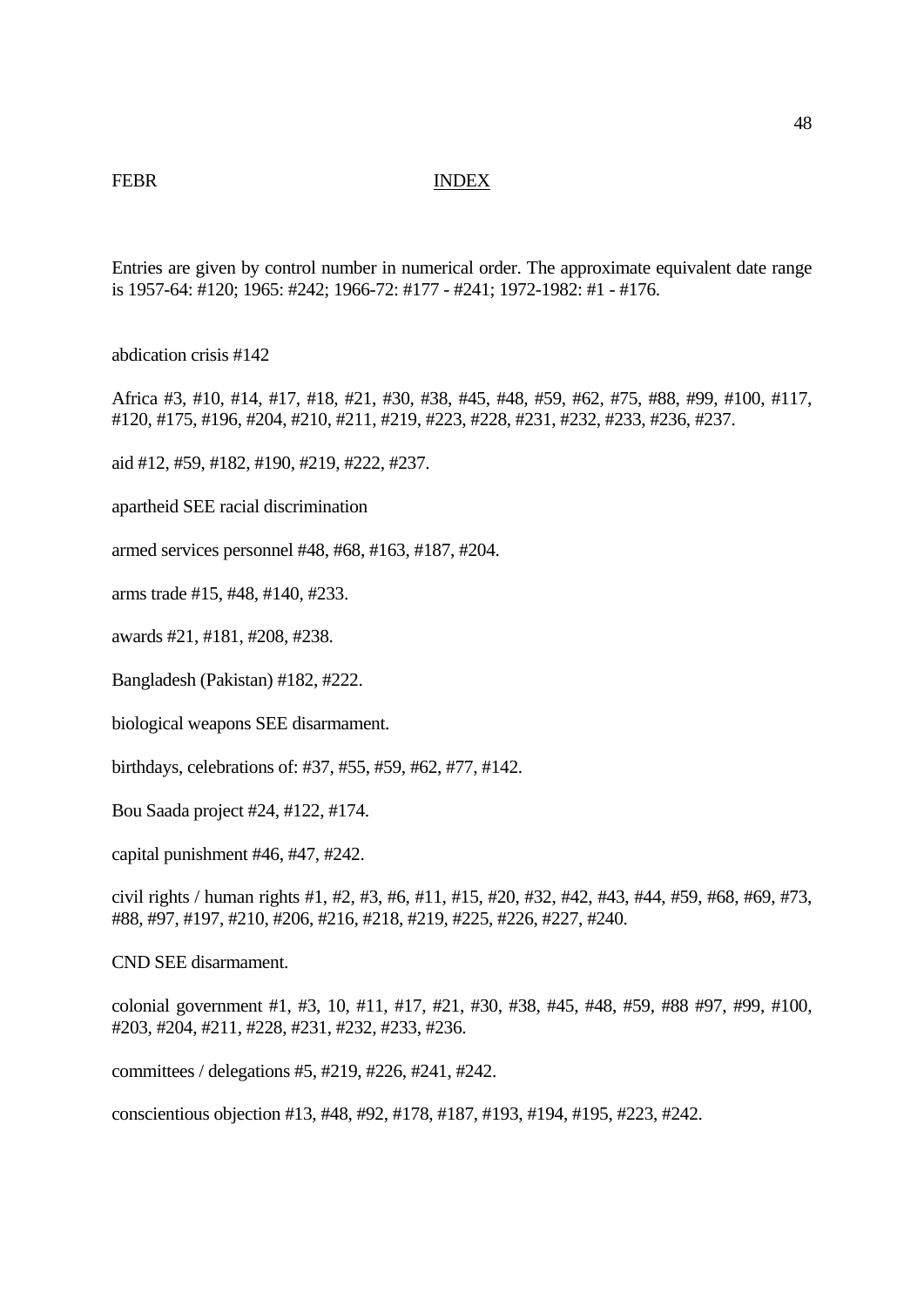conservation #24, #41, #54, #122, #172, #177, #223, #230, #237, #238.

- demonstrations #6, #14, #44, #73, #220.
- diamonds #30, #72, #198, #242.
- disarmament #1, #9, #18, #22, #37, #88, #90, #91, #97, #155, #184, #192, #200, #242. SEE ALSO WDC listing.
- education (students) #20, #183, #188, #189, #235.
- elections, fought by FB: #14, #23, #48, #55, #58, #73, #120
- enquiries (Parliamentary) #11, #46, #47, #68, #163, #172, #187.
- Europe #48, #90, #200, #217.
- Hong Kong (China) #11, #97, #191.
- House of Lords #5, #24, #37, #38, #46, #47, #55, #59, #62, #68, #94, #163; debates in: #3, #15, #32, #54, #172, #199, #210, #234. SEE ALSO questions.
- hunger (world hunger) #9, #182, #219, #223. SEE ALSO aid.
- ILP #7, #13, #14, #48, #55, #207.
- immigration #3, #20, #43, #97, #183, #197, #201' #218, #221, #240, #242.
- India #1, #3, #14, #40, #48, #95, #208, #222.

IRA SEE Ireland.

Ireland #2, #13, #32, #43, #44, #73, #88, #219, #226, #242.

Jordan SEE Middle East.

journalism #8, #24, #48, #55, #180.

Labour Party #3, #14, #23, #48, #58, #59, #61, #72, #112, #120.

legislation, FB actively concerned with: #15, #32, #42, #59, #202, #206, #213, #219, #226.

Liberation (MCF) #6, #62, #100, #211, #199, #231, #233.

memberships #3, #8, #189, #209, #215, #238.